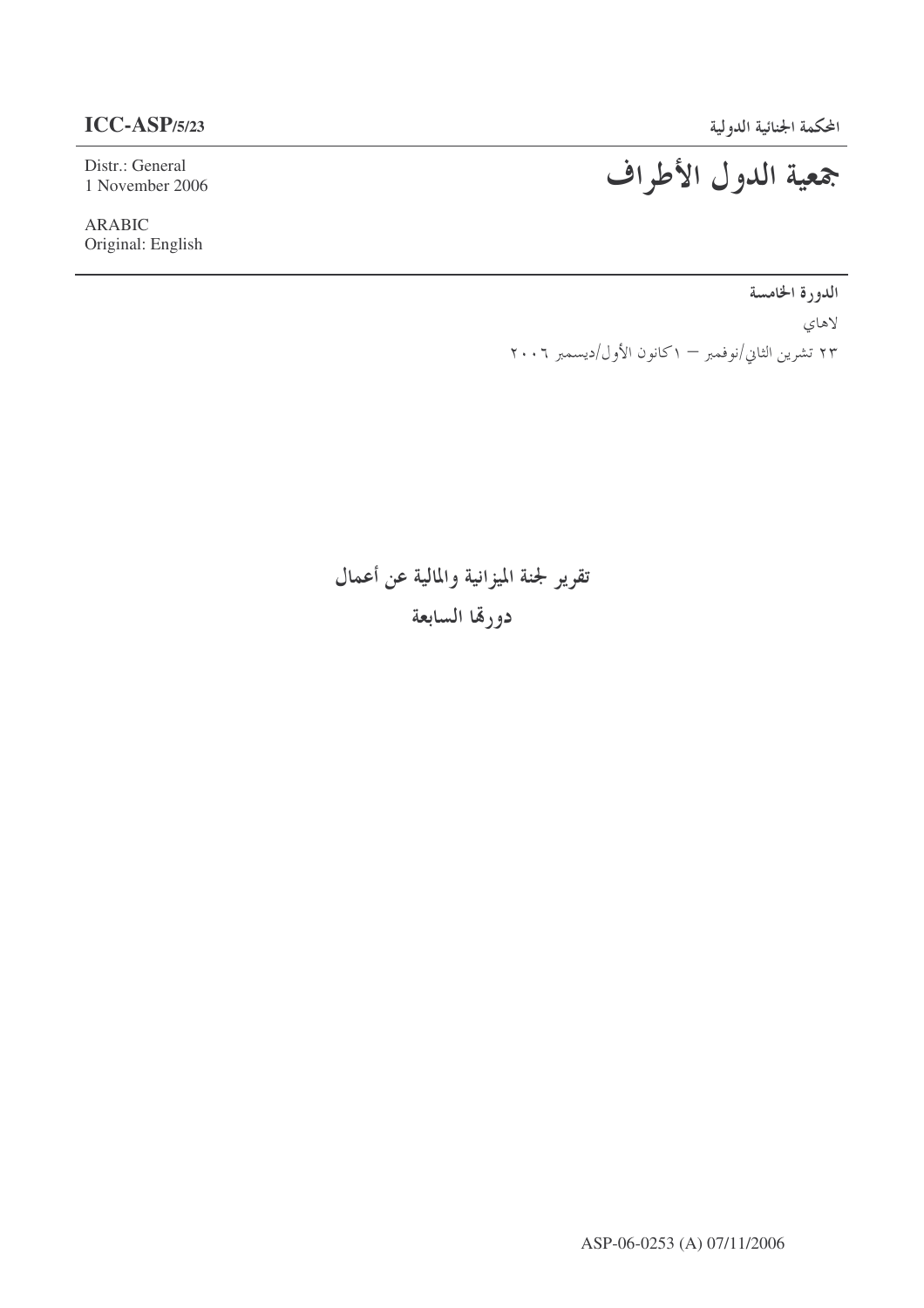| الصفحة         | الفقيرات                                              |                                                                     | المحتو يات |
|----------------|-------------------------------------------------------|---------------------------------------------------------------------|------------|
| ٤              |                                                       | مقدمة                                                               | أو لا–     |
| ٤              | $V - 1$                                               | افتتاح الدورة وانتخاب أعضاء المكتب وإقرار حسدول الأعمسال<br>ألف–    |            |
| ٦              | Λ                                                     | باءِ–                                                               |            |
| ٦              | ٩                                                     | جيم–                                                                |            |
| ٦              |                                                       | النظر في القضايا المدرجة على جدول أعمال اللجنة في دورهّا السابعة    | ثانيا–     |
| ٦              |                                                       | ألف–                                                                |            |
| ٦              | $\setminus$                                           |                                                                     |            |
| ٧              | $\gamma$ ) $-$ 1 1                                    |                                                                     |            |
| ۰ ۱            |                                                       | باءِ–                                                               |            |
|                |                                                       | ١– البيانات المالية المتعلقة بالمحكمة للفترة من ١ كانون الثاني/     |            |
| ۰ ۱            |                                                       |                                                                     |            |
|                |                                                       | ٢ – البيانات المالية المتعلقة بالصندوق الاستئماني للضحايا للفترة من |            |
| ۰ ۱            | $Y\xi-YY$                                             | ۱ كانون الثاني/ينايــــر إلى ۳۱ كانون الأول/ديسمبر ۲۰۰۵             |            |
| $\backslash$ . | $\gamma - \gamma$                                     |                                                                     |            |
| $\setminus$    |                                                       | جيم–                                                                |            |
| $\setminus$    | $\mathbf{r} \cdot - \mathbf{r} \wedge$                |                                                                     |            |
| $\setminus$    | $\mathbf{r}$ $\mathbf{r}$ - $\mathbf{r}$ $\mathbf{r}$ |                                                                     |            |
| ۲ ۱            | $r \circ -r r$                                        | ٣– الخطة الإستراتيجية لتكنولوجيات المعلومات والاتصال                |            |
| $\gamma$       | $\mathbf{r} \mathbf{v} - \mathbf{r} \mathbf{v}$       | ٤– نموذج طاقة المحكمة                                               |            |
| $\gamma$       |                                                       |                                                                     |            |
|                |                                                       | بيانات الأداء المالي لميزانية عام ٢٠٠٦ حتى تاريخ ٣١<br>$-1$         |            |
| $\gamma$       | $57 - 74$                                             |                                                                     |            |
| $\frac{1}{2}$  | $\Lambda \Upsilon - \xi \Upsilon$                     | النظر في الميزانية البرنامجية المقترحة لعام ٢٠٠٧<br>$-\tau$         |            |
| ه ۱            | $0 \, \zeta - \xi \wedge$                             | $\phi$                                                              |            |
| ه ۱            | $0.1 - 2.0$                                           | $\sim$<br>عرض الميزانية والميزنة القائمة على أساس النتائج           |            |
| ۲ ۱            | $\circ \wedge$                                        | 44.4                                                                |            |
| ۱٦             | $\circ$ $\check{v}$                                   | 44.6                                                                |            |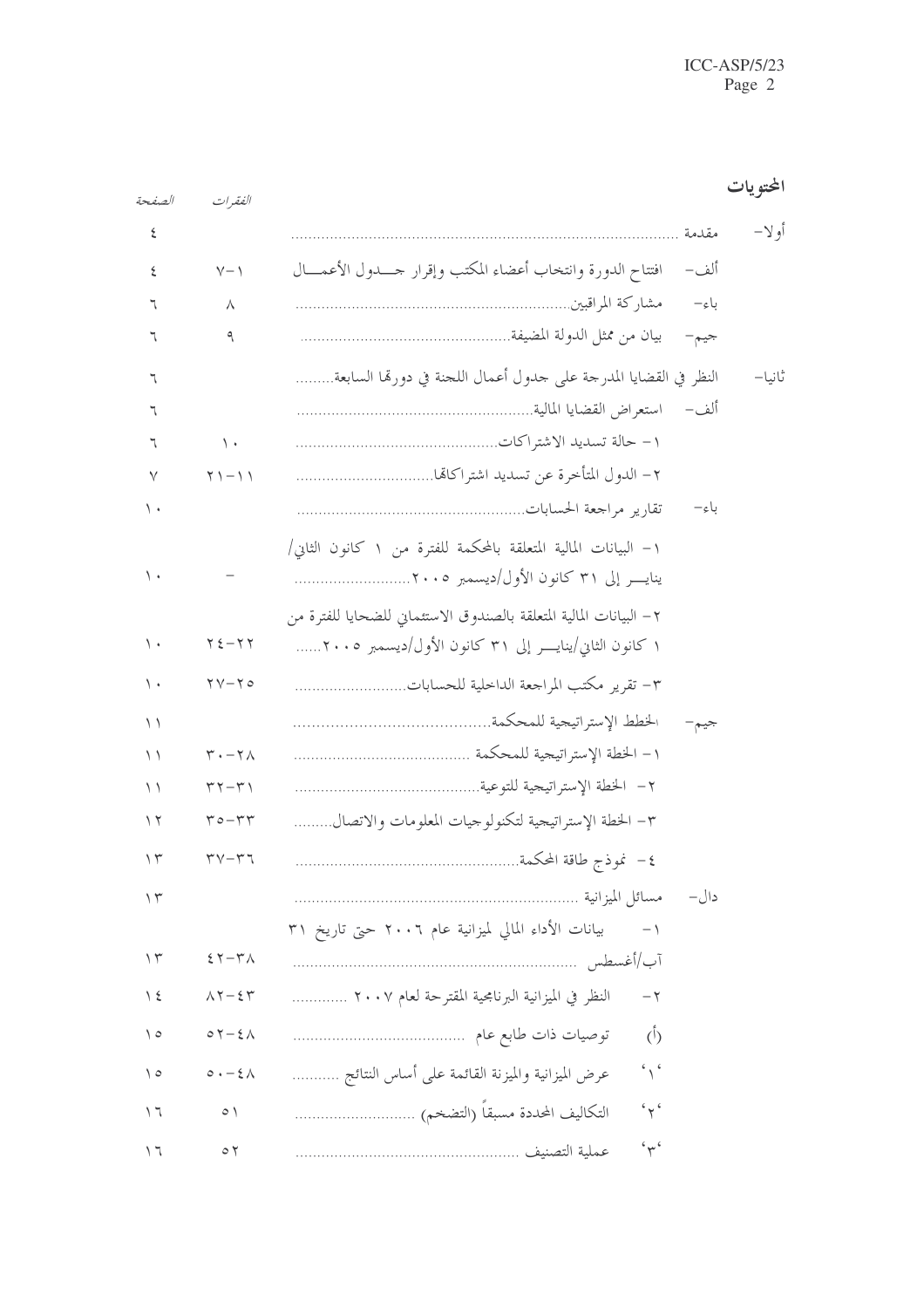| $\vee$                 |                                                          | التوصيات المتصلة بالبرامج الرئيسية ……………………<br>$(\hookrightarrow)$        |           |
|------------------------|----------------------------------------------------------|---------------------------------------------------------------------------|-----------|
|                        |                                                          | ' ١ ْ البرنامج الرئيسي الأول: الهيئة القضائية — هيئة الرئاسة              |           |
| $\vee$                 | $07 - 07$                                                |                                                                           |           |
| ۱۸                     | $79 - 04$                                                | ٬۲٬ البرنامج الرئيسي الثاني: مكتب المدعي العام                            |           |
| $\mathsf{r}$ .         | $\wedge \cdot - \vee \cdot$                              |                                                                           |           |
| $\Upsilon$             | $\wedge \wedge$                                          | '٤ <sup>٬</sup> البرنامج الرئيسي الرابع: أمانة جمعية الدول الأطراف        |           |
| $\Upsilon$             | $\wedge$ $\Upsilon$                                      | $\gamma$ $\sim$<br>البرنامج الرئيسي الخامس: الاستثمار في مباني المحكمة …… |           |
| $\Upsilon$             | $95 - \lambda 7$                                         | نظام المعاشات التقاعدية للقضاة<br>$-\tau$                                 |           |
| $\mathsf{Y}\mathsf{V}$ | $9\lambda - 90$                                          | شروط خدمة القضاة: إعادة التوطين بعد إنتهاء الخدمة<br>$-\xi$               |           |
| $\mathbf{Y} \wedge$    | $1.0 - 99$                                               | شروط حدمة وتعويض المدعى العام ونواب المدعى العسام<br>$-\circ$             |           |
| ۲۹                     |                                                          |                                                                           | هاءِ–     |
| 79                     | $\setminus \setminus \Upsilon - \setminus \cdot \top$    | $-1$                                                                      |           |
| $\uparrow\uparrow$     | $119 - 112$                                              | $ \uparrow$                                                               |           |
| ٣٣                     |                                                          |                                                                           | و او —    |
|                        |                                                          | معايير طلبات الوصول إلى الصندوق الاستئماني لتمكين<br>$-1$                 |           |
|                        |                                                          | أقل البلدان نمواً وبلدان نامية أخرى من الاشتراك فــــى                    |           |
| ٣٣                     | $171 - 17.$                                              |                                                                           |           |
| ٣٣                     | $\setminus \tau \tau$                                    |                                                                           |           |
| $\tau\tau$             | 155                                                      |                                                                           |           |
| $Y \xi$                |                                                          | زاي– مسائل أخرى                                                           |           |
| $\tau$ {               | $170 - 172$                                              | ١- العلاقة مع المحكمة الخاصة لسيراليون                                    |           |
| $\tau$ {               | $\setminus \Upsilon \cdot - \setminus \Upsilon \Upsilon$ |                                                                           |           |
| $r \circ$              | $\langle \uparrow \uparrow \rangle$                      |                                                                           |           |
|                        |                                                          |                                                                           | المرفقات* |
| $\tau$                 |                                                          | الأول– قائمة الوثائق ِ                                                    |           |
| $\mathsf{r}_\Lambda$   |                                                          | حالة تسديد الاشتراكات حتى ١٣ تشرين الأول/أكتوبر ٢٠٠٦                      | الثاني –  |
|                        |                                                          | الآثار المترتبة في الميزانية على تنفيذ توصيات لجنة الميزانية والمالية     | الثالث –  |

المرفق الثالث قيد الإعداد وسيصدر بوصفه إضافة لهذا التقرير.

 $\ast$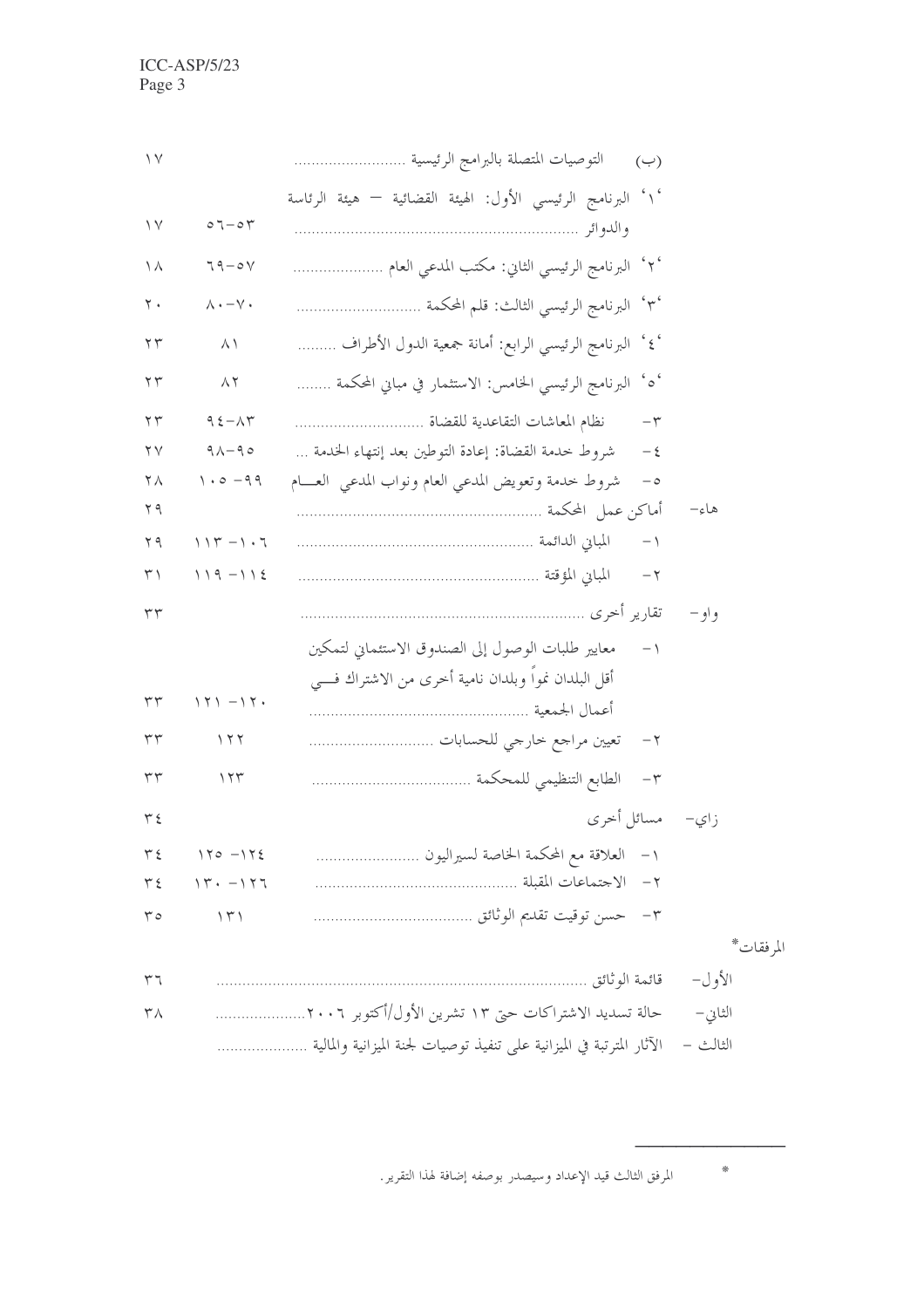أولا— مقدمة

ألف – افتتاح الدورة وانتخاب أعضاء المكتب وإقرار جدول الأعمال

دُعيت الدورة السابعة للجنة الميزانية والمالية ("اللجنة") إلى الانعقاد وفقا للمقرر الذي اتخذته جمعية الدول  $-1$ الأطراف ("الجمعية") في الجلسة العامة الرابعة لدورتما الرابعة المعقودة في ٣ كانون الأول/ديسمبر ٢٠٠٥. وقد تضمنت الدورة، التي عقدت في الفترة من ٩ إلى ١٣ تشرين الأول/أكتوبر ٢٠٠٦، عشر حلسات. وألقت نائبة رئيس المحكمة، السيدة أكوا كوينيهيا، كلمة ترحيب في الجلسة الافتتاحية للدورة.

وانتخبت اللجنة بتوافق الآراء السيد دافيد دوتون (استراليا) رئيسا للدورة السابعة كما انتخبت السيدة  $-\tau$ إيلينا سوبكوفا (سلوفاكيا) نائبا للرئيس لهذه الدورة. وعينت اللجنة أيضا السيد بيتر لوفيل (المملكة المتحدة لبريطانيا العظمى وأيرلندا الشمالية) مقررا للدورة. وناقشت اللجنة معايير انتخاب الرئيس ونائب الرئيس. وبينما رأى بعض الأعضاء أنه ينبغي إيلاء الاعتبار للتناوب الجغرافي عند انتخاب رئيس اللحنة، رأى آخرون أن المعيار الوحيد الذي ينبغي أن يكون موضعا للاعتبار هو الجدارة. ووافقت اللجنة على مواصلة الممارسة غير الرسمية لتناوب منصب نائب الرئيس سنويا.

وقدمت أمانة جمعية الدول الأطراف ("الأمانة") الخدمات الموضوعية للجنة، وعمل مديرها بالنيابة السيد  $-\tau$ , ينان فيلاسيز أميناً للجنة.

- وأقرت اللجنة، في حلستها الأولى، حدول الأعمال التالي (ICC-ASP/5/CBF.2/L.1):  $-\xi$ 
	- $-1$ افتتاح الدورة.
	- انتخاب الرئيس ونائب الرئيس.  $-\tau$ 
		- إقرار جدول الأعمال.  $-\tau$ 
			- مشا, كة المراقبين.  $-\xi$ 
				- تنظيم العمل.  $-\circ$
	- الدول المتأخرة في تسديد اشتراكاتها.  $-\tau$
	- بيانات الأداء المالي لميزانية عام ٢٠٠٦.  $-\vee$
	- النظر في الميزانية البرنامجية المقترحة لعام ٢٠٠٧.  $-\lambda$ 
		- نظام المعاشات التقاعدية للقضاة.  $-9$
	- شروط حدمة وتعويض المدعى العام ونواب المدعى العام.  $-1.$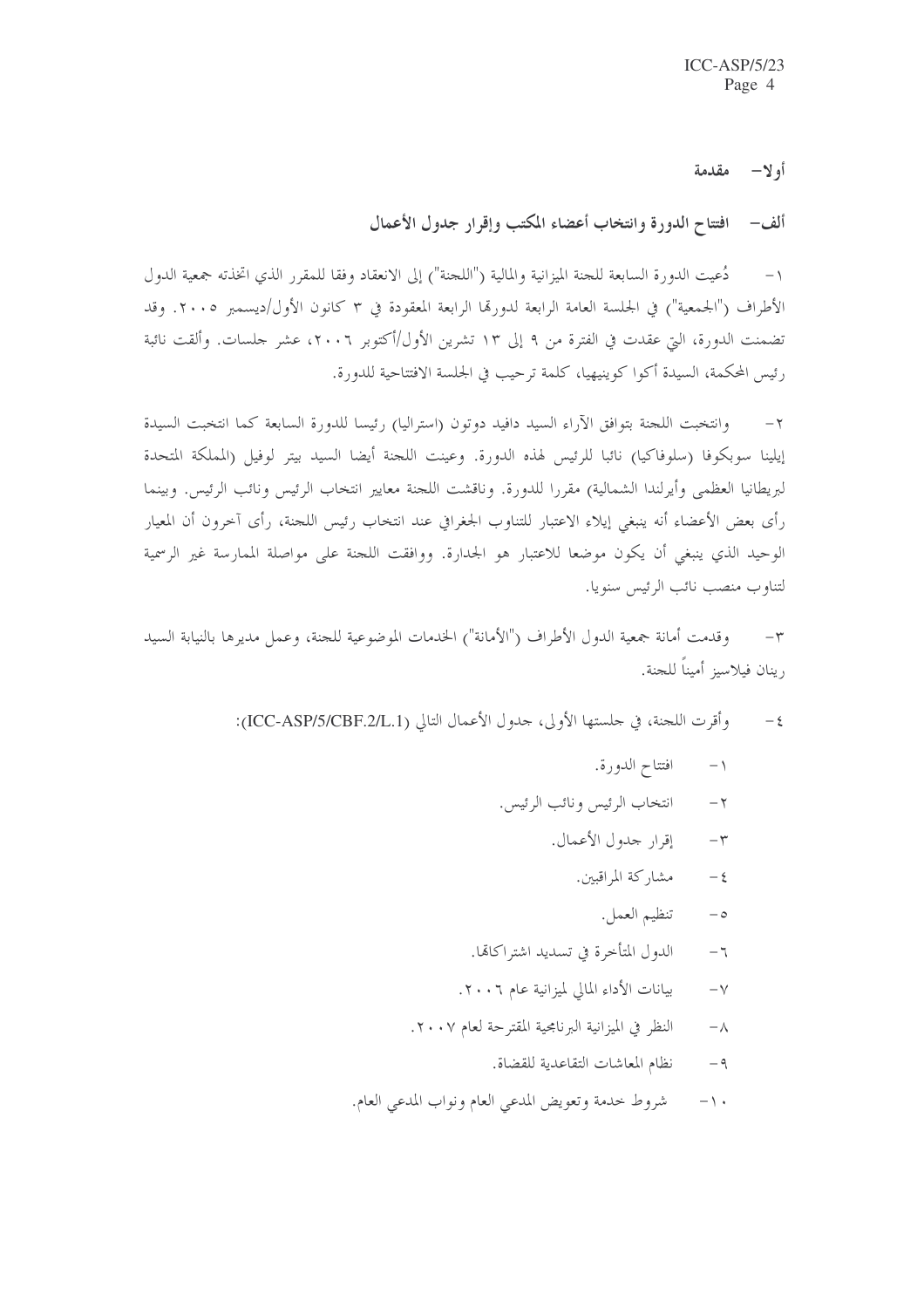- ١١- تقارير مراجعة الحسابات:
- البيانات المالية المتعلقة بالمحكمة الجنائية الدولية للفترة من ١ كانون الثاني/يناير إلى ٣١  $(\mathfrak{h})$ كانون الأول/ديسمبر ٢٠٠٥؛
- البيانات المالية المتعلقة بالصندوق الاستئماني للضحايا للفترة من ١ كانون  $(\hookrightarrow)$ الثاني/ينايسر إلى ٣١ كانون الأول/ديسمبر ٢٠٠٥؛
	- تقرير مكتب المراجعة الداخلية للحسابات.  $\circled{z}$

- ۱۳– مبایی المحکمة:
- (أ) المباني الدائمة؛
- (ب) المباني المؤقتة؛
- الخطة الإستراتيجية للمحكمة.  $-15$
- معايير طلب الحصول على موارد من الصندوق الاستئماني لتأمين مشاركة أقل البلدان نموا ً  $-10$ وغيرها من البلدان النامية في أعمال الجمعية.
	- الطبيعة التنظيمية للمحكمة.  $-17$ 
		- ١٧ مسائل أخرى.
	- وحضر أعضاء اللجنة التالية أسماؤهم الدورة السابعة للجنة:  $-\circ$ 
		- لامبرت داه كيندجي (بنن)  $-1$ 
			- دافيد دوتون (استراليا)  $-7$
		- ادواردو غاياردو أباريثيو (بوليفيا)  $-\tau$ 
			- فوزي أ. غرايبه (الأردن)  $-\xi$
		- ميونغ جاي هان (جمهورية كوريا)  $-\circ$
		- روزيت نيرينكيندي كاتونغي (أوغندا)  $-7$ 
			- جوهايي ليميك (استونيا)  $-\gamma$
	- بيتر لوفيل (المملكة المتحدة لبريطانيا العظمى وأيرلندا الشمالية)  $-\lambda$ 
		- كارل باشكي (ألمانيا)  $-9$
		- إيلينا سوبكوفا (سلوفاكيا)  $- \wedge$
		- ميشيل إيتيان تيلمانز (بلجيكا)  $-11$ 
			- سنتياغو ويبز (أوروغواي)  $-11$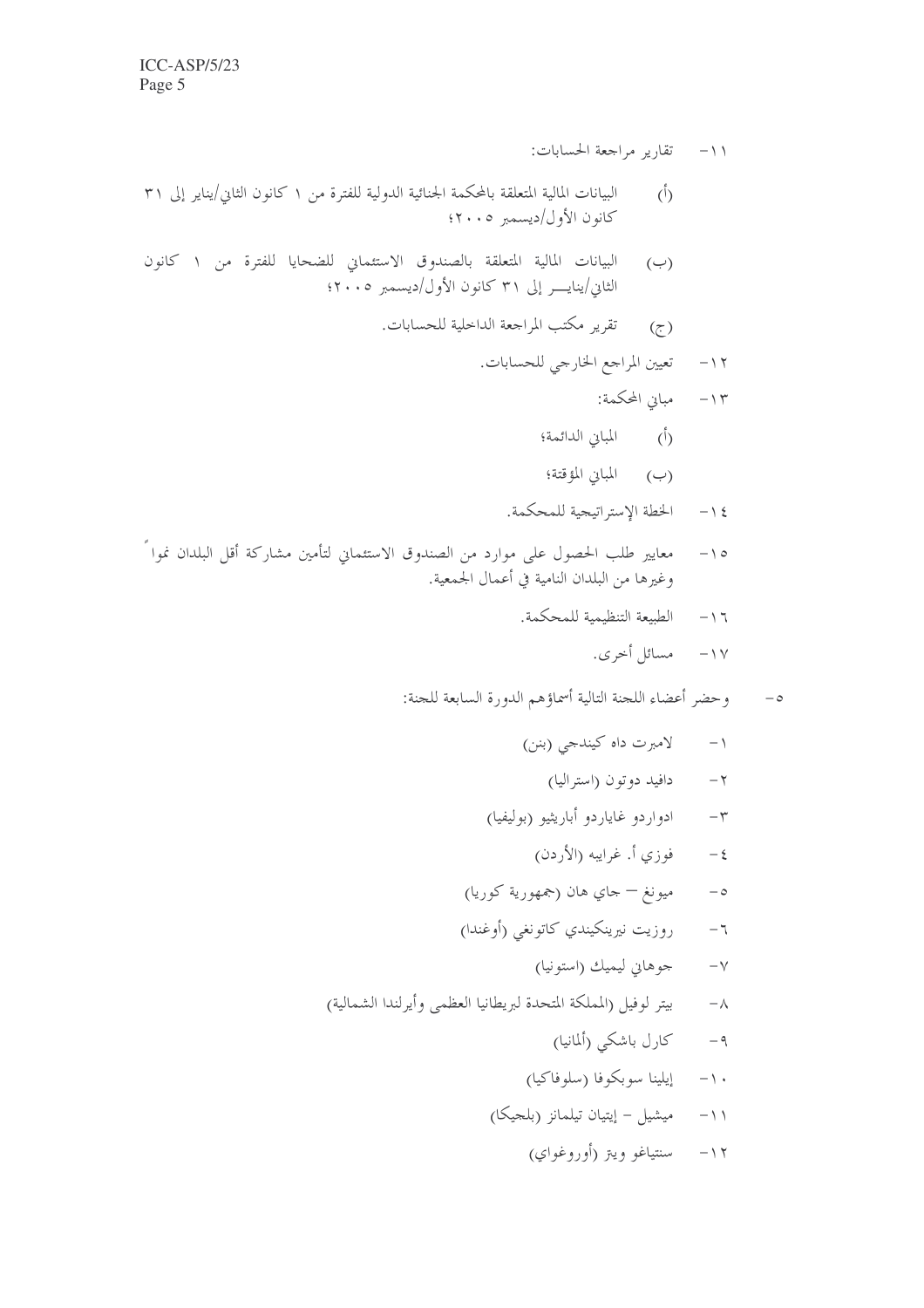ورحبت اللجنة بالعضوين الجديدين في اللجنة، السيدة روزيت نيرينكيندي كاتونغي (أوغندا) والسيد  $-7$ جوهاني ليميك (استونيا).

ودُعيت أجهزة المحكمة التالي ذكرها إلى المشاركة في جلسات اللجنة لتقديم التقارير : هيئة الرئاسة،  $-\vee$ ومكتب المدعى العام، وقلم المحكمة.

باء<sup>ِ</sup>— مشاركة المراقبين

قررت اللحنة قبول الطلب المقدَّم من التحالف من أحل المحكمة الجنائية الدولية للإدلاء ببيان أمام اللحنة.  $-\wedge$ وأعربت اللجنة عن تقديرها لهذا العرض ورحبت بالنظرة المتعمقة التي قدمها التحالف بشأن العديد من المسائل التي تواجهها المحكمة.

## جيم— بيان ممثل الدولة المضيفة

في الجلسات الأولى والرابعة والسابعة المعقودة في ٩ و١٠ و١٢ تشرين الأول/أكتوبر، أدلى السفير أدموند  $-9$ ولينشتاين، المدير العام لقوة العمل الخاصة بالمحكمة الجنائية الدولية بوزارة الخارجية الهولندية، ببيانات نيابة عن الدولة المضيفة تناول فيها القضايا الخاصة بالمباني المؤقتة والمباني الدائمة للمحكمة وتكاليف الاحتجاز .

> النظر في القضايا المدرجة في جدول أعمال اللجنة في دورهّا السابعة ثانيا—

### ألف – استعراض القضايا المالية

#### حالة تسديد الاشتراكات  $-1$

١٠– استعرضت اللجنة حالة تسديد الاشتراكات حتى ١٣ تشرين الأول/أكتوبر ٢٠٠٦ (المرفق الثاني). ولاحظت أنه تبقى ما مجموعه ٦٦٦ ه٩٥ ٥ يورو من الفترات المالية السابقة و ٢٤١ ٢٤٤ لورو من الفترة المالية ٢٠٠٦. ولاحظت أيضا أن ٥٣ دولة سددت اشتراكاتما بالكامل. ويتضح من الحالة العامة أن هناك تحسناً منذ الدورة السابقة للجنة وانخفاضاً في مستوى الاشتراكات غير المسددة بالمقارنة بنفس الفترة من عام ٢٠٠٥. ورأت اللجنة مع ذلك أن مجموع المتأخرات لا يزال كبيراً وأنه قد يعرِّض التدفق النقدي للخطر إذا أدى ارتفاع مستوى النشاط إلى تخفيض الحاجز النقدي الناشئ عن الإنفاق بقدر أقل من المبالغ المعتمدة في الميزانية الحالية والميزانيات السابقة.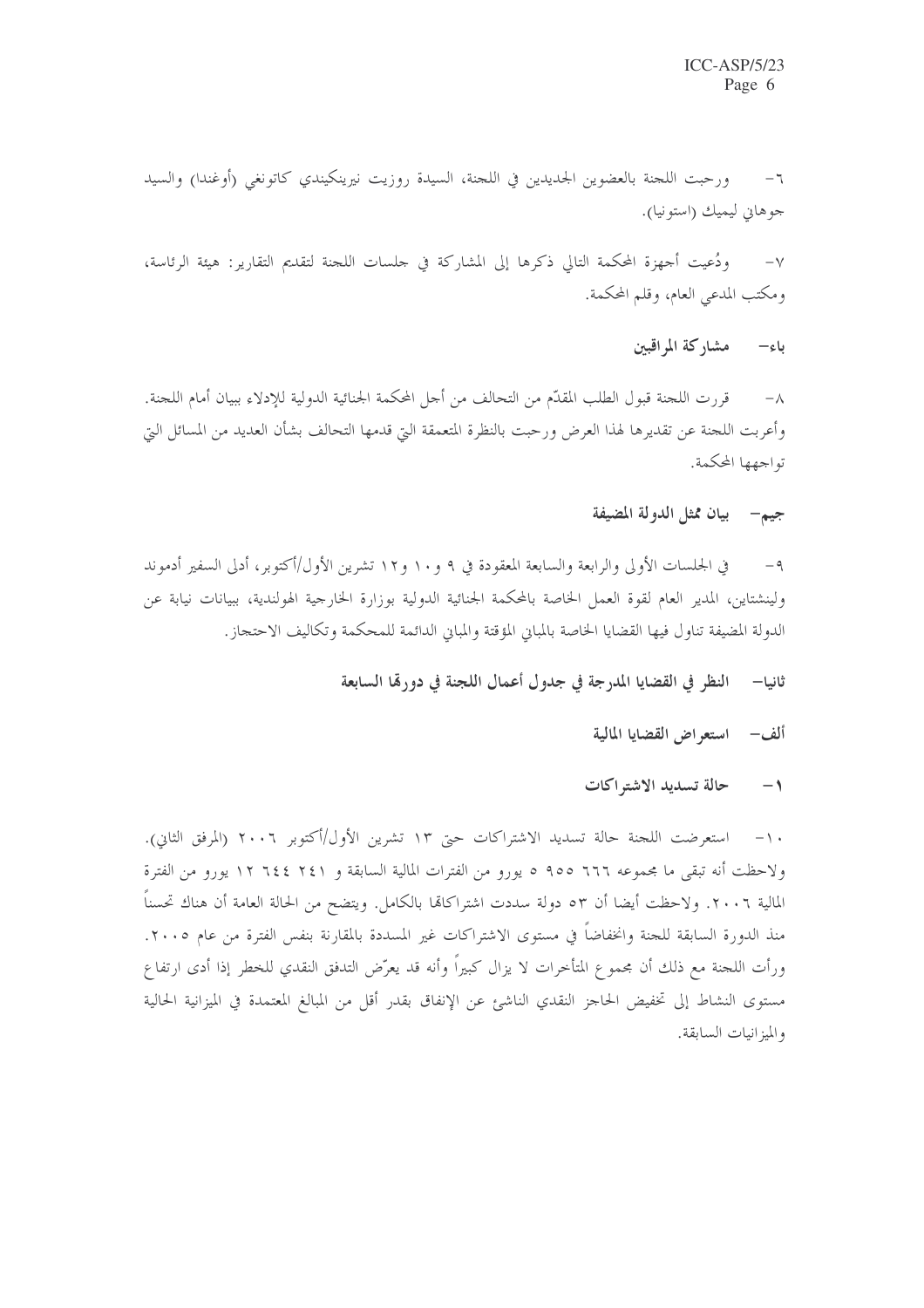### الدول المتأخرة عن تسديد اشتراكائما  $-\tau$

طلبات الإعفاء المقدمة بشأن الدورة الخامسة للجمعية

١١- أحاطت اللجنة علماً بأن الفقرة ٤٤ من القرار ICC-ASP/4/Res.4 تنص على أن تقوم لجنة الميزانية والمالية بإسداء المشورة لجمعية الدول الأطراف قبل بت الجمعية في أي طلب من الطلبات المتعلقة بالإعفاء بمقتضى الفقرة ٨ من المادة ١١٢ من نظام روما الأساسي.

١٢– وأبلغت الأمانة اللجنة بأن خمس دول أصبحت غير مؤهلة للتصويت اعتبارا من ٥ تشرين الأول/أكتوبر ٢٠٠٦ هي بوليفيا وغينيا وملاوي والنيجر وهندوراس. وتلقت اللجنة طلبين للإعفاء. وُسحب الطلب المقدم من هندوراس بعد ذلك حيث سددت هندوراس مبلغا كافيا لاستعادة حقوقها في التصويت. وقدمت بوليفيا طلبا للإعفاء ولكن بدون وثائق داعمة وفي وقت لا يسبق دورة اللجنة بشهر على الأقل. ولاحظت اللجنة أنه يلزم أن تسدد بوليفيا ٣٨ يورو فقط لاستعادة حقوقها في التصويت بينما أكدت على ضرورة أن تسدد اشتراكاتما بالكامل. وإزاء ما سلف، لم تواصل اللجنة النظر في هذا الطلب ورجت من الأمانة أن تبلغ بوليفيا والدول الأطراف الثلاث الأخرى الخاضعة للفقرة ٨ من المادة ١١٢ بالحد الأدبي للمدفوعات التي يلزم أن تسددها قبل الدورة الخامسة للجمعية.

١٣ – وستفقد ١١ دولة أحرى في ١ كانون الثاني/يناير ٢٠٠٧ الأهلية للتصويت إذا لم تقدم مدفوعات إضافية لتجنب تطبيق الفقرة ٨ من المادة ١١٢ من النظام الأساسي. وأوصت ا**للجنة بأن تكفل الأمانة إحاطة الدول التي** من المحتمل أن تفقد حقوقها في التصويت في ١كانون الثاني/يناير علما بمذا الاحتمال، بما في ذلك بالمبلغ الكامل المستحق عليها وبالحد الأدبي اللازم تسديده لتجنب تطبيق المادة عليها قبل فماية كل سنة تقويمية بعدة أشهر . وطلبت اللجنة إلى الأمانة أيضا أن تكفل إدراك أصحاب الطلبات في المستقبل بأنه يلزم تقديم المعلومات ذات الصلة بالكامل لتمكين اللجنة من تقييم الطلبات بوجه مناسب.

### الإحراءات المتعلقة بالنظر في طلبات الإعفاء

١٤− استأنفت اللجنة النظر في الإجراءات الواجبة لمعالجة طلبات الإعفاء المقدمة بموجب الفقرة ٨ من المادة ١١٢ من نظام روما الأساسي، وفقا لمقرر الجمعية (الفقرات ٤٠ إلى ٤٧ من القرار ICC-ASP/4/Res.4) الذي يطلب من اللجنة النظر في هذه الطلبات<sup>(\)</sup>.

> تقرير لجنة الميزانية والمالية عن أعمال دورتما السادسة (ICC-ASP/5/1)، الفقــرات ١٤ إلى ١٧.  $(1)$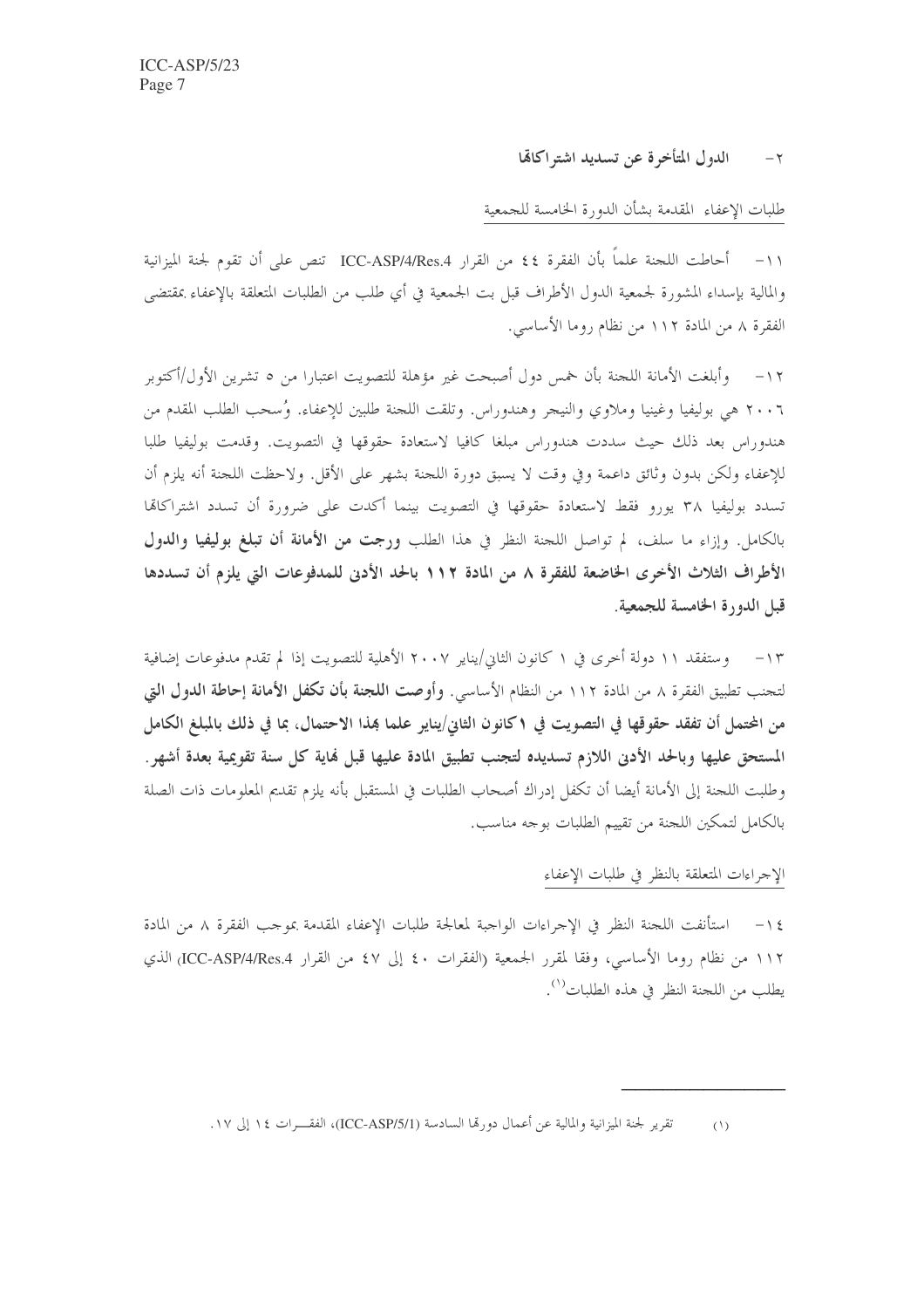١٥- وأبلغت الأمانة اللجنة بأن الفريق العامل في نيويورك التابع للمكتب عقد مشاورات من أجل وضع مبادئ توجيهية لتقديم الوثائق المتعلقة بطلبات الإعفاء. ولم تتمكن اللجنة من تقديم توصيات بشأن المبادئ التوجيهية التي قد يقدمها المكتب إلى الجمعية في دورها الخامسة لعدم اكتمال تقرير المكتب حتى الآن. **وقررت** اللجنة مع ذلك النظر في الدور الذي ينبغي أن تقوم به بموجب القرار ICC-ASP/4/Res.4 كما قررت العودة إلى هذه المسألة في دورة قادمة، عند الاقتضاء، في ضوء التقرير الذي سيقدمه المكتب والقرارات ذات الصلة للجمعية.

## توقيت تقديم الطلبات المتعلقة باستعادة حقوق التصويت

١٦- نظرت اللحنة في الآثار المترتبة على الفقرة ٤٤ من القرار ICC-ASP/4/Res.4 في ضوء الجدول الزمني المتوقع للاجتماعات المقبلة للجمعية والمكتب. ويسمح التوقيت الحالي لاجتماعات اللجنة بالنظر في تشرين الأول/أكتوبر من كل عام في الطلبات المقدمة قبل انعقاد الدورة الجديدة للجمعية. ولا يسمح التوقيت الحالي للدولة الطرف التي تصبح غير مؤهلة للتصويت في ١ كانون الثاني/يناير من السنة بتقديم طلب لاستعادة حقوقها في التصويت في أي دورة مستأنفة للجمعية أو احتماع للمكتب يتم عقدهما بين ١ كانون الثاني/يناير والدورة الأولى للجنة في تلك السنة.

١٧– ولا يمكن للدول الأطراف أن تحل مشكلة التوقيت بتقديم طلبات مستقبلية في تشرين الأول/أكتوبر بدعوى احتمال أن تكون غير مؤهلة للتصويت في ١ كانون الثاني/يناير من العام المقبل. وأقرت اللجنة بأن الممارسة الجارية في الأمم المتحدة هي عدم النظر إلى الطلبات المستقبلية. وتشير الأحكام ذات الصلة من المادة ١٩ من ميثاق الأمم المتحدة والفقرة ٨ من المادة ١١٢ من نظام روما الأساسي (المتماثلة في الواقع) إلى الطلبات المقدمة من الدول المتأخرة عن تسديد اشتراكالها وتتطلب الاقتناع بأن "عدم الدفع ناشئ عن أسباب لا قبل للدول الطرف ها". ولا يبدو ممكنا أن تعاد حقوق التصويت لدولة لم تصبح بعد غير مؤهلة للتصويت، وتشك اللحنة في إمكان القول سلفا بأن الدولة لم تسدد اشتراكاتها لأسباب لا قبل لها ها.

١٨- وبحثت اللجنة عدة حيارات قد ترغب الجمعية في النظر فيها:

- قد تعترف الجمعية بأن الدول الأطراف التي تصبح غير مؤهلة للتصويت في ١ كانون  $(\mathring{I})$ الثاني/يناير من كل عام ليست لديها الفرصة لتقديم طلبات للإعفاء قبل الدورة الأولى للجنة في كلِّ عام. (تأخذ الأمم المتحدة بمذه الممارسة حيث تنظر الجمعية العامة عادة في طلبات الإعفاء مرة واحدة فقط كل عام).
- قد تعدل الجمعية الجدول الزمني للاجتماعات لضمان احتماع اللحنة قبل أي دورة مستأنفة  $(\hookrightarrow)$ للجمعية. وتشك اللجنة في إمكان تحقيق ذلك لأن تقديم دورة اللجنة من أبريل إلى يناير سيعرقل الأعمــــال الأخــــري للجنة. وترغب اللجنة في الاحتفاظ بدورها التي تعقد في الفترة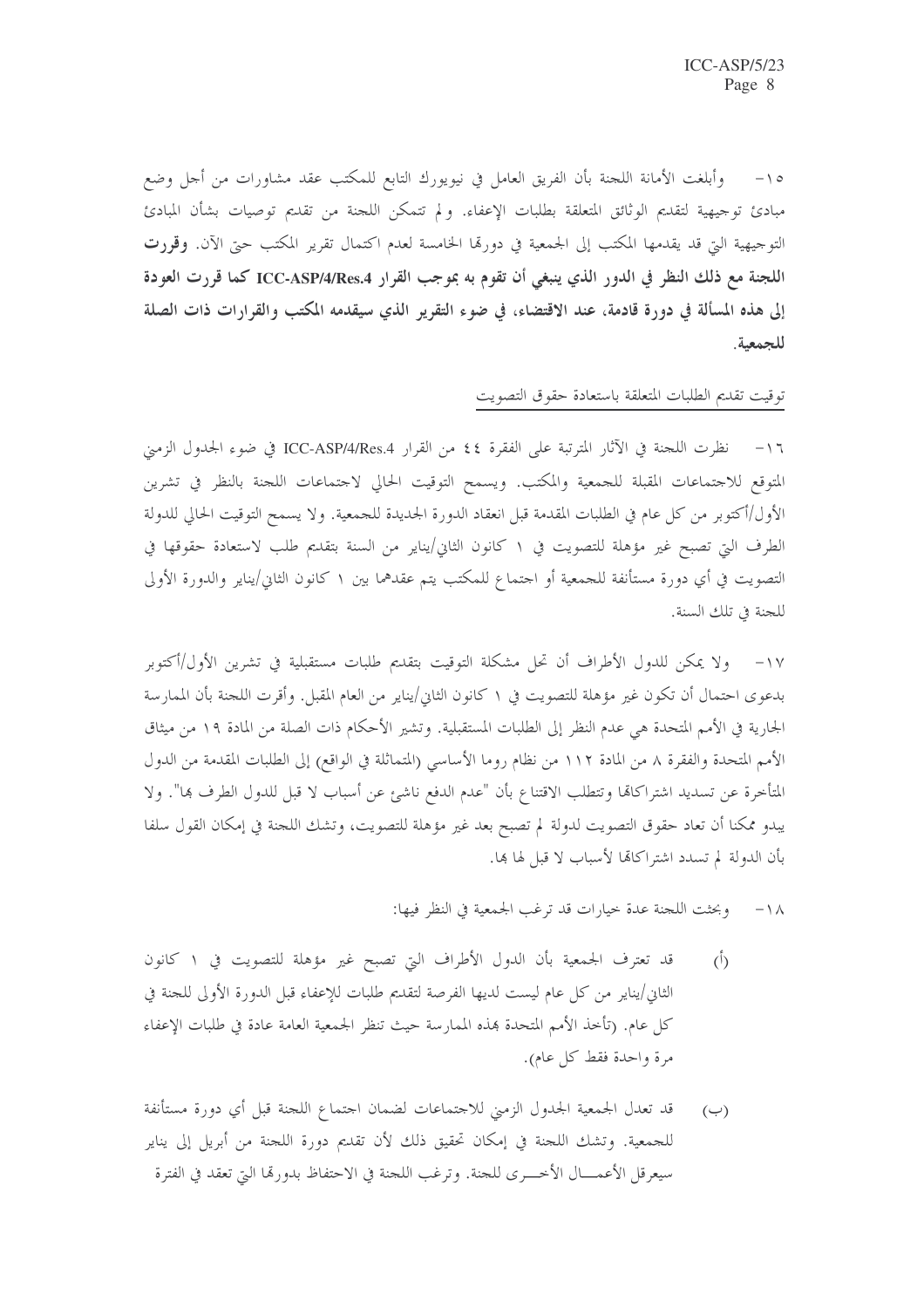الواقعة بين منتصف آذار/مارس ومنتصف أيار/مايو لألها تقع قبل دورة الميزانية التي تعقد في تشرين الأول/أكتوبر بستة أشهر تقريبا وتتيح الوقت الكافي للأعمال التحضيرية التي تعقب الدورة السابقة للجمعية. وسيؤدي ترحيل الدورات المستأنفة للجمعية إلى وقت لاحق لاحتماع اللحنة في نيسان/أبريل إلى عدم اتساق دورات الجمعية مع الموعد المحدد لانتخاب القضاة في بعض الأعوام (حيث تبدأ خدمة القضاة في آذار/مارس).

قد تنظر الجمعية في طلبات الإعفاء الناشئة في هذه الحالة دون الحصول على مشورة اللجنة.  $(\zeta)$ 

١٩- وترى اللجنة أن الحل الأكثر واقعية هو استخدام الخيار (ج) للدورات المستأنفة للجمعية التي تعقد ها انتخابات رئيسية مع الاعتراف (كما ورد في الخيار (أ)) بأن الدول لن تتاح لها الفرصة لتقديم طلبات فيما يتعلق بالدورات الأخرى للجمعية أو اجتماعات المكتب التي تعقد في الفترة بين كانون الثاني/يناير والدورة الأولى للجنة في كل عام.

### المعلومات الداعمة

٢٠ – نظرت اللجنة في مسألة المبادئ التوجيهية لتقديم المعلومات الداعمة لطلبات الإعفاء. ولاحظت اللجنة أن الجمعية قدمت بعض التوجيهات بشأن المسألة الواردة في الفقرة ٤٢ من القرار ICC-ASP/4/Res.4 . ولا تعتقد اللجنة أنه يمكن تحديد المعلومات التي يجب تقديمها دعما لطلبات الإعفاء بالتفصيل لاختلاف الظروف المؤدية إلى عدم قدرة الدولة على تسديد اشتراكالها من حالة إلى أخرى. ووافقت اللجنة على ضرورة تقديم جميع المعلومات ذات الصلة الداعمة لعدم قدرة الدولة على الدفع نتيجة لأسباب لا قبل لها فيها واعترفت بأن الفقرة ٨ من المادة ١١٢ من النظام الأساسي تنص على معيار صارم لاستعادة حقوق التصويت. وأوصت ا**للجنة بأن تخطر الأمانة** الدول الأطراف التي ترغب في تقديم طلبات للإعفاء بضرورة تقديم وثائق كافية لدعم ادعاء عدم القدرة على الدفع لأسباب لا قبل لها فيها.

خطط الدفع

٢١– ناقشت اللجنة الفائدة المرجوة من خطط الدفع الطوعية ووافقت على ضرورة أن تشير هذه الخطط — وبالتالي شروط تنفيذها– إلى التزام الدولة بإزالة جميع متأخراتما. وينبغي أن تتضمن خطط الدفع جدولا زمنيا لدفع المتأخرات في أقل قدر ممكن من السنوات مع الوفاء في نفس الوقت بالاشتراكات السنوية المستحقة أثناء تنفيذ الخطة. وفي المرحلة الحالية من حياة المحكمة، لم تتراكم المتأخرات بالقدر اللازم لوجود خطط طويلة الأجل للدفع وشددت اللحنة على ضرورة أن تتحنب الدول تراكم قدر كبير من المتأخرات. **وتوصي اللجنة بأن تقدم الأمانة** للجمعية، عن طريق اللجنة، تقريرا سنويا لخطط الدفع القائمة، وأداء هذه الخطط. وأحيرا، تلاحظ اللجنة أنه لا ينبغي أن يؤثر تقديم أو تنفيذ خطة الدفع على القرارات المتعلقة باستعادة حقوق التصويت بموجب الفقرة ٨ من المادة ١١٢ من النظام الأساسي.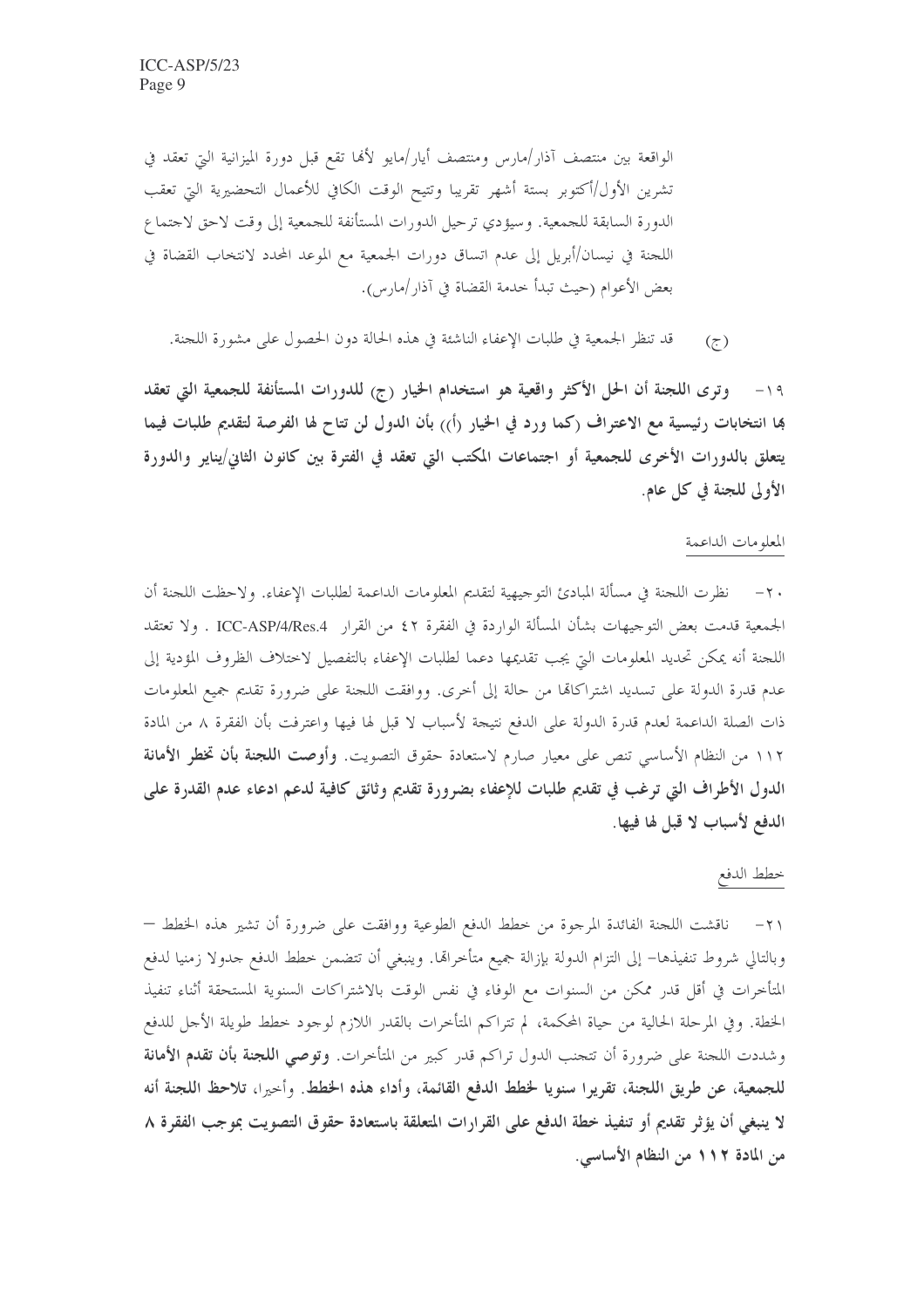- تقارير مراجعة الحسابات باء–
- البيانات المالية المتعلقة بالمحكمة للفترة من ١ كانون الثاني/يناير إلى ٣١ كانون الأول/ديسمبر ٢٠٠٥  $\rightarrow$
- البيانات المالية المتعلقة بالصندوق الاستئماني للضحايا للفترة من ١ كانون الثاني/ينايس إلى ٣١  $-\tau$ كانون الأول/ديسمبر ٠٠٥

أبلغ المراجع الخارجي للحسابات اللجنة في معرض تقديم تقريريه المعنيين بالبيانات المالية المتعلقة بالمحكمة  $-77$ الجنائية الدولية (ICC-ASP/5/2) والبيانات المالية المتعلقة بالصندوق الاستئماني للضحايا (ICC-ASP/5/3) بأنه قد تبين من مراجعة الحسابات عدم وجود عيوب أو أخطاء مادية وأن البيانات المالية تقدم الموقف المالي لكل من المحكمة والصندوق الاستئماني للضحايا في الفترة المعنية بصورة صحيحة. وأعرب المراجع الخارجي للحسابات عن سروره لإمكان تقديم رأي بدون تحفظ بشأن حسابات المحكمة. وأضاف أنه يرغب بوحه خاص في تسليط الضوء على التوصية ٧ من البيانات المالية المتعلقة بالمحكمة وطلب إلى المحكمة أن تعين أغلبية من الممثلين الخارجيين المستقلين في لجنة مراجعة الحسابات الجاري تشكيلها. وأبلغ المسجل اللجنة بأن المحكمة تنظر حاليا في كيفية تأمين خدمات المرشحين المناسبين من الخارج.

٢٣ – وأعربت اللجنة عن تقديرها لجودة التقريرين ورحبت برأي المراجعة بدون تحفظ. وأوصت ا**للجنة بأن** توافق الجمعية على التوصيات الواردة في تقريري المراجع الخارجي للحسابات وبأن تكفل المحكمة تنفيذها بالكامل. ووافقت اللحنة بوحه حاص على ضرورة إنشاء وتعزيز لجنة مراجعة الحسابات التابعة للمحكمة بتعيين أغلبية من الممثلين الخارجيين المستقلين بما وحثت المحكمة على القيام بذلك بدون تأخير .

٢٤- ورأت اللجنة أيضا أن إضافة جدول إلى التقارير المقبلة يبين التقدم المحرز في تنفيذ التوصيات السابقة سيكون أداة مفيدة لكل من اللجنة والجمعية.

### تقويو مكتب المراجعة الداخلية للحسابات  $-1$

٢٥- نظرت اللجنة في تقرير مكتب المراجعة الداخلية للحسابات بشأن أنشطة هذا المكتب في السنة الماضية وفي ردود الإدارة (المذكرات غير الرسمية) التي أرسلت إلى مراجع الحسابات ردا على تقارير المراجعة السابقة. وبينما أعربت اللجنة عسن ارتياحها لاضطلاع مكتب المراجعة الداخلية للحسابات بمهامه بالكامل حاليا على النحو الذي أكدته مراجعة النظراء التي قام بما المكتب الوطني لمراجعة الحسابات فإن الانطباع الذي تولد لديها هو أن العلاقة بين المحكمة ومكتب المراجعة الداخلية للحسابات ليست على ما يرام لعدم فهم كل من الجانبين لدور المراجعة الداخلية للحسابات.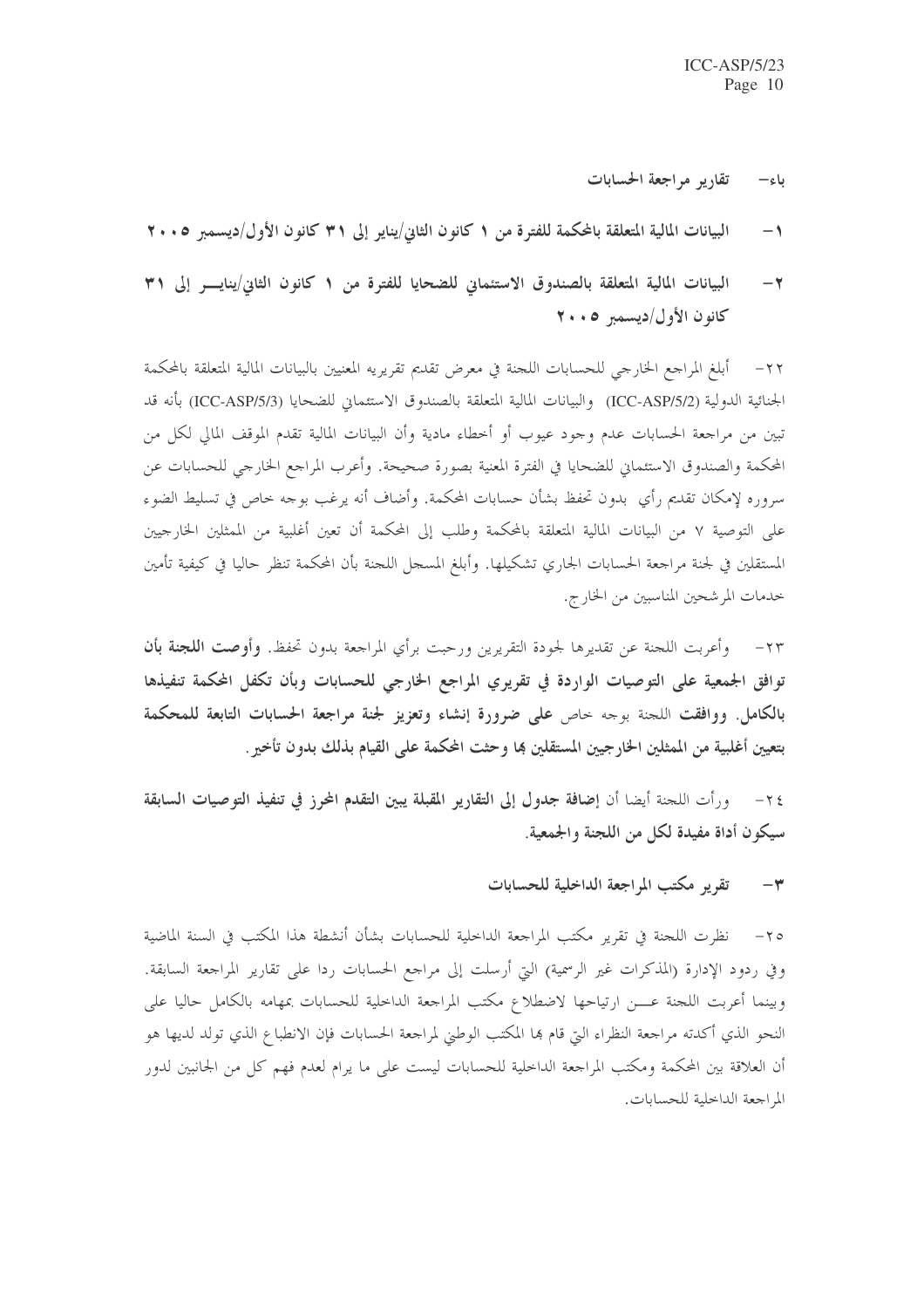٢٦– ويبدو على موظفى المحكمة عموما عدم الارتياح لحق والتزام المراجع الداخلي للحسابات بإبلاغ اللجنة والجمعية باستنتاجاته الرئيسية وتفضيلهم أن يكون المكتب جهازا للرقابة الداخلية فقط. ولا ينبغي للمراجع الداخلي للحسابات، من ناحية أخرى، أن يكتفي باكتشاف المخالفات وتقصى مواطن الضعف في الجهاز الإداري ولكن ينبغي له أيضا أن يسعى جديا، بالاشتراك مع الإدارة، إلى تحسين الأداء الشامل للمحكمة.

٢٧- و وشعرت اللجنة بالتوتر القائم في العلاقة بين مراجع الحسابات والإدارة ولكنها حثت كلا الجانبين على العمل على فهم دور الطرف الآخر بوجه أفضل. وُتدعى لجنة المراجعة الداخلية للحسابات التابعة للمحكمة خاصة إلى العمل على تحقيق هذا الهدف. وستساعد المبادرة بتعيين الخبراء الخارجيين في لجنة المراجعة الداخلية للحسابات على تحقيق هذا الهدف.

> الخطط الإستر اتيجية للمحكمة جيم-

### الخطة الإستراتيجية للمحكمة  $-1$

٢٨ – نظرت اللجنة في الخطة الإستراتيجية للمحكمة (ICC-ASP/5/6). ورحبت اللجنة باستكمال الخطة التي ستوفر إطارا واتجاها مشتركا لأنشطة المحكمة الرامية إلى الوفاء بالتوقعات من نظام روما الأساسى. واستمعت اللجنة أيضا إلى العرض الموجز الذي قدمه المدعى العام لأنشطة مكتب المدعى العام والخطة الإستراتيجية للمكتب والإسهام الذي يقدمه المكتب في الخطة الشاملة للمحكمة.

وأحاطت اللجنة علما بتحقيق بعض الأهداف (مثل المشاريع المتعلقة بالتوعية وبتكنولوجيات المعلومات  $-\tau$ والاتصال) وبألها سترتب آثارا على الميزانية. وأحاطت اللجنة علما أيضا بالربط بين الخطة وميزانية عام ٢٠٠٧ وتتوقع المزيد من التطوير لهذا المجال في المسقبل. ومع أخذ ما سلف في الاعتبار، أقرت اللجنة بضرورة أن تُبقى المحكمة الخطة قيد الاستعراض المنتظم لتعكس التغيرات في الافتراضات وغير ذلك من الظروف.

> وأعربت اللجنة عن رغبتها في مواصلة النظر في هذا الموضوع في الدورات القادمة.  $-\tau$ .

#### الخطة الإستر اتيجية للتوعية  $-\tau$

٣١– نظرت اللجنة في الخطة الإستراتيجية للتوعية (ICC-ASP/5/12) واستفادت من العرض القَّيم الذي قدمته المحكمة، الذي أعطى بيانات تفصيلية شاملـــة للنهج وقنوات الاتصال التي تعتزم المحكمة الاعتماد عليها في الحالات المختلفة من أحل ضمان الوفاء بولايتها الحاسمة في مجال التوعية. ورأت اللجنة أنه يمكن الاستفادة من التقرير والعرض بوجه خاص عند النظر في الجوانب المالية ذات الصلة. واستمر مع ذلك شعورها بالقلق لعدم وجود نظام واضح لتحديد مستويات وحجم الالتزام المطلوب للجمهور المستهدف أو أي إجراء لتقييم ما تم انجازه. وعلى الرغم من الطبيعة الحاسمة لهذه المهمة واهتمام الدول والأطراف الأخرى المعنية فقد **رأت اللجنة أن من المحتمل أن** يؤدي عدم القيام بما سلف إلى آثار مالية كبيرة في المستقبل.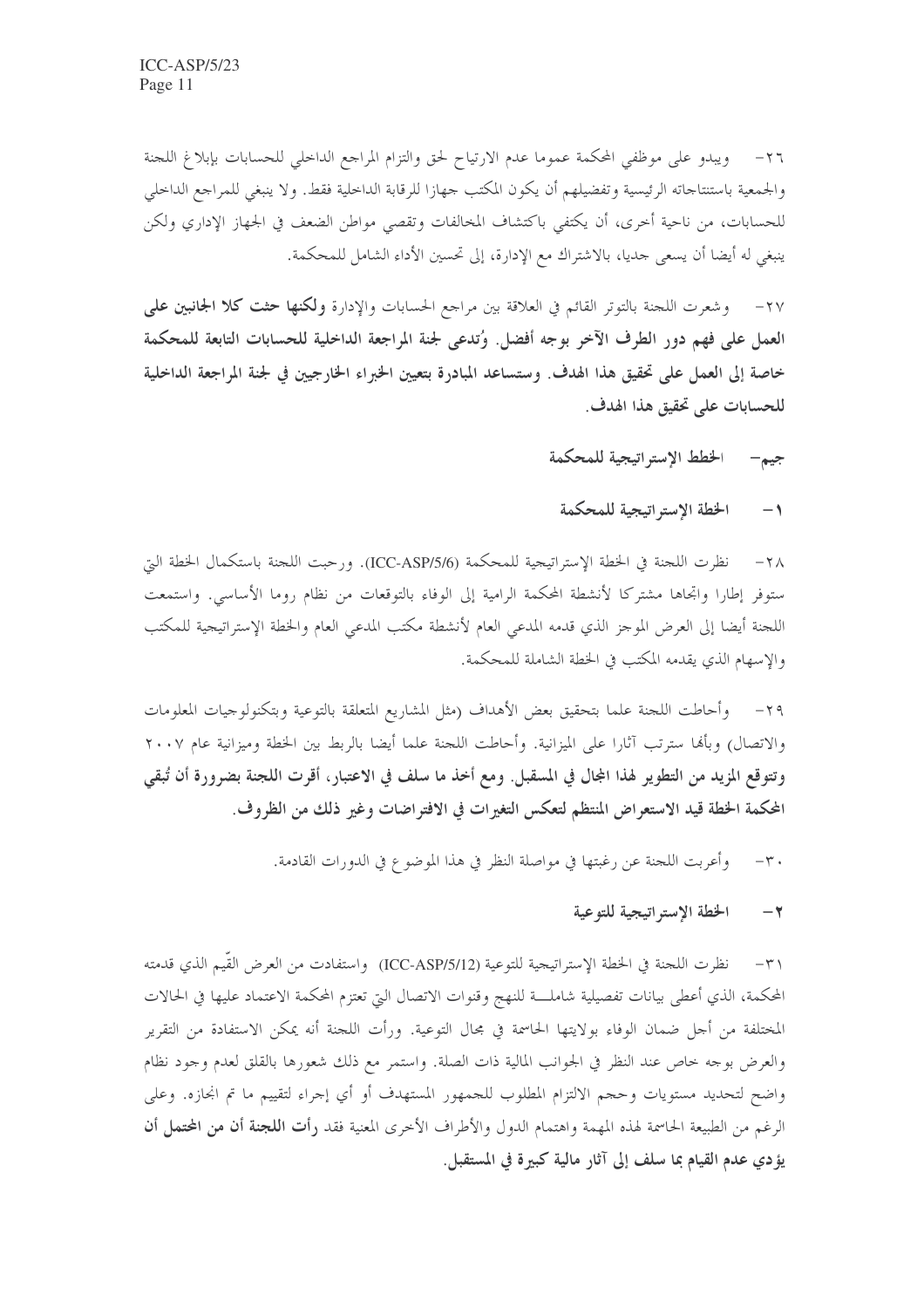وحثت اللجنة المحكمة على مواصلة تدقيق خطتها وأعربت عن رغبتها في مواصلة إطلاعها على  $-\tau\tau$ التطورات.

> الخطة الاستر اتيجية لتكنولوجيات المعلومات والاتصال  $-\tau$

٣٣ – أقرت جمعية الدول الأطراف، في دورتما الرابعة، توصية مراجع الحسابات الخارجي ولجنة الميزانية والمالية بأن تضع المحكمة إستراتيجية لتكنولوجيات المعلومات والاتصال تتوافق مع الأهداف الأساسية التي تتوحاها. وترد إستراتيجية المحكمة في الوثيقة ICC-ASP/5/7.

٣٤- ومن الملامح الرئيسية للخطة الإستراتيجية الشاملة للمحكمة أن تتحول المحكمة إلى "مؤسسة إلكترونية" توفر مستوى عاليا من أمن المعلومات. وللمحكمة برنامج طموح لتحقيق هذا الهدف. وتقدم الخطة الإستراتيجية برنامج عمل لكل مشروع حتى فماية عام ٢٠١٠. ورحبت اللجنة بالفرصة المتاحة لها للاطلاع مباشرة على العمل الجاري في بعض هذه التكنولوجيات. ولا يرجع السبب الرئيسي لقلقها إلى البرنامج في حد ذاته ولكن إلى أسلوب الترخيص المالي ومراقبة المشاريع/البرامج. ولا تعالج مشاريع تكنولوجيات المعلومات والاتصال في النظام المالي والقواعد المالية وفي عملية الميزنة على أساس "المدى العمري" للمشروع ولكن على أساس المتطلبات من الموارد في كل سنة من السنوات المالية. وسيعادل بل سيجاوز الاستثمار في تكنولوجيات المعلومات والاتصال على الأرجح تكاليف المباني الدائمة وسيمثل التزاما ماليا يستغرق عدة سنوات. ويتجاوز الاستثمار في نظام SAP-ERP حاليا ٥ر ٤ مليون يورو و لم يعتبر في أي وقت من الأوقات مشروعا استثماريا منفرداً. ومن المتوقع أن تستثمر الخطط الحالية نحو ٣٧ مليون يورو في الفترة ٢٠٠٦ - ٢٠١٠. وتوصى اللجنة بأن تسعى المحكمة إلى الانتقال إلى نظام يعامل فيه كل مشروع أو برنامج رئيسي من مشاريع أو برامج تكنولوجيات المعلومات والاتصال كبرنامج أو برنامج فرعي منفصل في الميزانية، يكون فيه الالتزام المالي مدعما بمبررات رسمية وتقييم للاستثمار وخطة تكون قابلة بعد ذلك للرصد للمزايا التي تم تحقيقها. وسيؤدي أيضا بعض الوجود الخارجي على المستوى غير التنفيذي في المجالس الإدارية للبرامج إلى توفير ضمانات للدول الأطراف على وجود تحديات كافية وعلى الصرامة في اتخاذ القرارات الرئيسية.

وتعرب اللجنة، على الرغم من ذلك القلق، عن سرورها لعدد من الملامح الخاصة لهذه الإستراتيجية،  $-\tau \circ$ منها:

- إقامة شراكات إستراتيجية مع جهات التزويد بالمعدات والبرامج الحاسوبية لكفالة الحصول على  $\hat{(\mathcal{L})}$ أفضل قيمة لما ينفق من أموال؛
- استخدام مجموعات البرامج التجارية القائمة بدلا من النظم المعلن عنها التي يلزم مبالغ كبيرة  $(\hookrightarrow)$ لتحديثها؛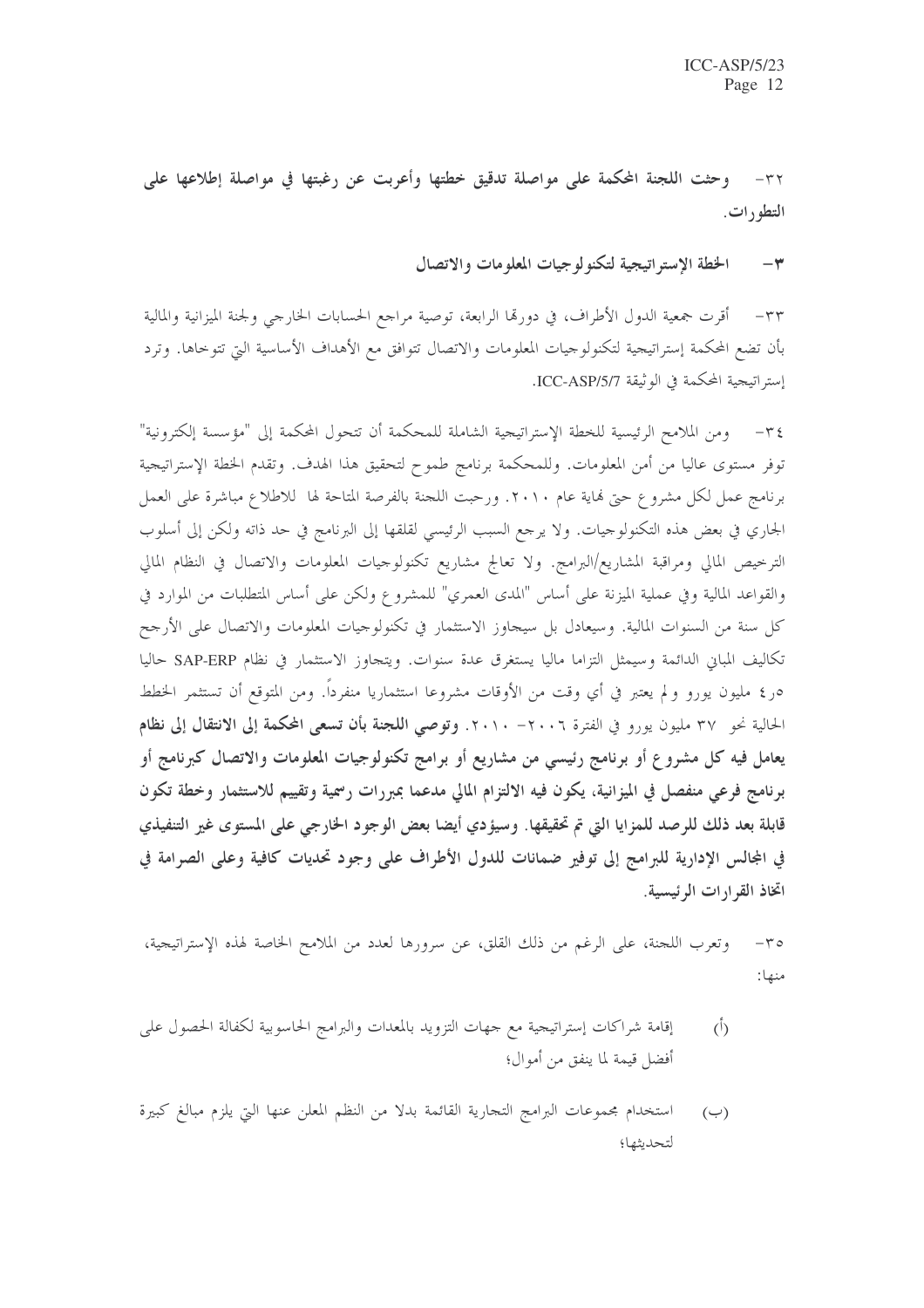- الاتصال بميئات قضائية أحرى فيما يتعلق بتطوير النظم المتصلة بالمحكمة بغية تخفيض تكاليف  $(7)$ التطوير ؛
	- وضع الخطط اللازمة لإدارة المخاطر واستمرار العمل؛  $(2)$ 
		- تطوير القدرة على صيانة النظم بالداخل.  $(\mathbb{A})$

نموذج طاقة المحكمة  $-\epsilon$ 

٣٦– نظرت اللحنة في التقرير المقدم بشأن نموذج طاقة المحكمة (ICC-ASP/5/10) واستفادت من العرض التفصيلي للنموذج الذي قدمه موظفون من المحكمة. ويقوم النموذج بمحاكاة عدد الموظفين الذين يحتمل الاحتياج إليهم بأعداد معينة من الحالات والتحقيقات والمحاكمات والاستئنافات. ويملك النموذج بوضوح القدرة على المساعدة في اتخاذ قرارات مستنيرة بشأن المسائل المتعلقة بالميزانية وطاقة المحكمة. بيد أن اللجنة تعترف بأن عددا كبيرا من الافتراضات المتعلقة بالاحتياجات من الموظفين والخطوط الزمنية تعتمد إما على افتراضات نظرية لعبء العمل لم يتم اختبارها بعد، وإما على أنشطة لم يتم الاضطلاع ها حتى الآن. وسيلزم لذلك المزيد من العمل لمقارنة واحتبار الاحتياحات الحالية والاحتياحات المتوقعة وتدقيق المحالات، مثل وفورات الحجم، التي يمكنها أن تضفي على النموذج مزيدا من الثقة عما تسمح به الظروف الآن.

وتعرب اللجنة عن رغبتها في تحديث معلومالها سنوياً بشأن تطور النموذج واستخدامه في عملية  $-\mathsf{r}'\mathsf{v}$ التخطيط.

دال - مسائل الميزانية

بیانات الأداء المالی لمیزانیة عام ۲۰۰۲ حتی تاریخ ۳۱ آب/أغسطس  $-1$ 

نظـــرت اللجنة في التقريــــــــر المتعلق بالأداء المالي للمحكمة حتى تاريخ ٣١ آب/أغسطس ٢٠٠٦  $-\tau \wedge$ (ICC-ASP/5/13) ولاحظت أنه لم ينفق من الموارد الأساسية سوى ٤ر٥٤ في المائة ومن الموارد المتصلة بالحالات سوى ٦ر٣٢ في المائة حتى تاريخ ٣١ آب/أغسطس، مما ترتب عليه نقص مسقط في الإنفاق بلغ مجموعه نحو ١٤ مليون يورو عام ٢٠٠٦. ويتوقع أن يكون معدل التنفيذ الشامل لعام ٢٠٠٦ في حدود ٨٣ في المائة (بالاستناد إلى إنفاق يقارب ٦٧ مليون يورو من ميزانية مبلغها ٤ر٨٠ مليون يورو).

٣٩- وعلى صعيد التوظيف، تمثل عدد الوظائف المشغولة حتى ٣١ آب/أغسطس في ٤٤١ وظيفة من أصل ٦٢٤ وظيفة معتمدة (بمعدل شغور مقداره ٢٩٫٣ في المائة). ومن أصل الوظائف الشاغرة الـــ ١٨٣، تم الإعلان عن ٣٥ وظيفة على حين جمدت ٢٥ وظيفة أخرى تتصل بمحاكمة ثانية. وأُبلغت اللجنة بأن عدم شغل الوظائف جميعها نتج عنه اعتماد أكبر على المساعدة المؤقتة العامة وعلى الخبراء الاستشاريين وفي كلتا الحالتين هناك شطط كبير في الانفاق.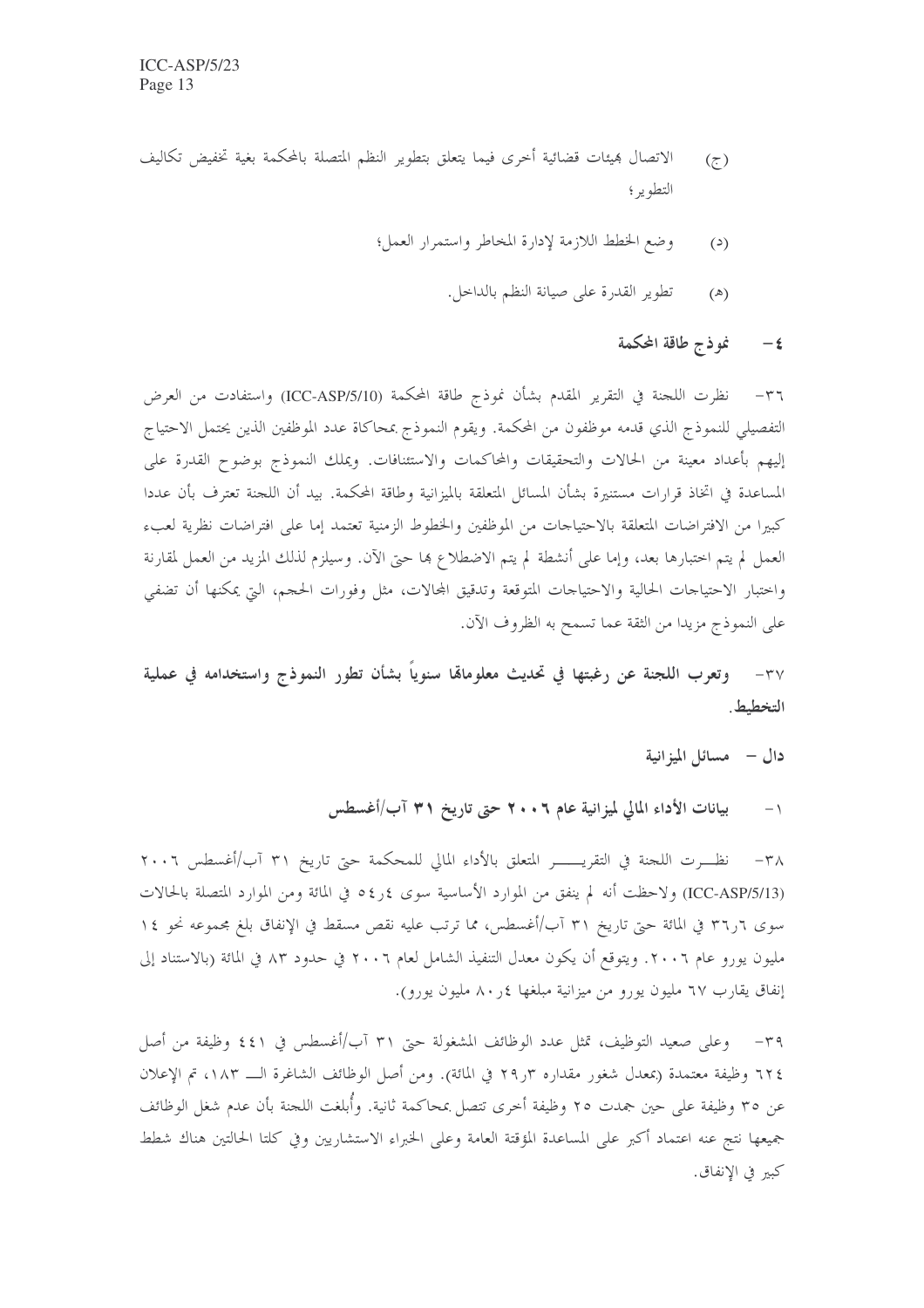٤٠ - وبينت المحكمة أن ميزانية عام ٢٠٠٦ قامت على أساس افتراض محاكمتين تبدآن في شهري أيار/مايو وتموز/يوليه. لكن كلا الافتراضين لم يتحققا فأسفرا عن وفورات بمقدار ٩ ملايين يورو في شعبة الضحايا والدفاع وشعبة خدمات المحكمة، و ٧ر٧ مليون يورو على صعيد الهيئة القضائية ومكتب المدعى العام، بذلك بلغت الوفورات ما مجموعه نحو ١٧ مليون يورو. وكون إسقاطات المحكمة تبين وفراً بمقدار ١٤ مليون يورو فحسب يفيد بأن هناك تجاوزاً فى الإنفاق مبلغه نحو ٣ ملايين يورو في مجالات أخرى ويثير السؤال المتعلق بمعرفة ما إذا كان بوسع المحكمة أن تبقى في حدود ميزانيتها فيما لو انعقدت المحاكمتان كما كان متوقعاً.

٤١ – وأشارت اللحنة إلى أن مراجع الحسابات الخارجي طرح، في تقريره بشأن نفقات عام ٢٠٠٤، مسألة تخطيط الميزانية ومراقبتها ورصدها ``. كما أن اللجنة قد ارتأت، في تقريرها عن أعمال دورها الخامسة، أن الرقابة المالية المتزايدة ستتحقق من حلال التوافق الأوثق بين السند المعتمد والمسؤولية الميزانوية (٣).

ولاحظت اللجنة أن نمط النقص الملحوظ في الإنفاق من حانب المحكمة متواصل، وأشارت إلى أن معدل  $-\xi$   $\zeta$ التنفيذ تمثل في ٨٢ في المائة عام ٢٠٠٤ و٨٣ في المائة عام ٢٠٠٥. وتبينت اللجنة أن نقص الإنفاق راجع في شطر كبير منه إلى أن الافتراضات المعلنة المتعلقة بالميزانية لم تتحقق بالنسبة لأي من الفترات المالية الثلاث، وقدرت حقيقة أن المحكمة لم تسع لإنفاق المبالغ المتاحة التي لم تكن تعتقد أن إنفاقها لازم. ومع ذلك، هذا يعني أن قرارات اتخذت على أساس يفتقر إلى العناية التي تُتوحى عادة في المسائل المالية، وأن الحلول والقرارات يمكن أن لا تخضع للمستوى من الصرامة المتوقع في مسائل الميزانية. وأعربت اللجنة عن قلقها، بالإضافة إلى ذلك، من أن حانباً لا بأس به من النفقات قد بذل في أواخر السنة وحذرت المحكمة من الإنفاق دون مبرر أياً كان نوعه. علاوة على ذلك، أعربت اللجنة عن قلقها أيضاً بصدد الإنفاق الزائد في مجال المساعدة المؤقتة العامة والسفر والخبراء الاستشاريين.

#### النظر في الميزانية البرنامجية المقترحة لعام ٢٠٠٧  $-\tau$

٤٣ – استمعت اللجنة إلى عرض عام قدمته المحكمة عن تقديرات الميزانية لعام ٢٠٠٧، التي تغطي المصاريف الأساسية والتكاليف ذات الصلة بالحالات ومجالات النمو الرئيسية في الميزانية.

البيانات المالية عن الفترة من ١ كانون الثاني/يناير إلى ٣١ كانون الأول/ديسمبر ٢٠٠٤ (ICC-ASP/4/9) ،  $(1)$ وبوجه خاص الفقرات ١٨- ٥٢.

الوثائق الرسمية لجمعية اللدول الأطراف في نظام روما الأساسي للمحكمة الجنائية اللدولية، اللدورة الرابعة، لاهاي، ٢٨ تشر*ين الثانى/نوفمبر – ٣ كانون الأول/ديسمبر ٢٠٠٥* (منشور المحكمة الجنائية الدولية، (ICC-ASP/4/32) ، الجزء الثاني – باء – ٦ (باء)، الفقرات ١٢-١٤ و ٢٨.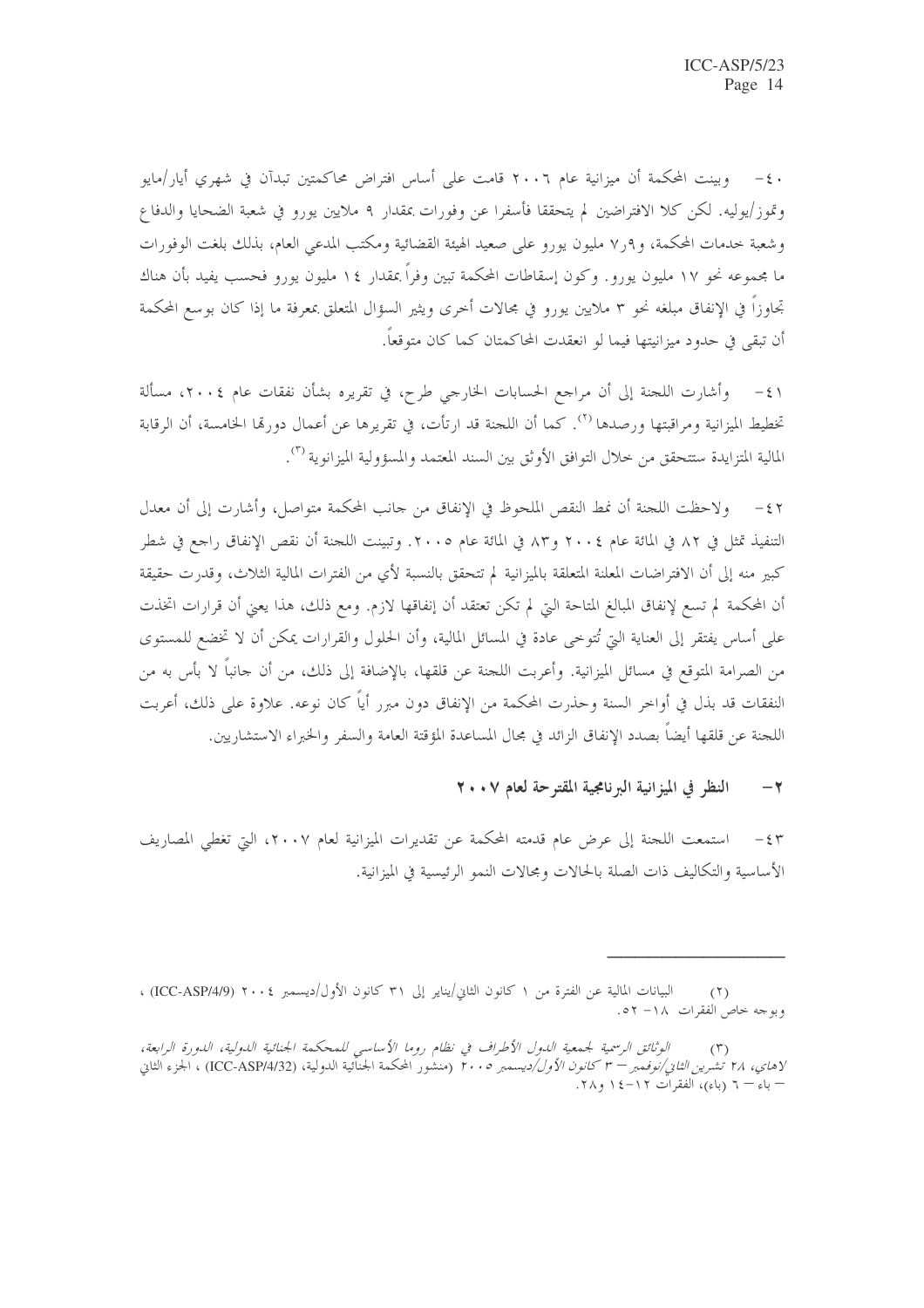٤٤- وشددت المحكمة على أن نسبة كبيرة من النمو الشامل في الأرقام هي انعكاس للقرارات التي اتُّخذت وأقرقما جمعية الدول الأطراف كجزء من عملية الميزنة في السنة السابقة. أما النمو الزائد على ذلك المستوى فقد اقتصر على التكاليف ذات الصلة بالحالات وسجل نمو صفري في النفقات الأساسية المقترحة.

وقامت الميزانية على أساس الافتراض القائل بأن محاكمة واحدة فقط ستجرى حلال عام ٢٠٠٧. واستناداً  $-\xi$  o إلى ذلك الافتراض، فإن حانباً من الموارد التي أدرجت في ميزانية عام ٢٠٠٦ لم يطلب لعام ٢٠٠٧ وسيتم تمويل ذلك الجانب من صندوق الطوارئ إن لزمت الحاجة في حالة إجراء محاكمة ثانية.

٤٦ - وعرض المدعى العام الميزانية المقترحة الشاملة لمكتب المدعى العام وشدد على أن هذه الميزانية قد حرى إعدادها وفق ما يتلاءم والخطة الاستراتيجية للمحكمة. وقد استهدف المكتب الاضطلاع بأربعة من أصل خمسة تحقيقات خلال عام ٢٠٠٧ وبإجراء محاكمة واحدة. وإذا ما بوشر أي تحقيق جديد غير التحقيقات الثلاثة الجارية راهناً فسيتم تطبيق نموذج أساسه التداول في استخدام الموارد للتقليل إلى أدن حد ممكن من الحاحة لموارد إضافية. ويعتبر التعاون مع الدول أمراً ذا أهمية حاسمة وقد سعت الميزانية المقترحة للحصول على موارد إضافية في ذلك المحال الرئيسي. ويعتبر التعاون أساسياً حلال كامل دورة عمل المحكمة، حاصة فيما يتعلق بالاعتقال والاحتجاز وإعادة التوطين وحماية الشهود. وشددت المحكمة، في هذا الصدد، على أن مدى التعاون الذي تبديه الدول له تأثير كبير على ميزانية عام ٢٠٠٧ والأعوام المقبلة وأن المرتجي من الاستثمار في تأمين التعاون الفعال أن يحد من التكاليف في الأجلين المتوسط والطويل.

٤٧ – وبينت المحكمة أن حانبا من الموارد الإضافية المطلوبة اقتضته الأحكام الأخيرة الصادرة عن الدوائر، مما ألقى بمسؤوليات إضافية على عاتق مكتب المدعى العام، واقتضته كذلك الحدود الزمنية الصارمة والقصيرة الأحل التي تفرضها القواعد الإجرائية وقواعد الإثبات ولائحة المحكمة.

- توصيات ذات طابع عام  $(\mathfrak{h})$
- $6 \sqrt{6}$ عرض الميزانية والميزنة القائمة على أساس النتائج

٤٨ - رحبت اللحنة بما يتميز به عرض الميزانية من وضوح وبالترتيب الذي تم توحيه في إعداد وثيقة الميزانية المقترحة ذامًا، فلاحظت التحسن المتواصل الذي شهده عمل المحكمة في ذلك المحال. وأعربت اللجنة مع ذلك عن قلقها إزاء عمومية النهج المتوحى. ففي كل برنامج وبرنامج فرعي قورنت مقترحات الميزانية لعام ٢٠٠٧ بميزانية عام ٢٠٠٦ التي وضعت على النحو الذي يفي بافتراضات حجم العمل كما هي واردة في صائفة عام ٢٠٠٥، وهي افتراضات تحققت بشكل جزئي فقط. ونتيجة لذلك فإن ميزانية عام ٢٠٠٦ كانت تشكو من نقص الإنفاق ولا يمكن لذلك اعتبارها حط أساس سليماً للنظر في ميزانية عام ٢٠٠٧. كذلك فإن الشطر الكبير من التعليق تناول فقط النمو المشهود بدلاً من تبرير الميزانية ككل. وقررت اللجنة توحي فمج تفاعلي إزاء المحكمة لمعالجة هذه المسألة إما في الفترة ما بين الدورات أو في دورتما لشهر نيسان/ابريل.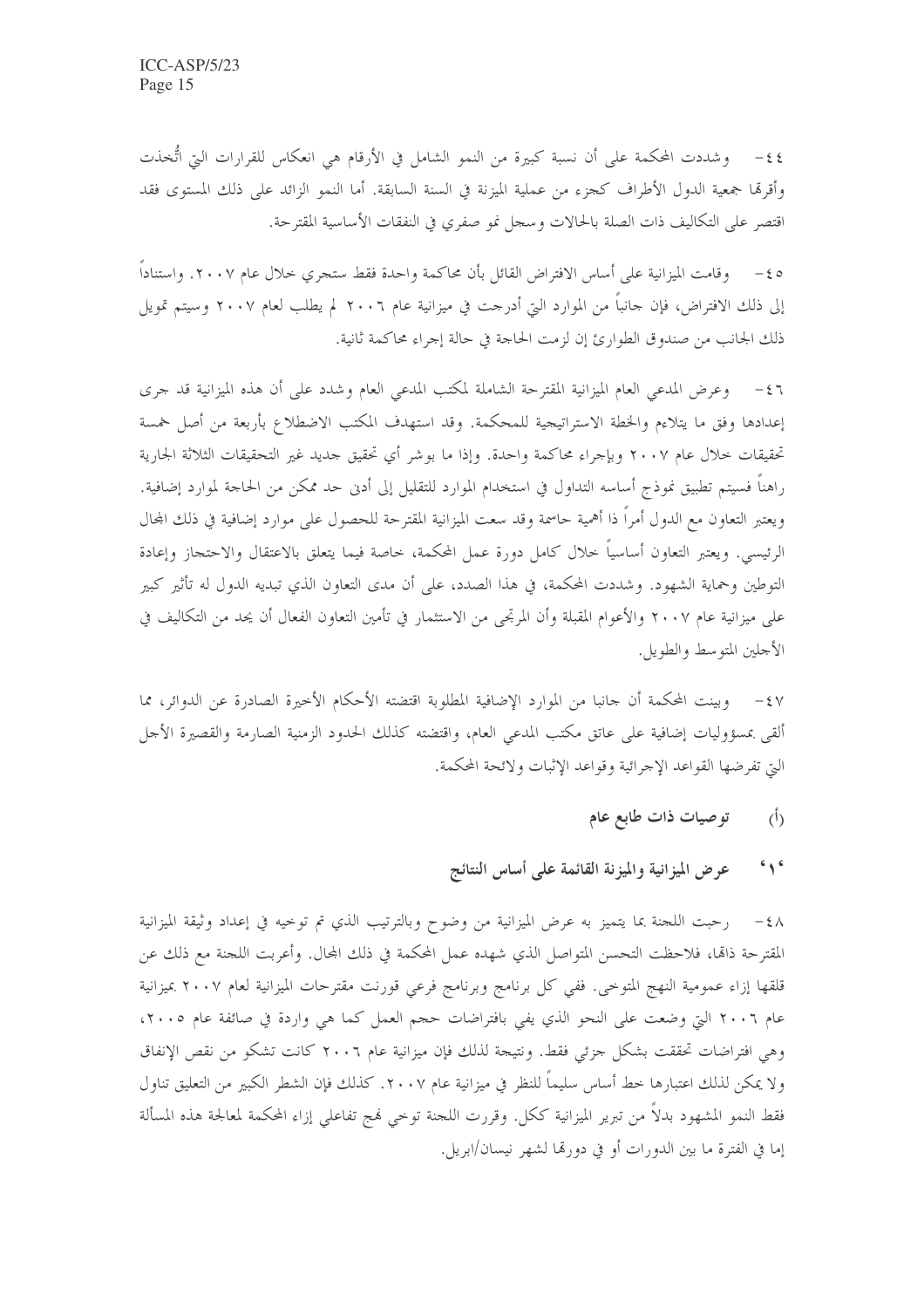٤٩ – وهناك فمج كان يفضل إتباعه ويتمثل في مقارنة ميزانية عام ٢٠٠٧ بالتنفيذ المسقط لعام ٢٠٠٦ مع ربط الزيادات في افتراضات عبء العمل. وسلمت اللجنة بأن نظام تخطيط الموارد في المؤسسة SAP الذي تتوحاه المحكمة ليس متطوراً بالشكل الكافي لذلك الغرض. بيد أن هذا النهج من شأنه أن يبرز فرقاً ينطوي على زيادة تبلغ نحو ٤٠ ؟ في المائة ما بين التنفيذ المسقط لعام ٢٠٠٦ وميزانية عام ٢٠٠٧.

وأشارت اللحنة إلى التعليقات التي أبدقما التقارير السابقة بشأن مسألة الميزنة القائمة على أساس النتائج <sup>(٤</sup>).  $-\circ$ . وبالرغم من بعض التحسَّنات الإضافية، فيما يخص الارتباط بالخطة الاستراتيجية، يظل التقدم المحرز بطيئاً.

### التكاليف المحددة مسبقاً (التضخم)  $6 \leftrightarrow 6$

٥١ – لاحظت اللجنة أن ما مجموعه ١٧ر٩ مليون يورو مقترح بوصفه تكاليف "محددة مسبقاً" لا تملك المحكمة السيطرة عليها أو هي ناشئة عن قرارات سابقة اتخذهما الجمعية. وفيما سلمت اللجنة بالحاجة إلى توفير ما يلزم للوفاء بالتكاليف المتزايدة المتعلقة بالوظائف التي اعتمدت في عام ٢٠٠٥، والمعاشات التقاعدية للقضاة، والمباني المؤقتة ومرافق الاحتجاز، أوصت اللجنة بعدم الموافقة على تخصيص مبلغ ٩\$ر١ مليون يورو للتضخم. واعتباراً لنموذج نقص الإنفاق المنتظم وارتفاع معدلات الشواغر ارتفاعاً فاق ما هو مسقط قالت اللجنة إنها تعتقد أن تزايد معدلات الأجور يمكن استيعابه في نطاق مستويات التكاليف المتصلة بالموظفين لعام ٢٠٠٦.

#### $6406$ عملية التصنيف

٥٢ – لاحظت اللجنة أن المحكمة تعتزم إجراء عملية إعادة تصنيف في عام ٢٠٠٧ وألها اقترحت ١٨٠ ١٨٥ يورو في البرنامــــج الرئيسي الأول و٩٨٠٠٠ يورو في البرنامــــج الرئيســـي الثاني و٢٠٠٠٠٠ يورو في البرنامج الرئيسي الثالث لتغطية الزيادات في التكاليف الناشئة عن عمليات إعادة تصنيف الوظائف برفع رتبها. وعلى حين وافقت اللجنة على أن من المفروض أن تتاح للمحكمة بعض المرونة فيما يخص ترفيع رتب بعض الوظائف في إطار فترات الميزانية إلاَّ ألها أعربت عن قلقها إزاء إمكان أن يكون هناك ضغط يستخدم من أجل إعادة تصنيف رتب الوظائف وذلك كأداة لترقية بعض الأفراد أو لمحازاقم. وعبرت اللجنة مجلَّداً عن رأيها القائل بأن عملية إعادة التصنيف تبرر فقط في الحالات التي يحدث فيها تغيير جوهري في المهام والمسؤوليات الملقاة على العاتق. وأوصت اللجنــــة بعدم الموافقة على إعــــادة تصنيف أي من الوظائف رهناً بدراسة كاملة للنهج الذي تقترحه المحكمة، بما في ذلك التبرير المقدم لكل وظيفة يقتر ح إعادة تصنيفها، وتجري هذه الدراسة في دورة نيسان/ابريل التي تعقدها اللجنة. وأوصت اللجنة بأن تأذن لها الجمعية في أن توافق في دورةما لشهر نيسان/ابريل على إعادة

الوثائق الرسمية لجمعية اللهول الأطراف في نظام روما الأساسي للمحكمة الجنائية اللهولية، اللهورة الثالثة، لاهاي،  $(5)$ 7 – . 1 *أيلول/سبتمبر ٢٠٠٤* (منشور المحكمة الجنائية الدولية،ICC-ASP/3/25)،الجزَّء الثاني–ألف–٨(ب)، الفقرات ٤٣ – ٤٨).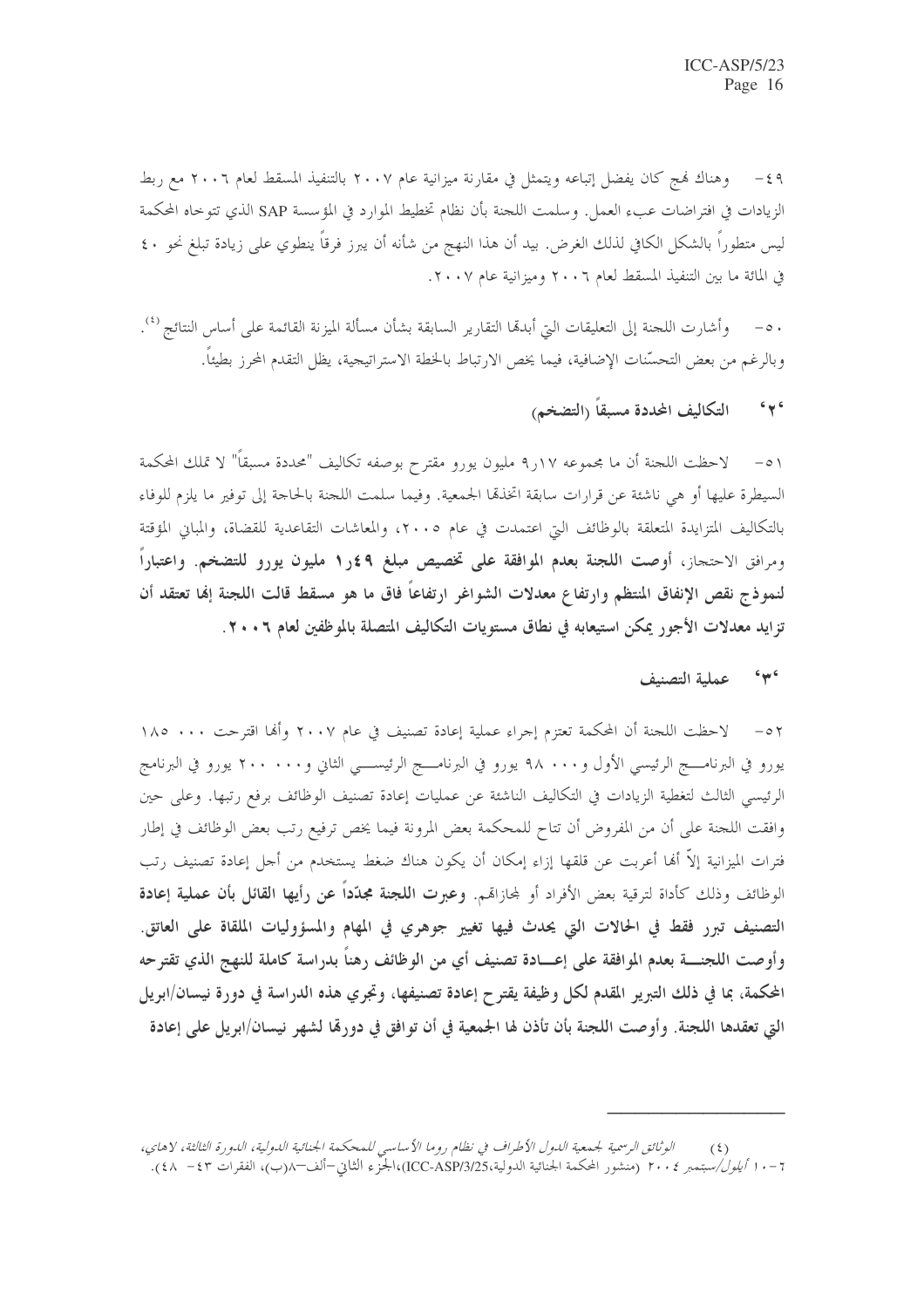التصنيف حيثما تعتقد أن هناك مبرَّراً قوياً لذلك. ومن شأن هذا الإجراء أن يسمح للمحكمة بالمضى في عمليات إعادة التصنيف التي لها ما يبررها بحلول أواسط عام ٢٠٠٧ فيما يتيح للجمعية فرصة إعادة النظر في الوظائف المعاد تصنيفها في دورقما السادسة. وأوصت اللجنة أيضاً بعدم إدراج المبالغ المقترحة في ميزانية عام ٢٠٠٧ نظراً لأهَا لا تتوقع أن تسفر عملية إعادة التصنيف عن تكاليف تستلزم إعتمادات محددة .

- التوصيات المتصلة بالبرامج الرئيسية  $(\hookrightarrow)$
- $6 \wedge 6$ البرنامج الرئيسي الأول: الهيئة القضائية – هيئة الرئاسة والدوائر

## البرنامج ١١٠٠: هيئة الرئاسة

٥٣ - أوصت اللجنة بعدم الموافقة على الوظيفة المقترحة من الفئة الفنية ف –٢ الخاصة بمستشار مساعد للعلاقات الخارجية (الفقرتان ٤٤–٤٥). ولاحظت بأن وظيفة من الفئة الفنية ف – ٣ اعتمدت لذلك الغرض في عام ٢٠٠٥ وبأنه ينبغي بذل جهود لترشيد حجم العمل الذي ينطوي عليه الرد على المراسلات الخارجية.

## البرنامج ١٢٠٠: الدوائر

٥٤ – لاحظت اللجنة أن الميزانية تذكر أن "تحديد النتائج المتوقعة ومؤشرات الأداء … لا ينطبق على الأنشطة القضائية". وأشارت إلى أن هذا التأكيد وارد في ميزانية عام ٢٠٠٦ ولكن ميزانية عام ٢٠٠٥ تضمنت بالفعل الانجازات المتوقعة والمؤشرات. فالقضاة يلعبون دوراً كبيراً في إنجاز الأهداف الاستراتيجية للمحكمة مثلما أفمم لعبوه في المحاكم المخصصة، واللحنة لا تعتقد أن تعيين النتائج المتوقعة والمؤشرات بالنسبة للدوائر يشكل أي تمديد لاستقلالية القضاة وللدور الذي يضطلعون به بمقتضى نظام روما الأساسي. ولذلك أ**وصت اللجنة بأن تقوم** المحكمة بتبيان النتائج المتوقعة الملائمة ومؤشرات الأداء بالنسبة للدوائر في الميزانيات المقبلة.

٥٥ – أو صت اللجنة بعدم الموافقة في المرحلة الراهنة على الموظفين القانونيين الثلاثة من الفئة الفنية ف – ٣ المقترح تعيينهم في شعبة المحاكمات (الفقرة ٥١). وفيما سلمت اللجنة بأن هذه الوظائف متوافقة مع الهيكل الوظيفي للدوائر المبين في ميزانية عام ٢٠٠٥، إلاَّ أَهْا أُعربت في الواقع عن بعض التحفظات في ذلك الوقت. ومع ما هو متوقع من إعادة تصنيف لبعض الوظائف من الرتبة ف – ٢ في الدوائر إلى الرتبة ف – ٣ وبما أن الدوائـــر ما تزال في المراحل الأولى من نشاطها القضائي الجوهري، تعتقد اللجنة أن هناك حاجة لاكتساب المزيد من الخبرة قبل العمل على إتاحة موارد إضافية. وأوصت بأن تعيد المحكمة تبرير الهيكل الوظيفي لدوائرها في ميزانية عام ٢٠٠٨. وأوصت كذلك بالمصادقة على الزيادة في المساعدة المؤقتة العامة (الفقرة ٥٣م) لتأمين الطاقة التي تمكن من الاستجابة لفترات الذروة في عبء العمل.

لاحظت اللجنة أن التكاليف المدرجة في الميزانية والمتعلقة بالقضاة لعام ٢٠٠٧ لا تشتمل على التكاليف  $-07$ اللازمة للقضاة الواحب استدعاؤهم إلى المحكمة حالما يبرر عبء عملها هـــذا الاستدعاء. ولاحظت اللحنة أيضاً أن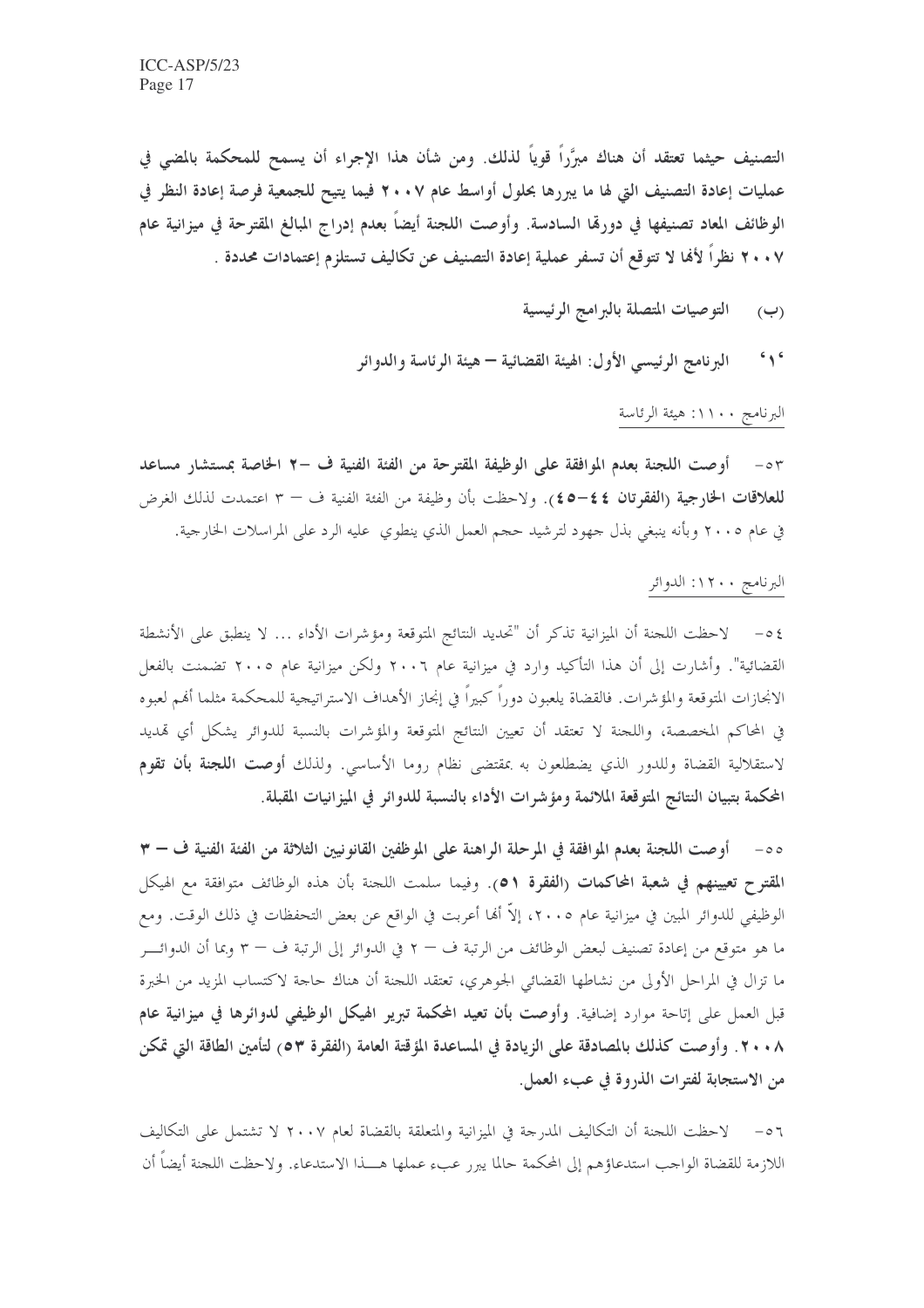المرتب والتكاليف الأخرى المتصلة بأولئك القضاة سيتم الوفاء بما بالاعتماد على صندوق الطوارئ إن شرع في محاكمة ثانية أثناء عام ٢٠٠٧.

### $6y6$ البرنامج الرئيسي الثاني: مكتب المدعى العام

## البرنامج ٢١٠٠: المدعي العام

٥٧ - أوصت اللجنة بعدم الموافقة على الزيادة البالغة ٧٠٠ £ ٩ يورو والمخصصة للخبراء الاستشارين (الفقرة ٦٨) وبأن يبقى الاعتماد في مستواه لعام ٢٠٠٦.

0٨ - لاحظت اللجنة أن الاعتمادات المخصصة للسفر بالنسبة لمكتب المدعى العام هي اعتمادات طموحة وأوصت ببذل المزيد من الجهود في سبيل الجمع بين أغراض متعددة يتم السعى لتحقيقها في رحلة مفردة. وبالنظر إلى كبر عدد الرحلات المقترح في الففرة ٧١، واحتمال الجمع بين أغراضها في عدد أقل من الرحلات، أوصت اللجنـــــة بالإبقاء على السفر الأساسي في مستواه لعام ٢٠٠٦ (٢٠٠ ٢٤ يورو — مما يمثل تخفيضاً بمقدار ١٠٠ ١٩ يورو). وأوصت اللجنة بالإضافة إلى ذلك بعدم الموافقة على الاعتماد البالغ ٥٠٠ ٧ يورو المذكور في الفقرة ٧٢ والمكرس للمصورين وهو اعتماد يبدو بلا طائل.

٥٩ – وفي البرنامج الفرعي ٢١٢٠ (قسم الخدمات)، لاحظت اللجنة حدوث زيادات سخية في السنوات الماضية وبينت أن مبلغ الموارد الإضافية لا يبدو متمشياً مع التغييرات في الافتراضات ولا مع حجم العمل الثابت، وإن كان لبعض الزيادات ما يبررها. لذلك أوصت بعدم الموافقة على الوظائف المقترحة في الفقرات ٧٥ و٧٢ و٧٧ لكنها أيدت الزيادة البالغة • • • • ٢٧٠ يورو في مجال المساعدة المؤقتة العامة وهي زيسـادة من شأَهْــــا أن توفر بعض الطاقة الإضافية. وأوصت بالإضافة إلى ذلك بترشيد عدد الرحلات (الفقرتان ٨٦ و٨٧) بالاقتصار على عدد أقل منها وأطول مدة وبالموافقة على الاعتماد في مستواه لعام ٢٠٠٦ (بتخفيض مقداره ٦٠٠ ٩٥ يورو). ولم تقتنع اللجنة بالحاجة إلى الزيادة في الموارد التعاقدية بمبلغ • • • • 90 يورو وأوصت بالموافقة على تلك الموارد في مستواها لعام ٢٠٠٦ (الفقرات ٨٨ - ٩١).

## البرنامج ٢٢٠٠: شعبة الاختصاص والتكامل والتعاون

٦٠– استفسرت اللجنة عن مغزى عدد من الإشارات الواردة في الجزء الوصفي المكرس لشعبة الاختصاص والتكامل تعاون وهي إشارات يمكن تصور ألها توحى بأن لهذه الشعبة دور المراقب على شعب أخرى تابعة لمكتب المدعى العام. وأبلغت اللجنة بأن مثل هذه القراءة للجزء الوصفى ليست صحيحة نظراً لأن هذه الشعبة لا تملك أي دور تراقب بموجبه الشعبتين الأخريين. بل إن الشعب ثلاثتها مسؤولة مسؤولية مباشرة أمام المدعى العام بالرغم من تعاون موظفين من الشعب الثلاث في العديد من الحالات تعاوناً وثيقاً في صلب أفرق مشتركة.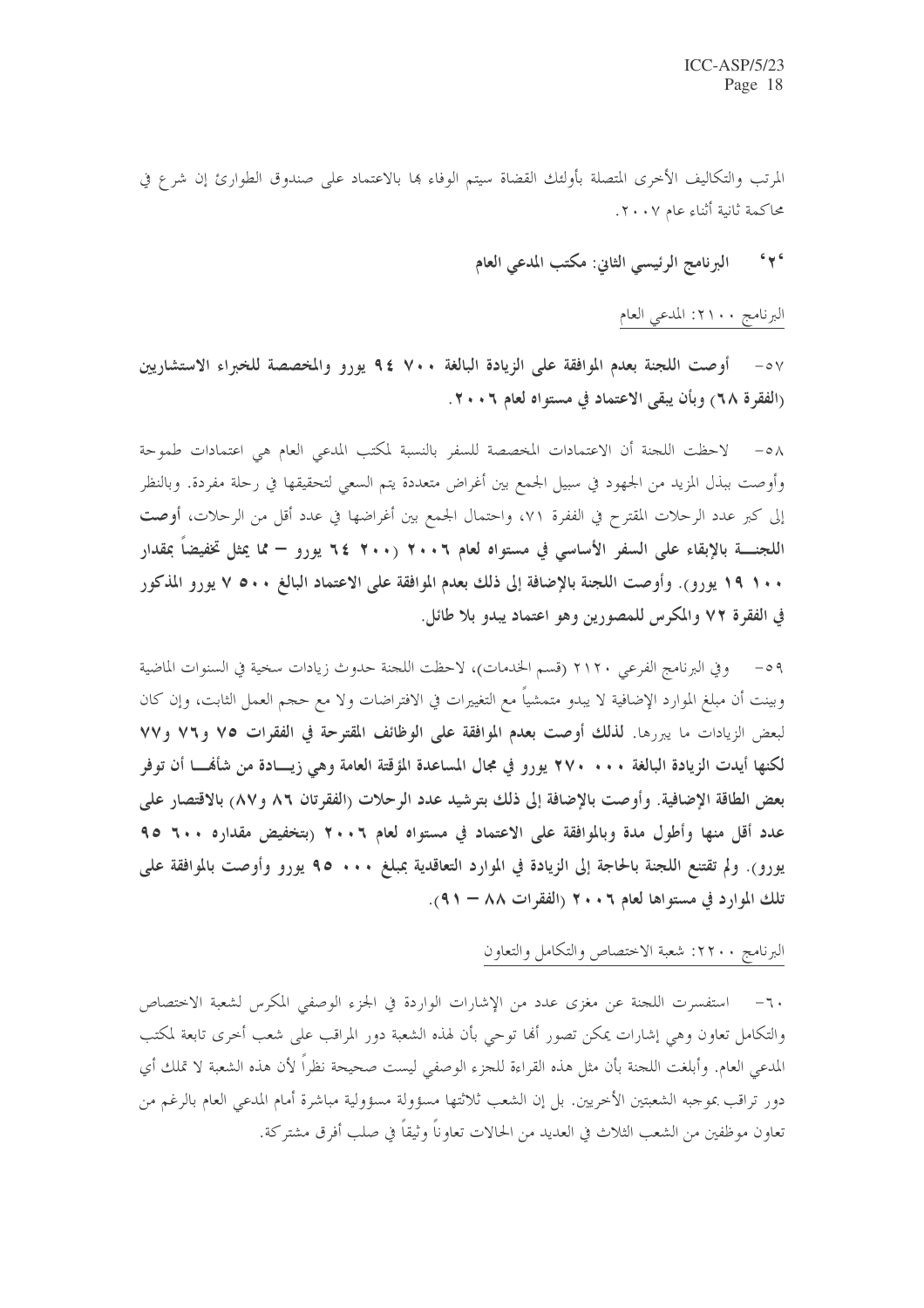٦١- وعلى صعيد البرنامج الفرعي ٢٢١٠ (مكتب الرئيس) أوصت ا**للجنة بعدم الموافقة على الاعتمادات** البالغة ٢٢٠٠ بورو (الفقرة ١٠٠) والمخصصة للخبرة الاستشارية.

٦٢– وعبرت اللجنة عن اتفاقها مع الرأي القائل بأن الاعتمادات المخصصة للسفر والوارد ذكرها في الفقرتين ١٠١–١٠٢ تنطوي على عدد مبالغ فيه من الرحلات داخل أوروبا من أحل التفاوض بشأن اتفاقات وأ**وصت** بالإبقاء على الاعتمادات في مستواها لعام ٢٠٠٦ (بتخفيض مقداره ٥٠٠ ٣٣ يورو).

٦٣- وعلى صعيد البرنامج الفرعي ٢٢٢٠ (قسم تحليل الحالات) أوصت اللجنة بعدم الموافقة على وظيفة محلل مساعد للحالات من الفئة ف – ٢ (الفقرة ١٠٣) وبالإبقاء على الاعتمادات المكرسة للسفر (الفقرتان ٠١-١٠٧) في مستوياقما لعام ٢٠٠٦ (عن طريق تخفيض مقداره ٨٠٠ ٣٤ يورو) نظراً لأن الزيادة ليس لها ما يبررها تبريراً كافياً. كما أوصت بعدم الموافقة على المساعدة المؤقتة العامة البالغ مقدارها ٤٠٠ ٤٣ يورو (المذكورة في الفقرة ١٠٥).

وعلى صعيد البرنامج الفرعي ٢٢٣٠ (قسم التعاون الدولي) اقتنعت اللحنة بالمنطق القائل بإنشاء وظيفتين  $-72$ من الفئة ف — ٤ المكرستين لخبيرين استشاريين في محال التعاون الدولي (الفقرتان ١٠٨–١٠٩) ولكنها أ**وصت** بعدم الموافقة على وظيفة الخبير الاستشاري في مجال التعاون الدولي من الفتة ف – ٣ (الفقرة ١١٠). ولم تخط الزيادات في اعتمادات السفر (الفقرة ١١١) بما يكفى من التوضيح **وعليه أوصت اللجنة بأن يبقى السفر في** مستواه لعام ٢٠٠٦ (من خلال تخفيض بمقدار ٤٠٠ ٨٧ يورو).

### البرنامج ٢٣٠٠: شعبة التحقيقات

٦٥– على صعيد البرنامج الفرعي ٢٣١٠ (مكتب نائب المدعى العام للتحقيقات) أوصت ا**للجنة بعدم الموافقة** على الاعتماد البالغ ٧٠٠ ٤٤ يورو والمخصص للخبراء الاستشاريين (الفقرة ١١٦) نظراً لأن هذا الاعتماد يعوزه التبريو .

٦٦- وأقرت اللجنة بالحاجة إلى الزيادات المقترحة في البرنامج الفرعي ٢٣٢٠ (قسم التخطيط والعمليات) وإلى معظم الزيادات الواردة في البرنامج الفرعي ٢٣٣٠ (أفرقة التحقيقات). بيد أن اللجنة لم تكن مقتنعة فيما يخص البرنامج الفرعي الأخير هذا بالحاجة إلى موظف محلل من الفئة ف – ٣ (الفقرتان ١٣٣ – ١٣٤) أو بالزيادة في المساعدة المؤقتة العامة (الفقرة ١٣٧). ولذلك أوصت بعدم الموافقة على هذه الوظيفة وبضرورة الإبقاء على المساعدة المؤقتة العامّة في مستواها لعام ٢ . ٢ (من خلال إجراء تخفيض بمقدار ٤٠٠ ٧٣ يورو).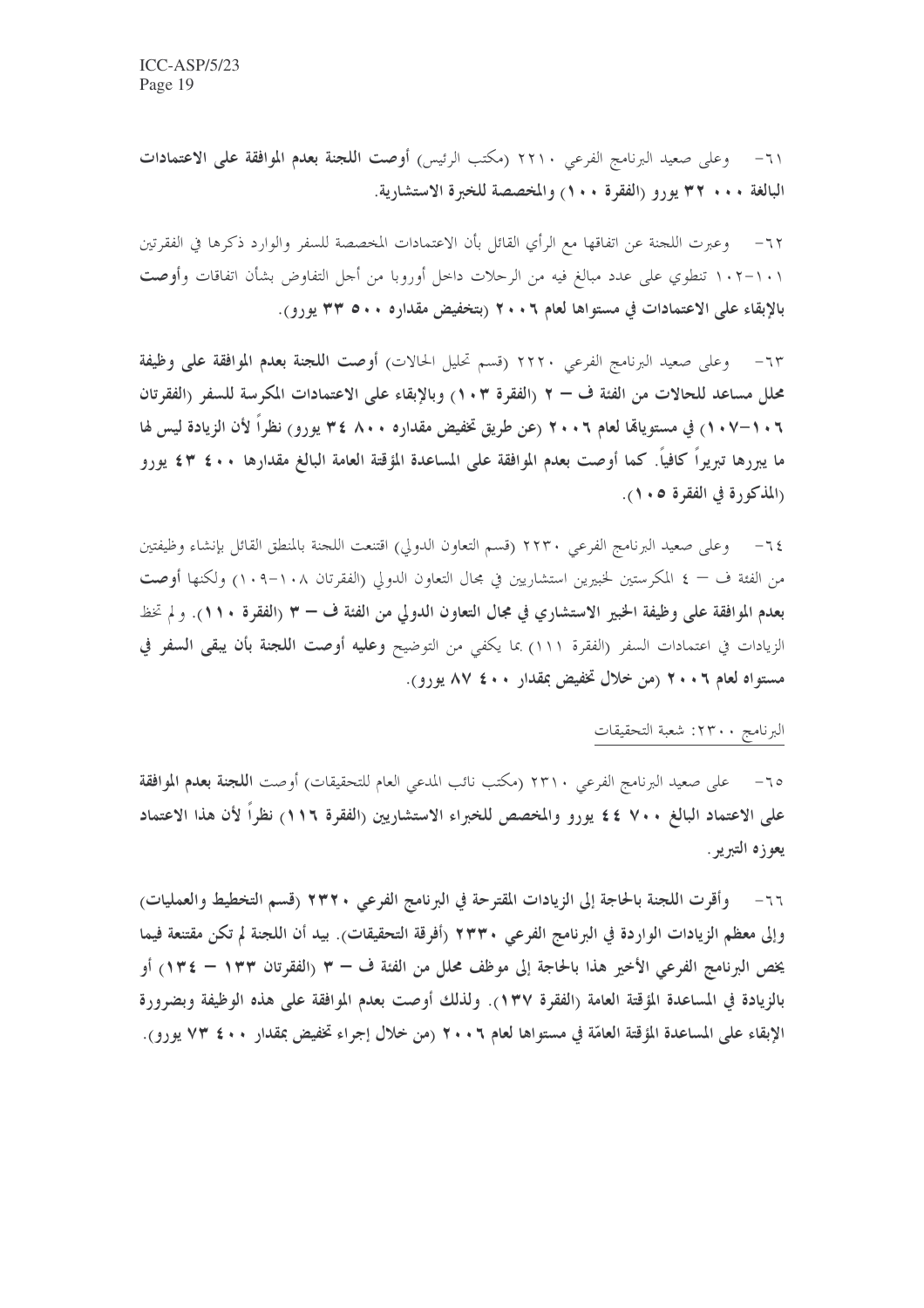ورحبت اللحنة بتنقيح خطط السفر لحفض التكاليف دون خفض عدد الأيام المقضّاة في الميدان ولاحظت أن جهوداً مماثلة يلزم بذلها في معظم مجالات عمل مكتب المدعى العام الأخرى.

## البرنامج ٤٠٠ : شعبة الإدعاء

٦٧- على صعيد البرنامج الفرعي ٢٤١٠ (مكتب نائب المدعى العام لشؤون الإدعاء)، لاحظت اللجنة أن التبرير الذي سيق بصدد السفر (الفقرتان ١٤٧–١٤٨) ليس تبريراً قوياً وأن هناك العديد من الاعتمادات المخصصة في كثير من الأقسام الأخرى لأغراض مماثلة. لذلك أوصت بخفض المجموع بمقدار النصف ليصبح ١٧٠٠ ١٧ يورو.

٦٨– وعلى صعيد البرنامج الفرعي ٢٤٢٠ (قسم الإدعاء)، أوصت ا**للجنة بعدم الموافقة على الوظيفة من** الفئة ف – ١ المكرسة لمدير واحد لشؤون القضايا، وموظف دعم واحد للمحاكمة من فئة الخدمات العامة – الرتب الأخرى، ومساعد دعم المحاكمة/شؤون الإدعاء من فئة الخدمات العامة – الرتب الأخرى <sub>(</sub>الفقرة • ١٥)، ولاحظت بأن الجمعية كانت قد رفضت نفس هذه المقترحات في عام ٢٠٠٦ وهي تتميز بمستوى أعلى من النشاط وفقاً للافتراضات. ولم تقتنع اللجنة أيضاً بالحاجة إلى إنشاء وظيفتين من الفئة ف — ٣ لقانونيين (الفقرة ١٥٢) وأوصت بتحويل الاعتمادات المخصصة للوظيفتين إلى اعتمادات تكرس للمساعدة المؤقتة العامّة لعام ٦ . ٢٠ ، رهناً بتحديد حجم العمل المطلوب.

وعلى صعيد البرنامج الفرعي ٢٤٣٠ ( قسم الاستئناف) أوصت اللجنة بعدم إنشاء وظيفة تكوس لمحامي  $-79$ الاستئناف بوتبة ف – ٣ (الفقوة ١٥٤). نظراً لأن حجم العمل المتعلق بالاستئناف لم يثبت بما فيه الكفاية لكي يبرر الحاجة لوظيفة إضافية في الظرف الراهن.

### $646$ البرنامج الرئيسي الثالث: قلم المحكمة

## البرنامج ٣١٠٠٠ مكتب المسجل

٧٠– على صعيد البرنامج الفرعي ٣١٢٠ (مكتب المراجع الداخلي للحسابات) أيدت اللجنة في توصيتها إنشاء وظيفة مراجع الحسابات الأقدم برتبة ف — ٤ (الفقرة ١٧٢) دعماً لوظيفة المراجعة الداخلية للحسابات لكنها عبرت عن اعتقادها بأن من المفروض تصنيف هذه الوظيفة باعتبارها من الموارد الأساسية وليست من الموارد المتصلة بالحالات.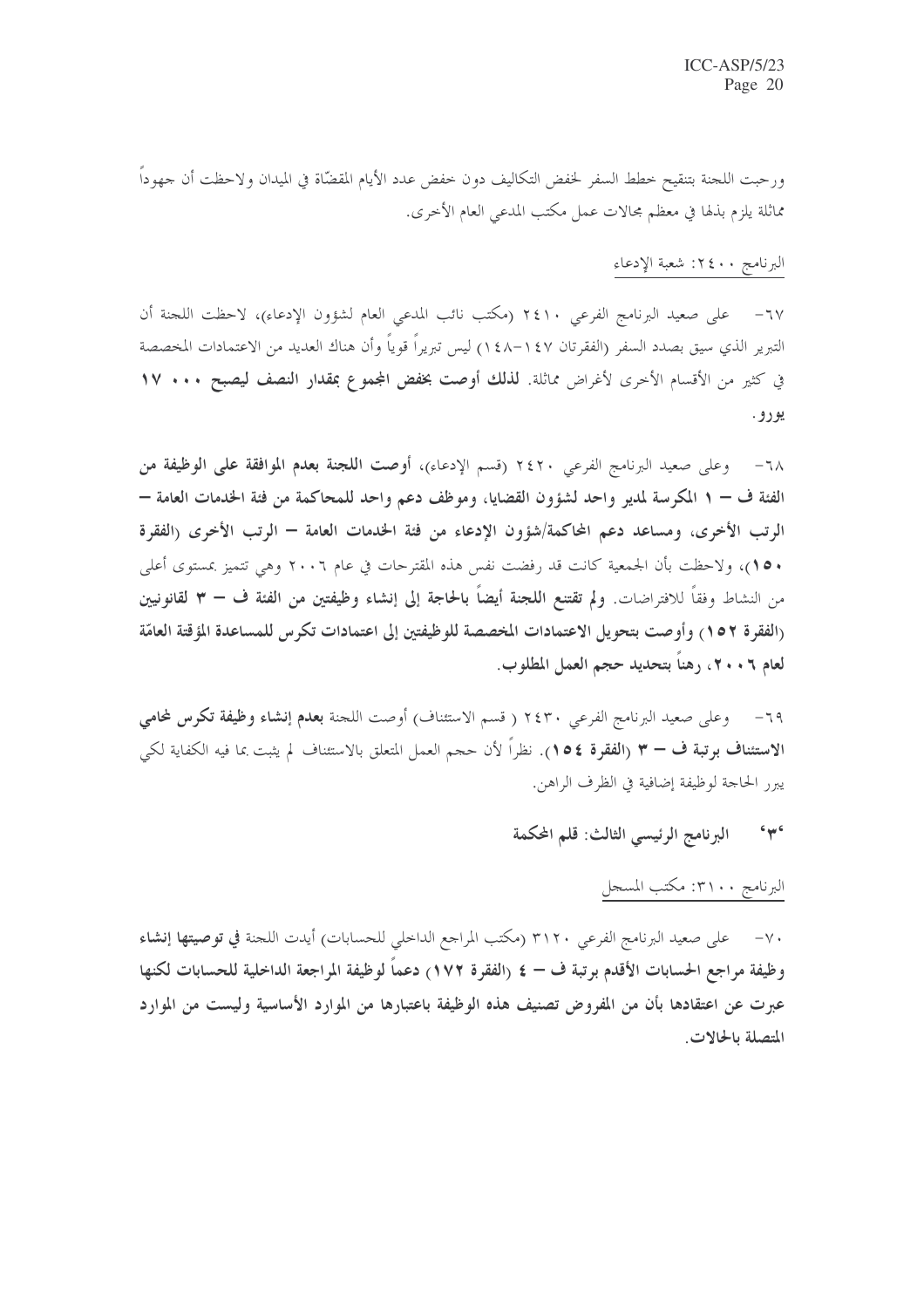## البرنامج ٣٢٠٠: شعبة الحدمات الإدارية المشتركة

٧١– على صعيد البرنامج الفرعي ٣٢٢٠ (قسم الموارد البشرية) أوصت اللجنة بعدم الموافقة على الوظيفة المكرسة لموظف مساعد للموارد البشرية برتبة ف – ٢ (الفقرتان ١٩١–١٩٢) نظراً لأن المفروض أن تكون هناك طاقة كافية للاضطلاع بالمهام المذكورة. كما أوصت بعدم الموافقة على وظيفة مساعد في شؤون التدريب من فتة الخدمات العامة – الرتب الأخرى (الفقرتان ١٩٨–١٩٩) نظراً لأن هذا القسم يملك فعلاً عدداً كبيراً من الموظفين ومن ضمنهم موظفون للتدريب.

وعلى صعيد البرنامج ٣٢٥٠: (قسم الخدمات العامة) أوصت اللجنة بعدم الموافقة على وظيفة مساعد لشؤون السفر من فئة الخدمات العامة – الرتب الأخرى (الفقرة ٢١٠) ولكنها أقرت المساعدة العامة المؤقتة الإضافية بصدد وظيفة أخرى من فئة الخدمات العامة – الرتب الأخرى تكرس للمهمة نفسها. وأوصت بخفض الاعتمادات المخصصة للطباعة الخارجية (الفقرة ٢١٩) بما مقداره ١٠٠٠ ١٥ يورو على أن يتم تمويل الطباعة من ميزانية ثانية مخصصة لمحاكمة ثانية إذا حدث أن انعقدت محاكمة ثانية.

البرنامج ٣٣٠٠: شعبة خدمات المحكمة

٧٣- على صعيد البرنامج الفرعي ٣٣١٠ (مكتب الرئيس)، أوصت اللجنة بعدم الموافقة على توظيف الخبراء الاستشاريين (المقترح في الفقرة ٢٧١).

v٤— وعلى صعيد البرنامج الفرعي ٣٣٤٠ (قسم الترجمة الفورية والترجمة التحريرية) أوصت اللجنة **بعدم** الموافقة على إنشاء الوظيفتين المخصصتين لمراجعين من الفئة ف — ٤ ووظيفة من رتبة ف — ٢ المخصصة لأخصائيي مصطلحات مساعد ولمساعد لشؤون المراجع من فتة الخدمات العامة — الفتة الرئيسية وأشارت بزيادة المساعدة المؤقتة العامة بمقدار ٢٠٠ . ٣٠٠ يورو (بدلا من ١٠٠ ٥٤٣ يورو) نظرًا لأن زيادات كبيرة اقترحت دون أن يكون هناك أساس واضح للافتراضات ولا لححم العمل.

٧٥- وعلى صعيد البرنامج الفرعي ٣٣٥٠ (وحدة الضحايا والشهود) أوصت اللجنة بعدم إنشاء الوظائف الثلاث برتبة ف – ٢ المتعلقة بموظفين مساعدين للحماية (الفقرتان ٣٠٦ – ٣٠٧) في المرحلة الراهنة بل ينبغي أن تحوَّل المبالغ المكرَّسة لها إلى مساعدة مؤقتة عامة وأوصت أيضاً بعدم الموافقة على وظيفة لموظف عمليات مساعد برتبة ف – ٢ لغرض الحالة الرابعة (الفقرتان ٣٠٨ – ٣٠٩). وأوصت أيضاً بعدم الموافقة على الزيادة المقترحة في السفر بمبلغ ١٧١ . ١٧١ يورو (الفقرة ٣١٢) ولكن نادت بالموافقة على الأسفار في مستواها لعام ٢٠٠٦.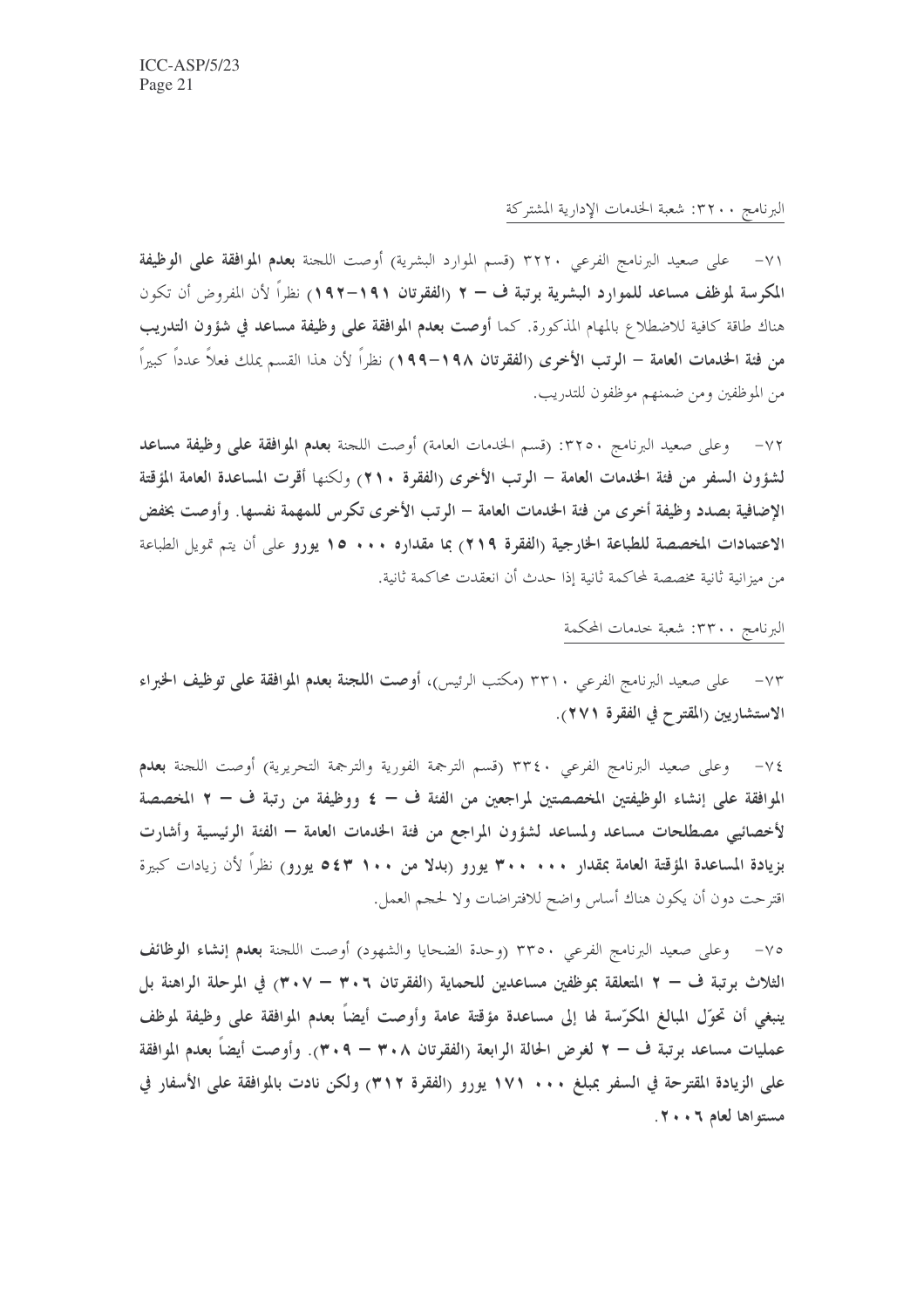## البرنامج ٣٤٠٠: قسم الإعلام والوثائق

على صعيد البرنامج الفرعي ٣٤٢٠ (المكتبة ومركز الوثائق) أوصت اللجنة **بأن تتم الموافقة على وظيفة**  $-\vee$   $\vee$ جديدة واحدة فقط لمساعد شؤون المكتبة برتبة الخدمات العامة — الرتب الأخرى بدلا من وظيفتين وبأن تحدد المهام وفقاً للأولويات في القسم.

٧٧ – وعلى صعيد البرنامج الفرعي ٣٤٣٠ (وحدة الإعلام) أوصت اللجنة بعدم الموافقة على وظيفة منظم مؤتمرات برتبة ف – ٣ (الفقرات ٣٢٩ – ٣٣١) بالنظر إلى أن المهام المتصلة بالشؤون البروتوكولية وبمذه الوظيفة قوبلت بالرفض في ميزانية عام ٢٠٠٦. وأوصت اللجنة بعدم الموافقة على الوظيفتين المتصلتين بمساعد مسؤول عن شؤون التوعية برتبة ف – ٢ (الفقرات ٣٣٤ – ٣٣٧) نظراً لأن هذا القسم يملك فعلاً موارد هائلة و لم تقتنع اللجنة بأن الحاجة إلى وظائف جديدة قد تم تبريرها من زاوية النتائج. وأوصت اللجنة ايضاً **بعدم** الموافقة على المبلغ الذي قدره ٢٠٠ ٦٢ يورو المتصل بالمساعدة المؤقتة العامة لغرض المساعدة الإدارية (الفقرتان ٣٤٠ – ٣٤١) نظراً لأن هذه المساعدة لم تبرر التبرير الكافي. ولم تقتنع اللجنة بالحاجة للزيادة في الخدمات التعاقدية الخاصة بالطباعـــة (الفقرات ٣٤٢ – ٣٤٥) بمقدار ٢٠٠٠ ٤٣٨ يورو وأوصت بزيادة بمبلغ أقل مقداره • • • • • ٢ يورو.

## البرنامج ٣٥٠٠: شعبة الضحايا والدفاع

على صعيد البرنامج الفرعي ٣٥٢٠ (قسم دعم الدفاع) أوصت اللجنة بإجراء تخفيض في السفر  $-\vee\wedge$ (الفقرتان ٣٥٦ – ٣٥٧) مقداره ١٠٠٠ . ١ يورو بحيث يصبح في مستواه لعام ٢٠٠٦.

٧٩– وعلى صعيد البرنامج الفرعي ٣٥٣٠ (قسم مشاركة وتعويض الضحايا) أوصت اللجنة بعدم الموافقة على الاعتماد المخصص للمساعدة المؤقتة العامة والبالغ ٢٠٠ ٣٩ يورو (الفقرة ٣٦٦) بداعي عدم التبرير الكافي لهذا الاعتماد.

### البرنامج ٣٦٠٠: أمانة الصندوق الاستئماني للضحايا

٨٠ - أوصت اللجنة بإدماج الميزانية السنوية للأمانة في الميزانيـــات التي تقترح مستقبلاً للمحكمـــة وأن لا يرد في التقرير المقدم إلى الجمعية عرض منفصل بأنشطة مجلس إدارة الصندوق الاستئماني للضحايا. كما أوصت اللجنة بإبقاء السفر على مستواه لعام ٢٠٠٦ بمبلغ ٠٠٠ ٤٩ يورو. ولاحظت اللجنة كذلك أن مجموع الميزانية السنوية للأمانة تجاوزت نصف الرصيد المخصص للصندوق الاستئماني للضحايا. وما لم يتحقق تقدم مهم في جمع التبرعات لتوزع على الضحايا لاحظت اللجنة أنه ربما يتحتم تقييم فعالية الترتيبات الراهنة من حت تكاليفها.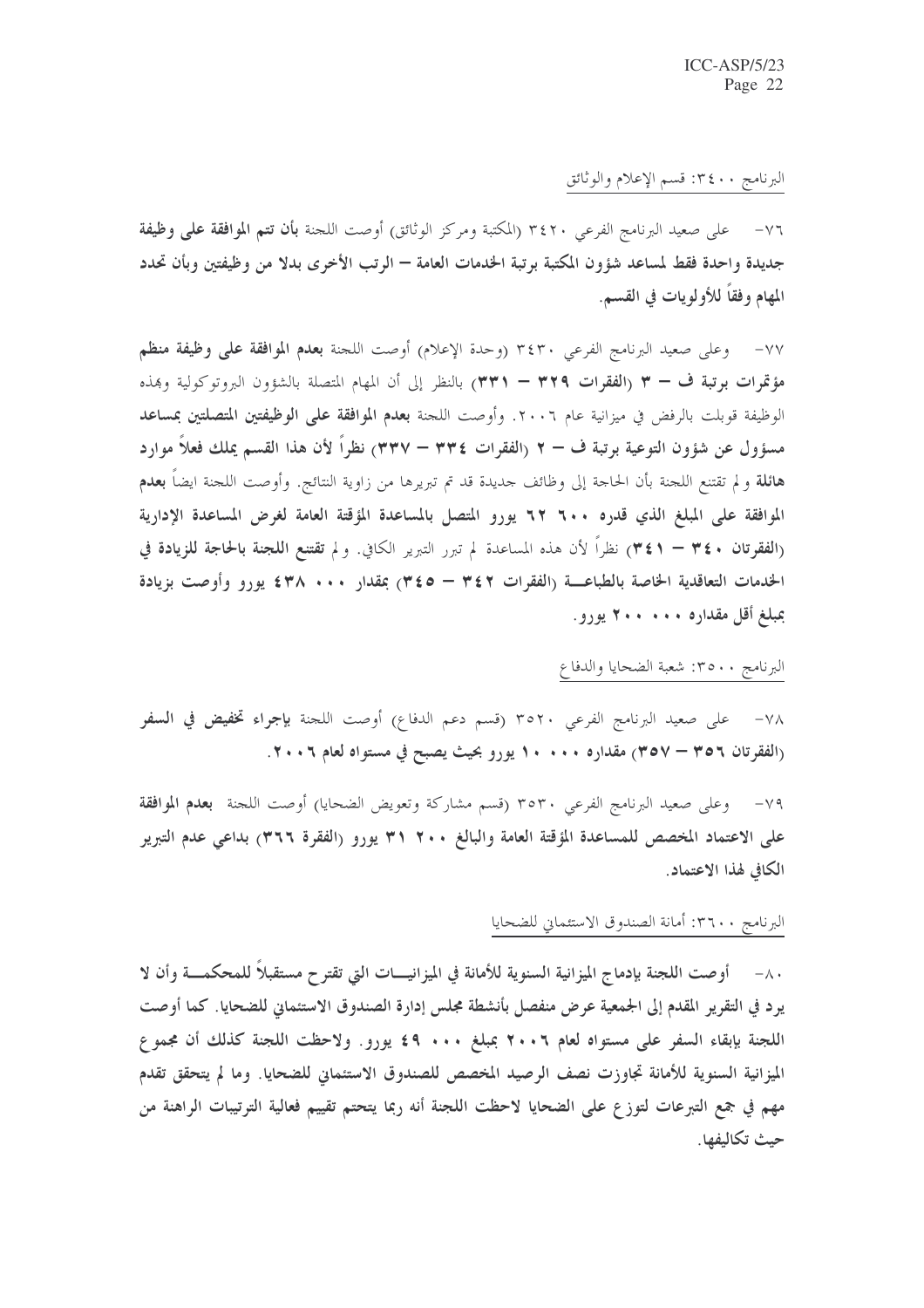### $6 \nless 6$ البرنامج الرئيسي الرابع: أمانة جمعية الدول الأطراف

لاحظت اللجنة أن المكتب يسعى حالياً لتوظيف مدير جديد للأمانة. وعلى حين عبرت اللجنة عن  $-\wedge$ اعتقادها أنه يجب التريث في إدخال معظم التغييرات لحين تعيين مدير حديد وأوصت بعدم إنشاء وظيفة جديدة لموظف شؤون المؤتمرات برتبة ف – ٣ إلاّ ألها اتفقت على القول بأن هناك حاجة لإنشاء قدرات أكثر متانة في مجال السياسات العامة داخل الأمانة. ولهذا السبب أوصت اللجنة بإنشاء وظيفة لموظف قانوني برتبة ف – ٣ وبأن تؤخذ بعين الاعتبار، في تحديد الواجبات المنوطة بشاغل هذه الوظيفة، خدمة المناقشات المتزايدة المتعلقة بالميز انية وبالشؤون الإدارية داخل الجمعية وهيئالها الفرعية.

### البرنامج الرئيسي الخامس: الاستثمار في مباني المحكمة  $606$

## البرنامج ١٠٠ه: المباني المؤقتة

٨٢- أوصت اللجنة بعدم الموافقة على الموارد المكرسة لموظفي الأمن إلا وظيفة واحدة يشغلها موظف مساعد للشؤون الأمنية من فئة الخدمات العامة — الرتب الأخرى (مطلوب إنشاؤها في الفقرة ٩ . ٤) وحثت الدولة المضيفة على تنفيذ الترتيبات الملائمة المتعلقة بموظفى أمن المبايي المؤقتة والتي لا تترتب عليها تكاليف إضافية بالنسبة للمحكمة.

#### نظام المعاشات التقاعدية للقضاة  $-\tau$

٨٣ – أشارت اللجنة إلى أن الجمعية قد طلبت منها تقديم توصيات بشأن قضايا ثلاث (في الفقرات ٤ و٦ و٧ من القرار ICC-ASP/4/Res.9): هي الخيار الأكفأ المتعلق بإدارة نظام المعاشات التقاعدية للقضاة؛ وأحكام المعاشات التقاعدية الواحب تطبيقها على قضاة المحكمة الذين يعينون مستقبلاً؛ ووضع القضاة الذين عملوا في أكثر من محكمة دولية واحدة. واستأنفت اللجنة نظرها في هذه القضايا بالاستناد إلى التقارير المتعلقة بكل موضوع والصادرة عن المحكمة.

### عطاءات لتوفير نظام للمعاشات التقاعدية

6 ٨- بحثت اللجنة التقرير المتعلق بتقديم عطاءات خاصة بنظام المعاشات التقاعدية للقضاة (ICC-ASP/5/18). وتعاقدت المحكمة مع شركة خارجية لتولى أمر تقديم العطاءات ولتحديد الجهة المناسبة التي تقوم بتأمين نظام للمعاشات التعاقدية للقضاة وفقاً للفقرة ٤ من القرار ICC-ASP/4/Res.9. ولم يستجب لشروط المحكمة سوى عطاء واحد، هذه الشروط التي تشمل وحوب تغطية كافة المخاطر ومبدأ تسديد المعاشات على أساس سنوي وانطواء العطاء على القدر الأدن من العمل الإداري الذي يلقى على عاتق المحكمة. وبمقتضى عرض مقدم من شركة Allianz/NL تقوم المحكمة بدفع أقساط سنوية من المعاشات وتسدد شركة Allianz/NL كافة المعاشات المؤمن عليها ذات الصلة بتلك الأقساط. وأي عائد يتأتى من الاستثمارات يفوق ما نسبته ٣ في المائة في السنة يعود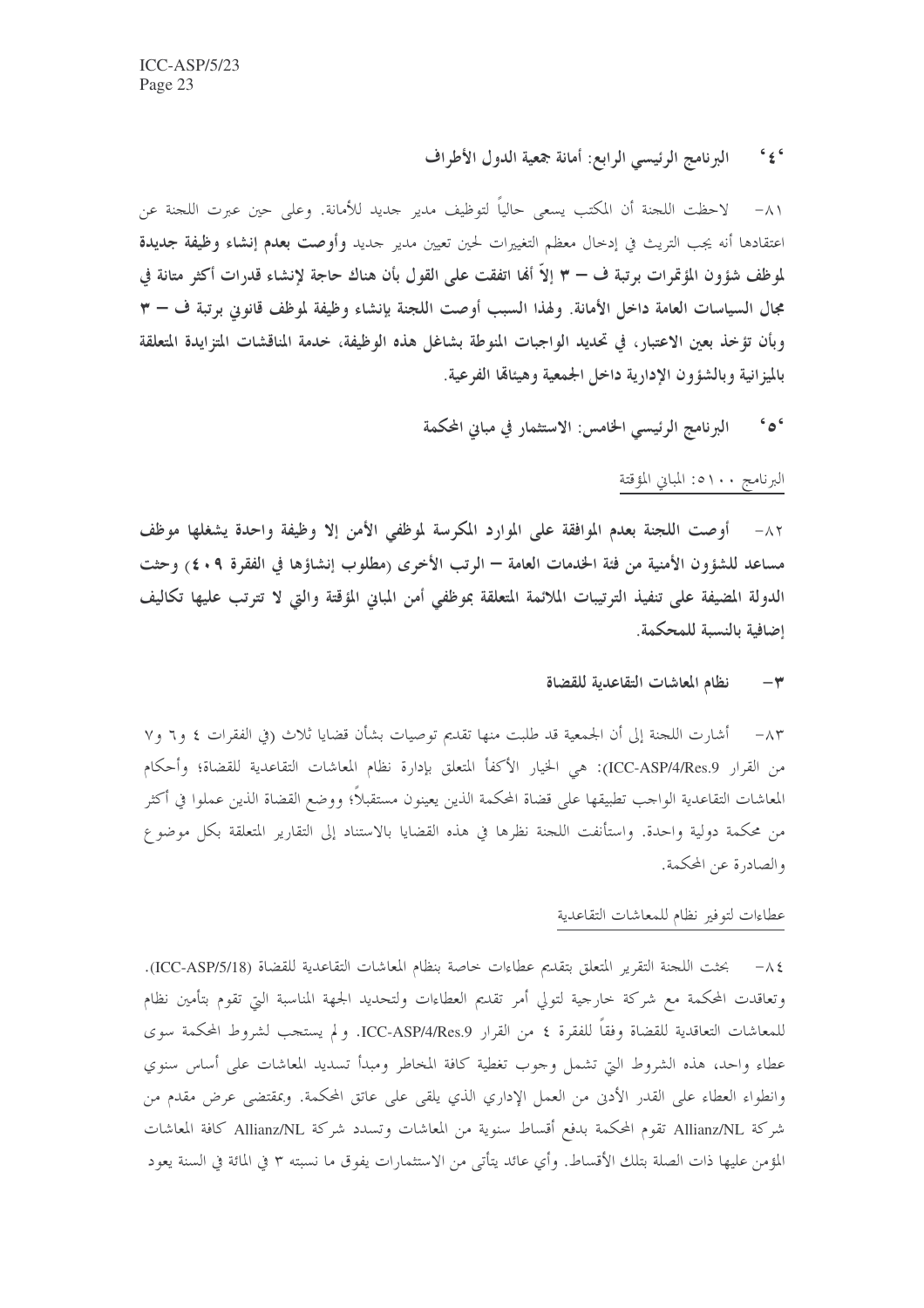إلى المحكمة ويتم تطبيق كلفة إدارية مقدارها ٧ في المائة من الأقساط. وتقوم شركة Allianz/NL بتحديد الأقساط على أساس فرادي القضاة بالاستناد إلى تقييم للمخاطر .

٨٥– ولاحظت اللجنة أن العرض المقدم من شركة Allianz/NL هو وحده العرض الذي يستجيب لاشتراطات المحكمة وسلمت بالصعوبة الكامنة في الحصول على تأمين على نظام للمعاشات التقاعدية يتميز بصغره البالغ وبطابعه الفريد. وبما أن نظام الصندوق المشترك للمعاشات التقاعدية لموظفي الأمم المتحدة لا يتمشى مع الأحكام الخاصة بنظام المعاشات التقاعدية للقضاة، بدا العرض المقدم من شركة Allianz/NL وحده العرض القابل للبقاء لإدارة نظام للمعاشات التقاعدية عن طريق طرف خارجي. ولاحظت اللجنة أن من الصعوبة بمكان التأكيد بأن العرض يعتبر هو الأكفأ مقارنة بتكاليفه تمشياً مع ما هو مطلوب في قرار الجمعية، والحال أن الخيار المتاح واحد لاغير. ومع ذلك اتفقت اللجنة على القول بأن البحث عن حلول كان بحثُ كافياً وأن العرض المقدم من شركة Allianz/NL بات حلاً معقولا. ولذلك أوصت اللجنة بأن تقبل المحكمة العطاء المقدم من شركة Allianz/NL لتأمين نظام المعاشات التقاعدية للقضاة.

### أحكام المعاش التقاعدي المطبقة على القضاة

٨٦– ذكَّرت اللجنة بأن شروط خدمة وتعويض قضاة المحكمة التي اعتمدت في الدورة الأولى للجمعية (ونقحت تنقيحاً حزئياً في الدورتين الثانية والثالثة) كانت قد صيغت على منوال الأحكام الخاصة بقضاة محكمة العدل الدولية. ونظام المعاشات التقاعدية الوارد في شروط الخدمة قام على أساس عدم دفع اشتراكات عن تلك الخدمة وتسديد معاش تقاعدي للقضاة الذين يبلغون سن الستين مقداره نصف المرتب النهائي بعد إنهاء تسع سنوات من الخدمة ومع إجراء التخفيضات على أساس تناسبي بالنسبة للقضاة الذين عملوا فترة تتراوح ما بين ثلاث وتسع سنوات ومعاش تقاعدي مقداره ربع الإيراد النهائي بالنسبة للأزواج الباقين على قيد الحياة.

٨٧– ولاحظت اللجنة أن النظام بدا وكأنه يفترض أن المحكمة هي المصدر الوحيد لنظام المعاشات التقاعدية للقضاة، ولا يأخذ في الاعتبار المعاشات المستحقة أثناء العمل بالمحاكم الدولية الأخرى أو في ظل النظم الوطنية. ورأت اللجنة أنه من غير المحتمل ألا يكون لقضاة المحكمة دحل تقاعدي غير دحل المحكمة بالنظر لما يشترط في الانتخاب للمحكمة من مؤهلات عالية وخدمة طوال سنوات عديدة.

٨٨– و لاحظت اللجنة أيضاً أن مبدأ عدم دفع الاشتراك عن سنوات الخدمة وإمكانية كسب معاش كامل لقاء العمل مدة لا تزيد على تسع سنوات معناه أن نظام المعاشات التقاعدية للقضاة ليس متساوقاً مع المعاشات التقاعدية المتاحة لبقية موظفى المحكمة كافة. ولاحظت أن الكلفة السنوية التي تتكبدها الميزانية نتيجة للمعاش التقاعدي لقاض من القضاة تصل إلى نحو ٥٦٠ ١٥٥ يورو (أي ما يعادل ٨٤ في المائة من المرتب) على حين أن الكلفة السنوية لمعاش تقاعدي لموظف برتبة وكيل للأمين العام ضمن نظام المعاشات التقاعدية المشترك لموظفي الأمم المتحدة تتمثل في ٢١٠ ٣١ يورو (بالرغم من أن مرتب وكيل الأمين العام يقل بنحو ٢٤ ٠٠٠ يورو عن مستوى مرتب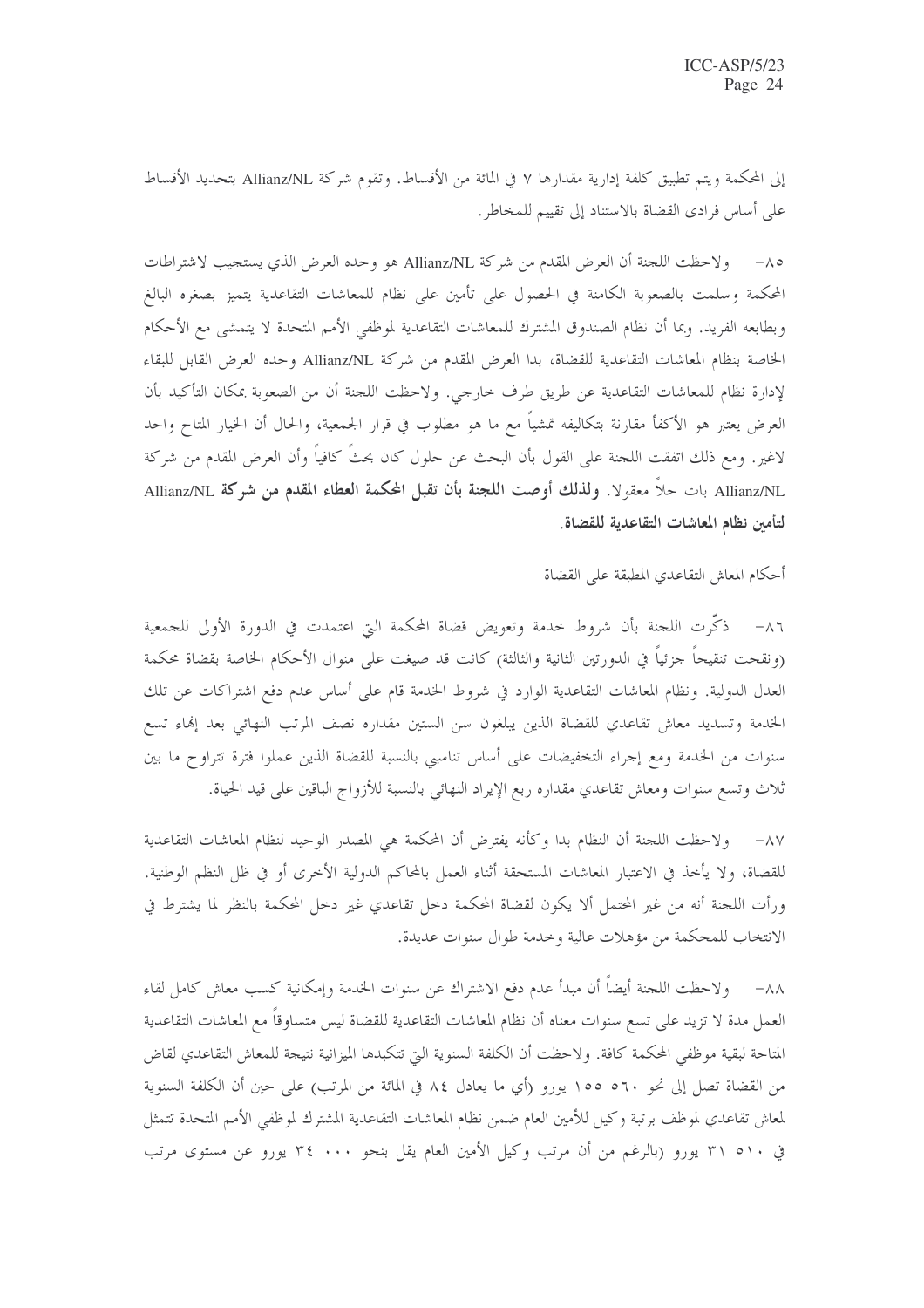القضاة). ولاحظت اللجنة أن تكلفة نظام المعاشات التقاعدية للقضاة تستأثر بحصة لا بأس بما من تكاليـــف الميزانية السنوية المدرجة في الميزانية والخاصة بالقضاة: في عام ٢٠٠٧ أدرج في الميزانية اعتماد بنحو ٢٦٤٠ ٢ يورو لهذا الغرض وهو يمثل ٤٥ في المائة من مجموع التكلفة التي تتكبدها الميزانية في سبيل القضاة.

٨٩ – استناداً إلى هذه الاعتبارات، اتفقت اللجنة على أن المفروض في نظام المعاشات التقاعدية للقضاة الذين يعينون مستقبلاً أن يوفر مستوى من الدحل التقاعدي يتمشى مع سنوات العمل التي يقضيها الفرد في حدمة المحكمة. وهذا من شأنه أن يسوِّي الفرق ما بين المعاشات التقاعدية للقضاة والمعاشات التقاعدية لبقية الموظفين والمسؤولين العاملين في المحكمة ويسوي كذلك المشكلة المتأصلة في النظام القائم حالياً الذي لا يأخذ بعين الاعتبار المعاشات التقاعدية الأخرى المتاحة للأفراد. وتعتقد اللجنة، علاوة على ذلك، أن ليس من المستحسن ولا من باب ما هو متسم بالفعالية والكفاءة الإبقاء على جملة منفصلة من شروط الخدمة، بما فيها نظام المعاشات التقاعدية، لعدد صغير من القضاة وهو وضع أفضى، في جملة ما أفضى إليه، إلى صعوبة الحصول على مؤمَّرٍ. وسلمت اللجنة بأن هذا الأمر يقتضي فصل الرابطة بشروط حدمة قضاة محكمة العدل الدولية.

٩٠- وأجرت اللجنة، واضعة نصب عينيها ما تقدم، مناقشة أولية بشأن بدائل نظام المعاشات الحالي للقضاة وشروط الخدمة الأعم التي من شألها أن تعكس المبادئ المحددة أعلاه وأن تتجنب، فيما يحبذ، الإبقاء على شروط خدمة منفصلة تخص عدداً ضئيلاً من الأشخاص. واتفقت اللجنة على مواصلة نظرها في المستقبل بالاستناد إلى أي توجيه يمكن أن توفره لها الجمعيه. وللحصول على مساعدة في مجال نظرها في الموضوع طلبت إلى المحكمة أن تتقصى أي الخيارات الملائمة المتعلقة بالمعاشات التقاعدية الممكن أن تكون ميسرة في الأسواق التجارية والتي من شأهْا أن توفر للقضاة الذين يعينون في المستقبل مساهمة تقاعدية تتمشى مع شروط خدمتهم ولا تكون متسمة بتعقيد مبالغ فيه بحيث يصعب على المحكمة إدارته، ويمكن أن يوفر بتكلفة معقولة للدول الأطراف. كما طلبت اللجنة من المحكمة أن تجري مقارنة تأتى في شكل جدول بشروط الخدمة الخاصة بالقضاة والشروط المطبقة على موظفي المحاكم الأخرى في ظل قواعد مستقاة من لجنة الخدمة المدنية الدولية.

نظم المعاشات التقاعدية المطبقة على قضاة المحاكم الدولية

طلبت فيه الجمعية إلى اللجنة أن تمعن النظر في القضية المتعلقة بما إذا كانت المعاشات التقاعدية الحالية التي تدفع لآحاد القضاة الذين عملوا في المحاكم والمنظمات الدولية الأخرى ينبغي أن تؤخذ في الحسبان في تحديد المعاشات التي تدفعها المحكمة.

٩٢– وأفاد التقرير بأن كلا من النظام الأساسي للمعاشات التقاعدية الخاصة بمحكمة العدل الدولية، والمحكمة الجنائية الدولية يوغوسلافيا السابقة والمحكمة الجنائية الدولية لرواندا ينص على ألا يدفع أي معاش تقاعدي لقاض سابق عمل في المحاكم الآنفة الذكر والذي ينتخب في وقت لاحق قاضياً في محكمة أخرى من تلك المحاكم الثلاث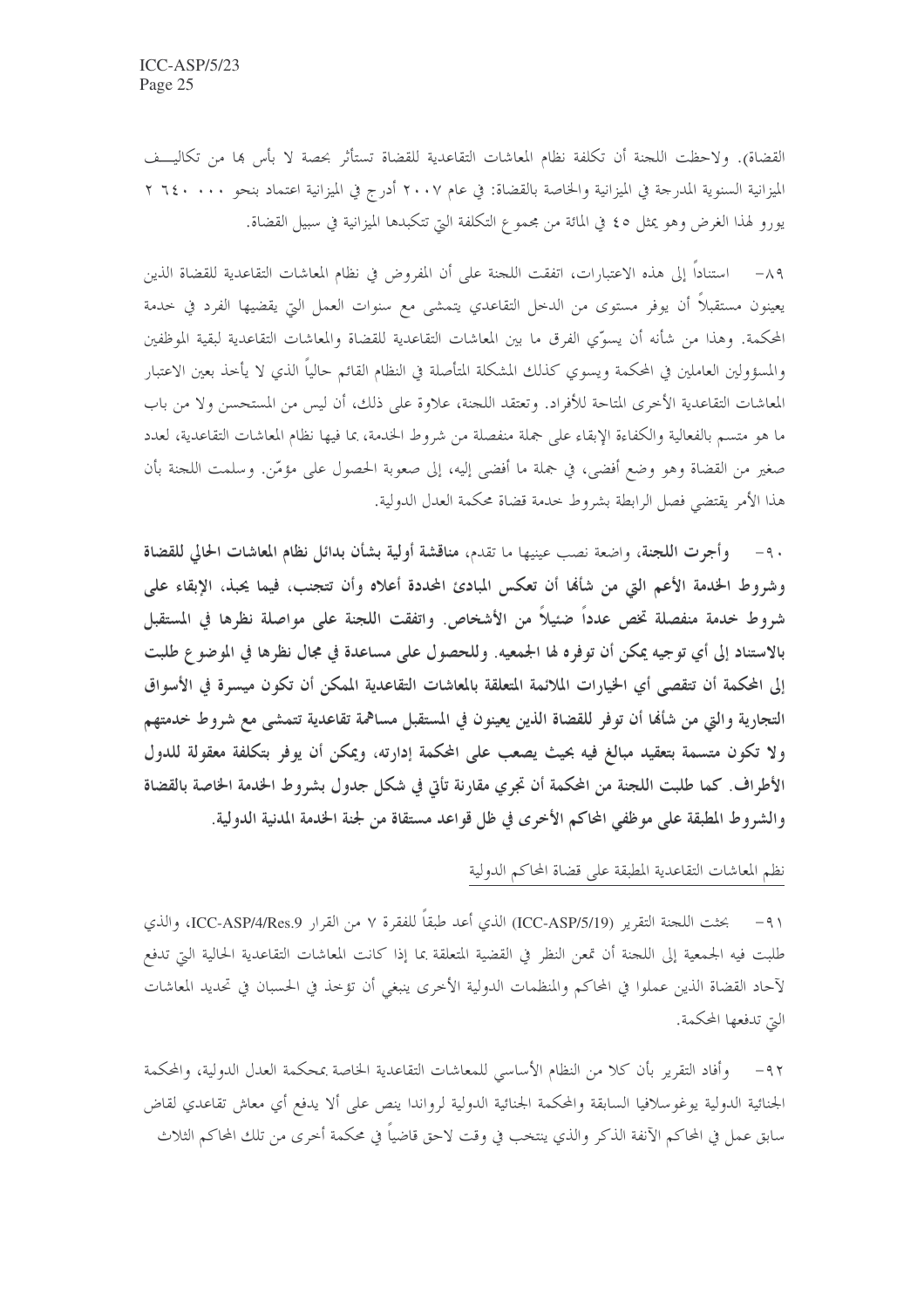إلى أن تنتهي مدة عمله في تلك المحكمة. ولاحظت اللجنة أن هذا الترتيب منع كل قاضٍ من القضاة من أن يتلقى في آن واحد مرتباً من محكمة من المحاكم الثلاث ومعاشاً تقاعدياً من محكمة أخرى. بيد أن هذا الترتيب لم يعمل به في المحكمة الجنائية الدولية وكان ممكناً لقاض من قضاة المحكمة أن يتلقى مرتباً من المحكمة فيما هو يتلقى في الوقت نفسه معاشاً تقاعدياً من محكمة دولية أخرى. وبالمثل ليس هناك ما يمنع في الظرف الراهن قاضياً سابقاً من قضاة المحكمة من أن يتلقى في آن واحد معاشاً من المحكمة الجنائية الدولية ومرتباً من محكمة دولية أخرى.

٩٣- وعلى الرغم من انتواء المحكمة النظر الفاحص في نظام المعاشات التقاعدية بالنسبة للقضاة الذين يعينون في المحكمة مستقبلاً أوصت اللجنة بأن يعدل النظام الأساسي للمعاشات التقاعدية فوراً على النحو الذي يحول دون إمكانية تلقى أحاد القضاة معاشاً تقاعدياً من المحكمة فيما هو يعمل قاضياً في محكمة دولية أخرى. وأوصت اللجنة كذلك بأن تقوم جمعية الدول الأطراف بدعوة الجمعية العامة للأمم المتحدة إلى النظر في تعديل النظام الأساسي للمعاشات التقاعدية لقضاة محكمة العدل الدولية والمحكمة الجنائية الدولية ليوغوسلافيا السابقة والمحكمة الجنائية الدولية لرواندا على النحو الذي يؤمّن عدم تلقى أي قاض سابق من أي من المحاكم الآنفة الذكر معاشاً تقاعدياً في الوقت الذي يعمل فيه قاضياً لدى المحكمة الجنائية الدولية.

٩٤– واسترعى التقرير الانتباه أيضاً إلى أنه بمقتضى النظام الأساسى للمعاشات التقاعدية لقضاة المحكمة الجنائية الدولية ومحكمة العدل الدولية والمحكمة الجنائية الدولية ليوغوسلافيا السابقة والمحكمة الجنائية الدولية لرواندا يمكن لقاض عمل سابقاً في محكمة أو أكثر من المحاكم أن يتلقى معاشين تقاعديين أو أكثر في آن واحد. ولاحظت اللجنة أن الوضع المتعلق بتسديد أكثر من معاش تقاعدي واحد لفرد من الأفراد يمكن إصلاحه بواسطة تعديل يدخل على النظام الأساسي للمعاشات التقاعدية للمحاكم الأربع تتولى إجراءه جمعية الدول الأطراف في نظام روما الأساسي والجمعية العامة للأمم المتحدة. بيد أن اللجنة لاحظت أيضاً أن مسألة الأفراد الذين يتلقون أكثر من معاش تقاعدي كامل واحد من مؤسسات مختلفة لا يقتصر معاشهم على الخدمة السابقة في محكمة دولية أخرى. ولاحظت اللجنة أنه بالنظر إلى صعوبة تصميم نظام مقسط يأخذ بعين الاعتبار الدحل التقاعدي المتأتي من كافة المصادر في معرض تحديد مستوى المعاش التقاعدي الواجب أن تسدده المحكمة، ربما يكون من الأنسب تعديل النظام الأساسي للمعاشات التقاعدية على النحو الذي يوفر مستوى من الدحل التقاعدي يتناسب وعدد السنين التي قضّاها الفرد في خدمة المحكمة (كما سبقت مناقشته في الفقرة ٨٩ أعلاه). وبعد نظر هذه القضية في عدد من المناسبات، رأت اللجنة أن الظفر بأفضل حل يكمن في التصدي للأسباب بدلا من الأعراض. وقررت اللجنة أن تعود إلى النظر في المسألة في سياق مناقشاها المتعلقة بالأحكام الخاصة بالمعاشات التقاعدية المطبقة على القضاة الذين يعينون مستقبلاً (انظر الفقرة ٩٠).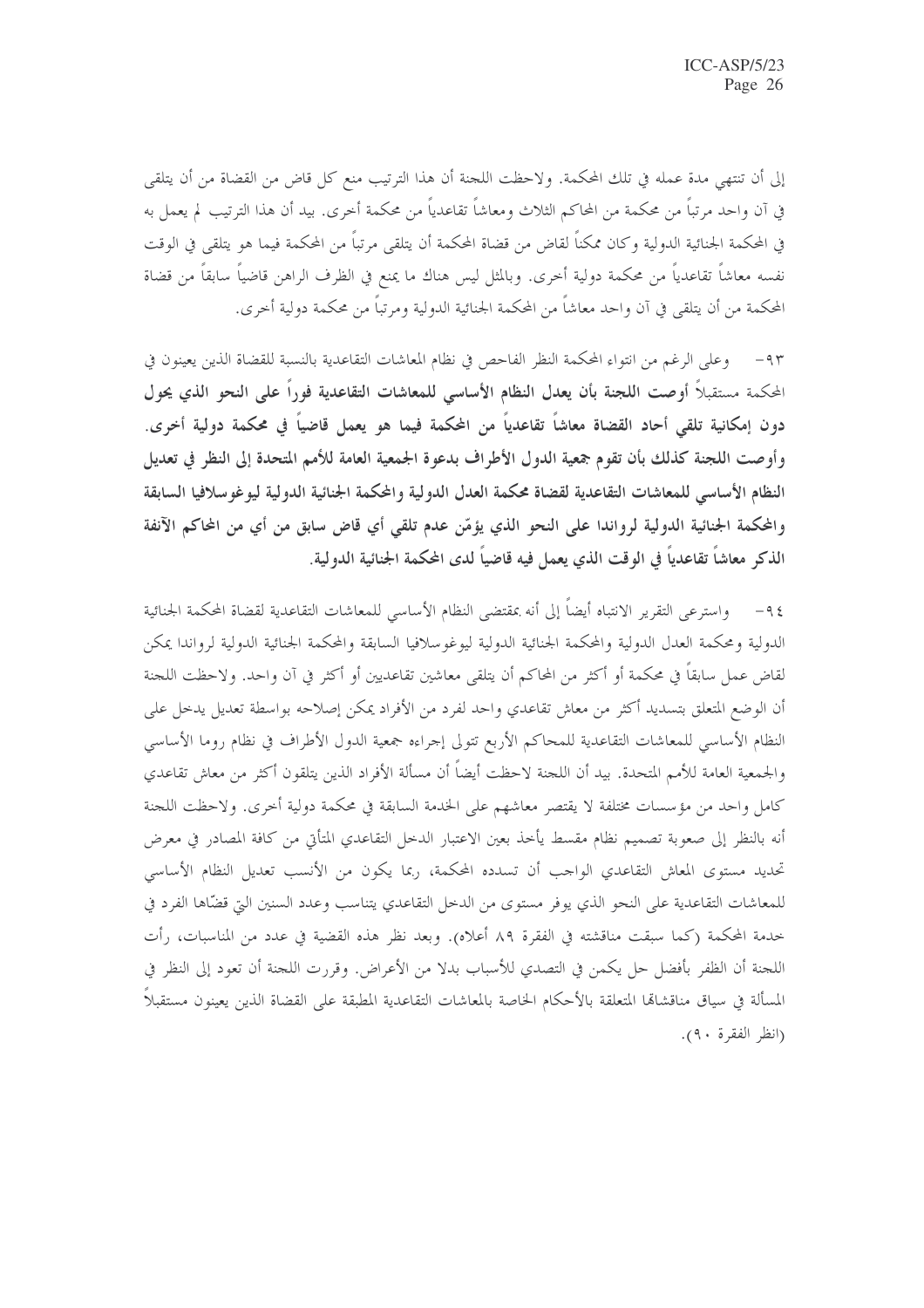### شروط خدمة القضاة: إعادة التوطين بعد انتهاء الخدمة  $-\epsilon$

عرضت المحكمة على اللجنة وثيقة (ICC-ASP/5/14) تتضمن اقتراحا بتعديل شروط الخدمة والتعويض  $-90$ لقضاة المحكمة من أحل زيادة بدل إعادة التوطين الذي يتلقاه القضاة الذين تنتهى مدة حدمتهم إلى ٢٤ أسبوعا من صافي الأجر الأساسي السنوي بعد تسع سنوات من الخدمة ومن أجل تقديم هذا البدل للقضاة الذين تقل مدة حدمتهم بالمحكمة عن خمس سنوات أيضا. وأُبلغت اللجنة بأن المحكمة تعتقد أنه يلزم تقديم هذا التقرير إلى الجمعية لأن الفقرة الثالثة عشرة من مرفق القرار ICC-ASP/3/Res.3 تنص على تعديل شروط الخدمة والتعويض لقضاة المحكمة الجنائية الدولية في أقرب وقت ممكن عملياً بعد قيام الجمعية العامة للأمم المتحدة بتعديل شروط الخدمة لقضاة محكمة العدل الدولية. ولاحظت اللجنة أن الجمعية العامة عدّلت بدل إعادة التوطين لقضاة محكمة العدل الدولية في ١٣ نيسان/أبريل ٢٠٠٥ وأن التقرير قيد البحث قدم إليها قبل يومين فقط من أيام العمل السابقة لبداية الدورة. ونظراً لاقتراح تعديل شروط الخدمة لقضاة المحكمة بأثر رحعى اعتباراً من ١ كانون الثاني/يناير ٢٠٠٥ وللآثار المالية المترتبة على هذا القرار، فقد أعربت اللجنة عن رغبتها في التعبير عن حيبة أملها للتأخير في تقديم هذا التقرير .

٩٦– ولاحظت اللحنة أن بدل إعادة التوطين للقضاة — بشكله الحالي والمقتر ح– لا علاقة له بالتكاليف التي يتكبدها القضاة العائدين إلى بلدهم الأصلي في نماية الخدمة. فيستحق القضاة عند التعيين وعند انتهاء الخدمة مبلغا نظير تكاليف السفر ونقل الأمتعة الشخصية. ويستحق القاضي عند التعيين ١٠٠٠٠ يورو بالإضافة إلى ٥٠٠٠ يورو لزوجه ولكل طفل من أطفاله. وبينما أقرت اللجنة بأن من المرغوب فيه أن يتلقى القاضي مبلغا متواضعاً لتغطية التكاليف الطارئة العديدة المترتبة على إعادة التوطين، فإلها لا تعتقد أنه ينبغي أن يتوقف هذا المبلغ على طول الخدمة ولا تعتقد أيضا أن من المناسب أن يكون مبلغاً مقطوعاً يصل إلى نصف الراتب السنوي (للقاضي الذي يخدم تسع سنوات) نظرا لطبيعة تعيينات القضاة التي تكون محددة المدة.

٩٧– ولاحظت اللجنة أن التكاليف التي ستتحملها ميزانية المحكمة تبلغ ٣٠٠ . ٣٠٠ يورو للفترة المنتهية في عام ٢٠٠٦. ولاحظت أيضا أن من المقترح أن يدرج مبلغ ١٢٥ . ١٢٥ يورو في ميزانية عام ٢٠٠٧ والميزانيات اللاحقة لتغطية الالتزامات التراكمية في حسابات المحكمة.

ونظراً للملاحظات التي أبدهّا اللجنة بشأن الأساس الذي يقوم عليه بدل إعادة التوطين وحجم هذا  $-9<sub>A</sub>$ البدل، توصى اللجنة بعدم موافقة الجمعية على التعديل المقترح لشروط الخدمة والتعويض لقضاة المحكمة وبعدم الموافقة أيضا على إدراج مبالغ إضافية في الميزانية للالتزامات المتراكمة. وقد أشارت اللحنة، رهنا بالقرارات التي ستتخذها الجمعية، إلى رغبتها في مواصلة النظر في هذه المسألة في السياق الأوسع نطاقا لشروط حدمة القضاة الذين يتم تعيينهم مستقبلاً (أنظر الفقرتين ٨٩ و ٩٠).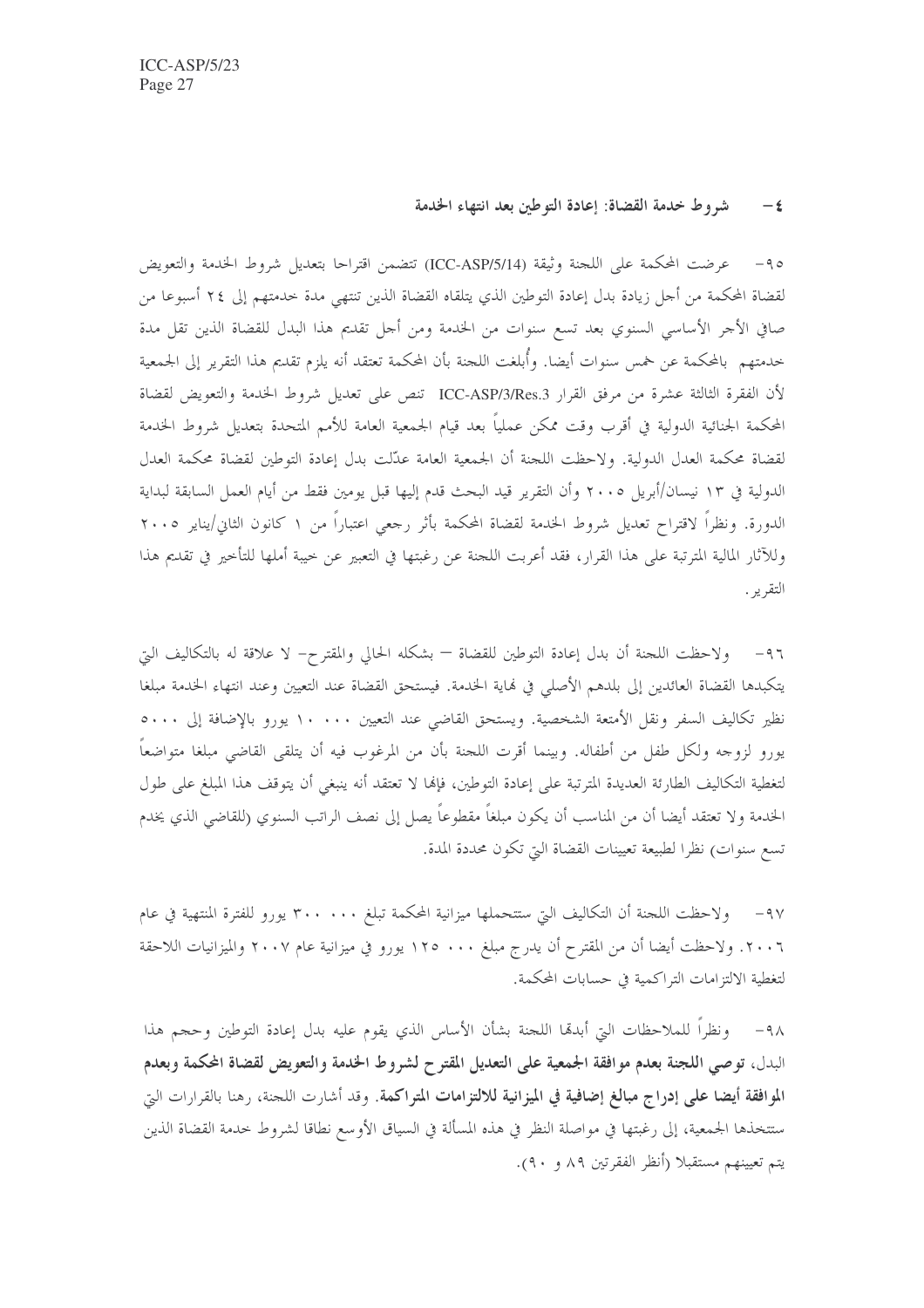شروط خدمة وتعويض المدعى العام ونواب المدعى العام  $-\circ$ 

٩٩- واصلت اللجنة نظرها في شروط حدمة وتعويض المدعى العام ونواب المدعى العام في ضوء تقرير إضافي مقدم من المحكمة (ICC-ASP/5/21) رداً على تقرير سابق صادر عن اللجنة (الفقرات ٦٠–٦٣). وأحاطت اللجنة علماً بتكاليف كل خيار من الخيارات المحددة والصعوبات التي يثيرها النظام نظام شروط الحدمة الذي يوضع حسب مواصفات معينة (كالنظام الذي وحد والخاص بالقضاة). ووضعت اللحنة خيارين يمكن للحمعية أن تختار أباً منهما.

الخيار ألف

١٠٠ – بوسع اللجنة أن تؤكد تعيين المدعى العام ونائبي المدعى العام برتبة وكيل للأمين العام ومساعد للأمين العام، على التوالي، ﻷغراض شروط الخدمة بمقتضى المادة ٤٩ من نظام روما اﻷساسى. وذلك من شأنه تجنب وضع شروط خدمة منفصلة ومن شأنه أن يكون يسير الإدارة. بيد أنه يكون نظاماً غير متمش مع شروط خدمة القضاة ومستوى الأجور التي تدفع لهم. ويمكن أن يعالج هذا الأمر بالنص على تسديد أجر أعلى من الأجر الذي يتقاضاه عادة وكيل الأمين العام ومساعد الأمين العام.

١٠١- وفيما يتعلق بالمعاشات التقاعدية، ذكرت اللحنة بملاحظاها في دورها الخامسة القائلة بأن "الاشتراك في الصندوق المشترك للمعاشات التقاعدية لموظفي الأمم المتحدة يكون اشتراكاً لا طائل من ورائه وبالتالي ينبغي وضع نظام أكثر معقولية بالاعتماد على المشورة التي يسديها مؤمّن خاص"<sup>(٥)</sup> وتلك الملاحظة قامت على أساس النصح الذي أسدته المحكمة والذي تضمنته الوثيقة ICC-ASP/4/11 والقائلة بأن طبيعة الصندوق المشترك المذكور تفترض الاشتراك فيه على أساس الخدمة الطويلة الأجل وأن مدة الخدمة المحدودة المتاحة للمدعى العام ولنوّاب المدعى العام يعني أن هؤ لاء الأفراد سيتلقون معاشاً تقاعدياً أقل بكثير لقاء حدمتهم مما يتلقاه القضاة. و لاحظت اللجنة أن الوثيقة ICC-ASP/5/21 حددت التكلفة التي تتكبدها المحكمة فيما لو انضم المدعى العام ونواب المدعى العام إلى الصندوق المشترك للمعاشات التقاعدية لموظفي الأمم المتحدة وأشارت إلى أنه يمكن التفاوض على اشتراك المسؤولين الحاليين في الصندوق بأثر رجعي يمتد إلى بداية خدمتهم.

الوثائق الرسمية لجمعية اللول الأطراف في نظام روما الأساسي للمحكمة الجنائية اللولية، اللورة الرابعة،  $(°)$ لا*هاي، ٢٨ تُشرين الثاني/نوفمبر – ٣ كانون الأول/ديسمبر ٢٠٠*٠ (منشور المحكمة الجنّائية الدولية، (ICC-ASP/4/32)، الجزء الثاني – باء –٦ (ب)، الفقرة ١٠٠.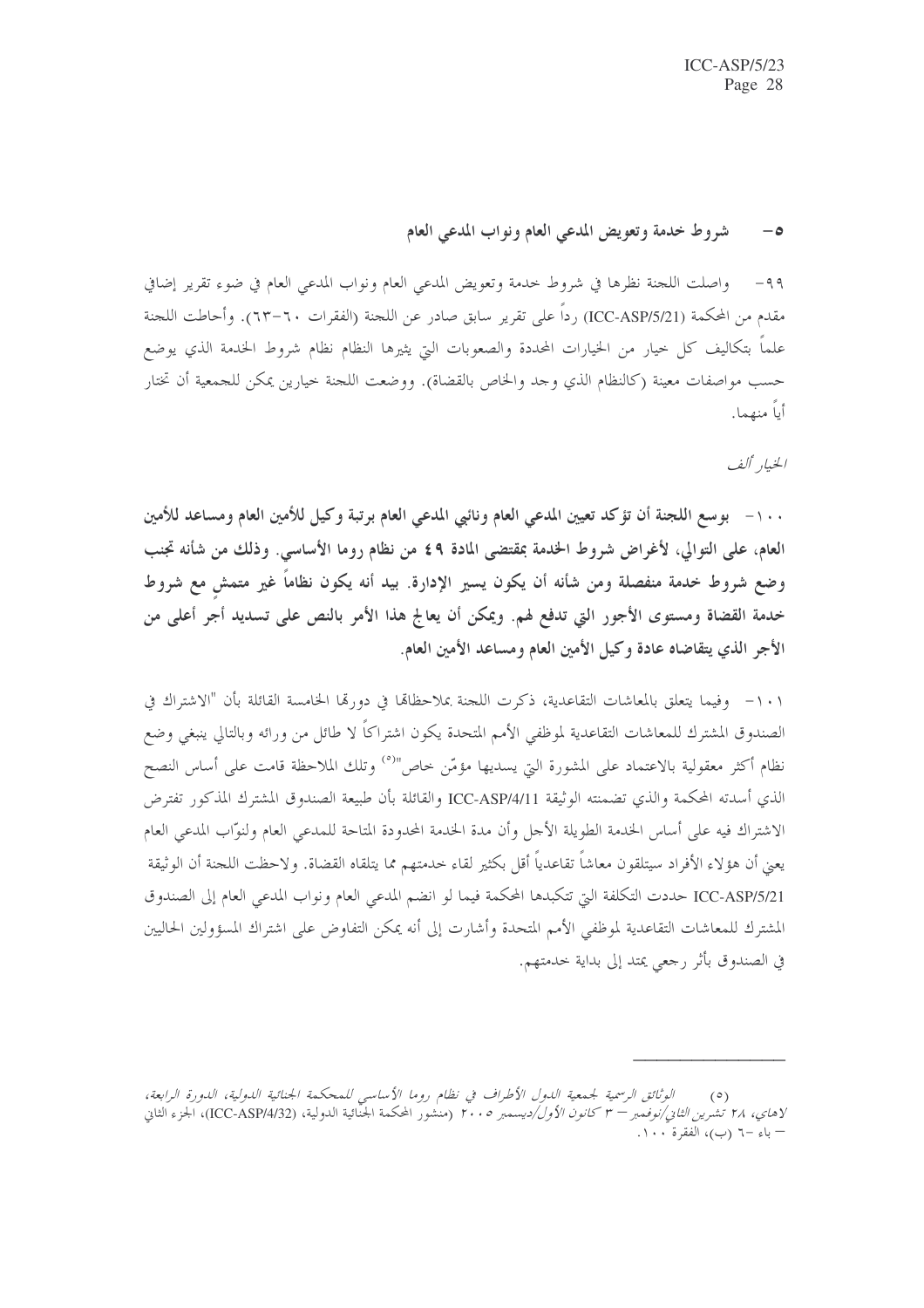١٠٢ - وإذا ما قررت الجمعية أن شروط خدمة المدعى العام ونواب المدعى العام ونظام المعاشات التقاعدية الخاص بهم هي نفس الشروط ونفس النظام الساريين على وكيل الأمين العام ومساعد الأمين العام، على التوالي، فإن ذلك سيفضى إلى استحقاقات تقاعدية لا تكون متمشية مع الشروط والنظام الخاصين بالقضاة. بيد أن الاستحقاقات من شأها أن تكون مماثلة لاستحقاقات المسجل وغيره من موظفي المحكمة الذين قضوا جانباً فقط من حياهم المهنية في العمل لدى المنظمات الدولية.

الخيار باء

١٠٣ – بوسع الجمعية أن تعدل شروط حدمة القضاة بحيث تشمل المدعى العام ونواب المدعى العام وأن تنظر بعد ذلك في شروط الخدمة وفي المعاشات التقاعدية بالنسبة للمسؤولين الذين ينتخبون في المستقبل ككل. وهذا من شأنه أن يجنب خلق نظام جديد من شروط الخدمة الخاصة بمسؤولين ثلاثة ويمكن أن يوفر ما يلزم لتحقيق التكافؤ مع القضاة في مجال الأجور والمعاشات التقاعدية.

١٠٤- وسلَّمت اللجنة بأن هذين الخيارين كليهما ممكنان ولكن اتفقت على أن مسألة مستوى الأجور والتكافؤ مع القضاة مسألة سياسية من شأن الجمعية أن تقدرها في ضوء المسؤوليات المنوطة بالمدعى العام في **نظام روما الأساسي**. والتكاليف التي ينطوي عليها كلا الخيارين محددة بوضوح في الوثيقة ICC-ASP/5/21، التي كانت قد عرضت على المحكمة.

١٠٥- وشدَّدت اللجنة على ضرورة اتخاذ قرار بشأن شروط خدمة المدعى العام ونواب المدعى العام، لاسيما في يتعلق بالمعاشات التقاعدية حيث لم تتحدد حتى الآن استحقاقات تقاعدية. وحالما يتخذ قرار فيما يخص استحقاقات المعاش التقاعدي سيتعين كذلك تأمين المدفوعات رجعية الأثر عن الخدمة لغاية التاريخ الذي يتخذ فيه القرار .

## هاء – أماكن عمل المحكمة

### المبانى الدائمة  $\rightarrow$

١٠٦- نظرت اللجنة في التقريـــر المرحلـــي الشامل المتعلق بالمباين الدائمة المقبلة للمحكمة الجنائية الدولية (ICC-ASP/5/16) والتقرير المتعلق بترتيبـــات الإدارة الخاصـــة بالمباين الدائمـــة للمحكمـــة الجنائية الدولية (ICC-ASP/5/17). وأمكن للجنة أيضاً النظر في الملخص غير الرسمي الذي أعده نواب رئيس الفريق العامل في لاهاي التابع للمكتب عن احتماع الخبراء المتعلق بالمباين الدائمة الذي التأم يومي ٢١ و٢٢ أيلول/سبتمبر ٢٠٠٦ والذي حضره عضوٍ من أعضاء اللجنة. وقد أفادت اللجنة من مناقشة للقضايا أجريت مع ممثلي المحكمة والدولة المضيفة ومع منسق الفريق العامل في لاهاي.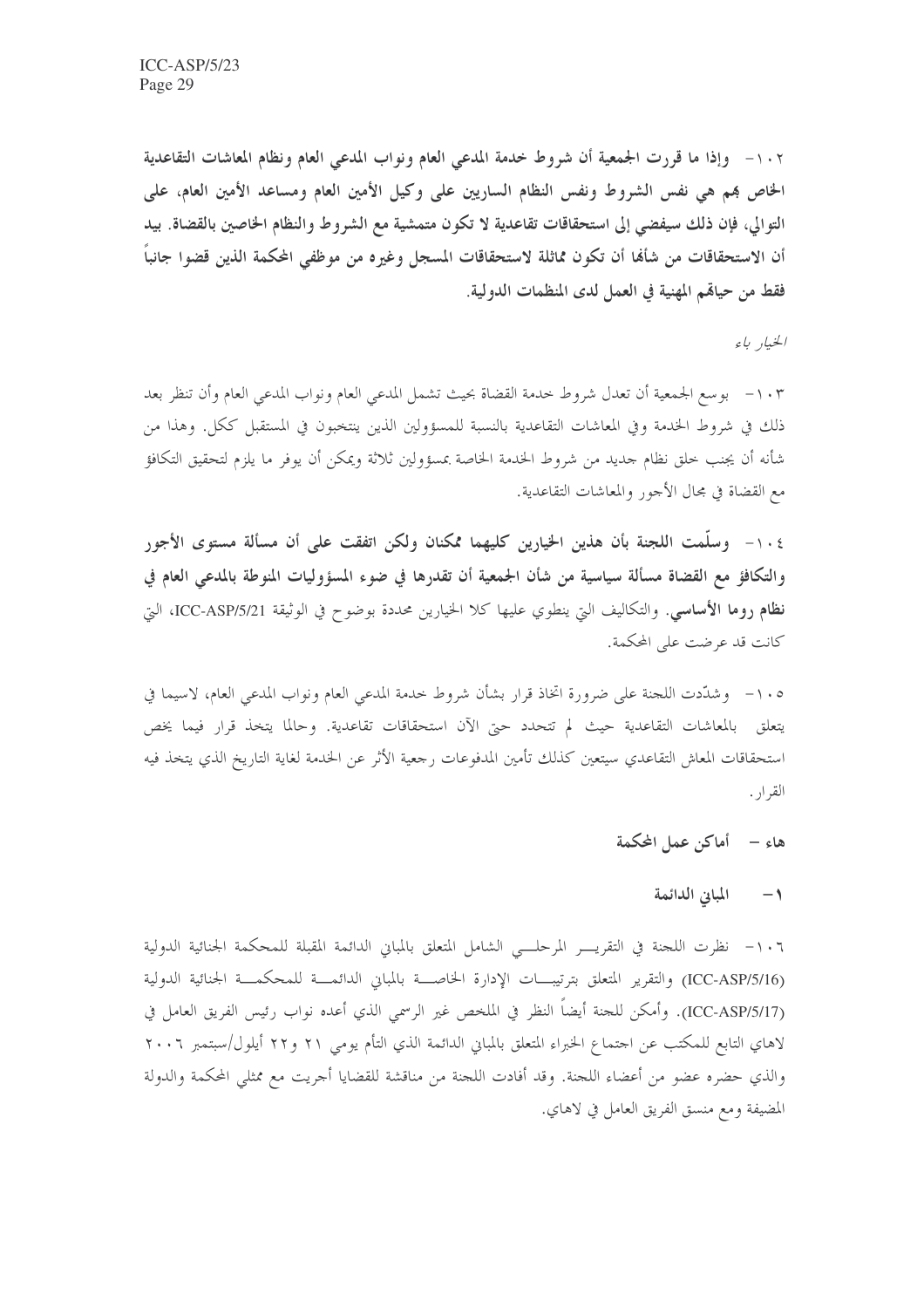١٠٧- وأحاطت اللحنة علماً بوحهة النظر التي أبداها بوضوح الخبراء والقائلة بأن المبنى الجديد هو أفضل الخيارات. فذلك الخيار كفيل بتوفير أكبر قيمة في الأجل الطويل ومن شأن المبين الجديد، على وجه الخصوص، أن يوفر أفضل حل يفي بالحاحة إلى المرونة والتدرج بالنظر إلى العوامل العديدة غير المعروفة المحتمل أن تؤثر في حجم العمل المقبل للمحكمة.

١٠٨ – وأشارت اللجنة إلى وجهة النظر التي كانت أبدهّا في دورهّا الخامسة والقائلة بأن خيار الكساندر كازيرن يتيح على الأرجح أكبر مرونة ممكنة للاستجابة لشروط الأطراف المهتمة. ومنذ الوقت الذي اتخذ فيه ذلك القرار تقدمت الدولة المضيفة بعرضها المحسن المتمثل في تقديم قطعة الأرض بألكساندر كازيرن وقرض بقيمة ٢٠٠ مليون يورو . وأوصت اللجنة بتوكيز الجهود على تشييد مبان جديدة بموقع الكساندر كازيرن، وبتعليق العمل المتصل بالخيارات الأخرى لحين اتخاذ الجمعية لقرار مبنى على العلم بخصوص المضي في مشروع الكساندر كازيرن.

١٠٩- ولاحظت اللجنة الحاجة إلى وضع موجز إرشادي مفصل يساعد على تحديد التكاليف المحتملة ويوفر الأساس للقرارات التي تتخذ مستقبلاً وأوصت اللجنة بأن تبدأ المحكمة العمل في وضع ذلك الموجز في أبكر فرصة وهو ما من شأنه أن يسهل وضع التقديرات المالية بالاستناد إلى شتى خيارات الحجم والطاقة. وذلك من شأنه أن يمكن اللجنة من تقديم توصيات إلى الجمعية بشأن القرارات الرئيسية المتصلة بالمبانى الدائمة.

١١٠- ورحبت اللجنة بالتوضيح الذي قدمته الدولة المضيفة والمتعلق بالموقف القائل بامتلاك المحكمة لمباين أماكن العمل الدائمة وامتلاك الدولة المضيفة للأرض. واتفقت اللجنة على أن من الأساسي أيضاً بالنسبة للدولة المضيفة أن توضح الشروط المضبوطة المتعلقة بعرضها الإضافي توفير موقع الكساندر كازيرن وطلبت بأن يوفر هذا التوضيح للدول وللجنة قبيل حلول ٣١ آذار/مارس ٢٠٠٧.

١١١– ونظرت اللحنة أيضاً في التقرير بشأن الترتيبات الخاصة بإدارة المباني الدائمة للمحكمة. وبالرغم من أن هذا التقرير لم يتناول إلا بعض الاشتراطات إلا أنه سلَّم بأن الحاجة تدعو إلى المزيد من العمل وأشار إلى أن المقترح ينبغي أن يكون مكملاً للمشروع حين تتقدم مراحل إنجازه. واللجنة لا تعتقد أن ذلك هو السبيل الملائم للمضى قدماً.

١١٢- وأوصت اللجنة بأن يوضع منذ البداية إطار شامل ولا لبس فيه للإدارة. والمفروض في هذا الإطار أن يحدد توزيع الحقوق والمسؤوليات على شتى أصحاب المصالح والمشتركين ويحدد القواعد والإجراءات لاتخاذ القرارات ويرسم الأهداف وينشئ نظاماً للرصد ولتقديم تقارير عن الأداء بالاستناد إلى أهداف المشروع. ورسم ذلك الإطار مع تقدم مراحل المشروع ليس من شأنه أن يوفر المستوى من الاطمئنان لأصحاب المصلحة الذي سعى إطار الإدارة لتوفيره. وشددت اللجنة على أن ترتيبات الإدارة المتينة أساسية بالنسبة لنجاح المشروع وللسيطرة على تكاليفه وحذرت من اتخاذ قرارات متسرعة بمذا الشأن (أو بشأن أي حانب آخر من حوانب المشرو ع).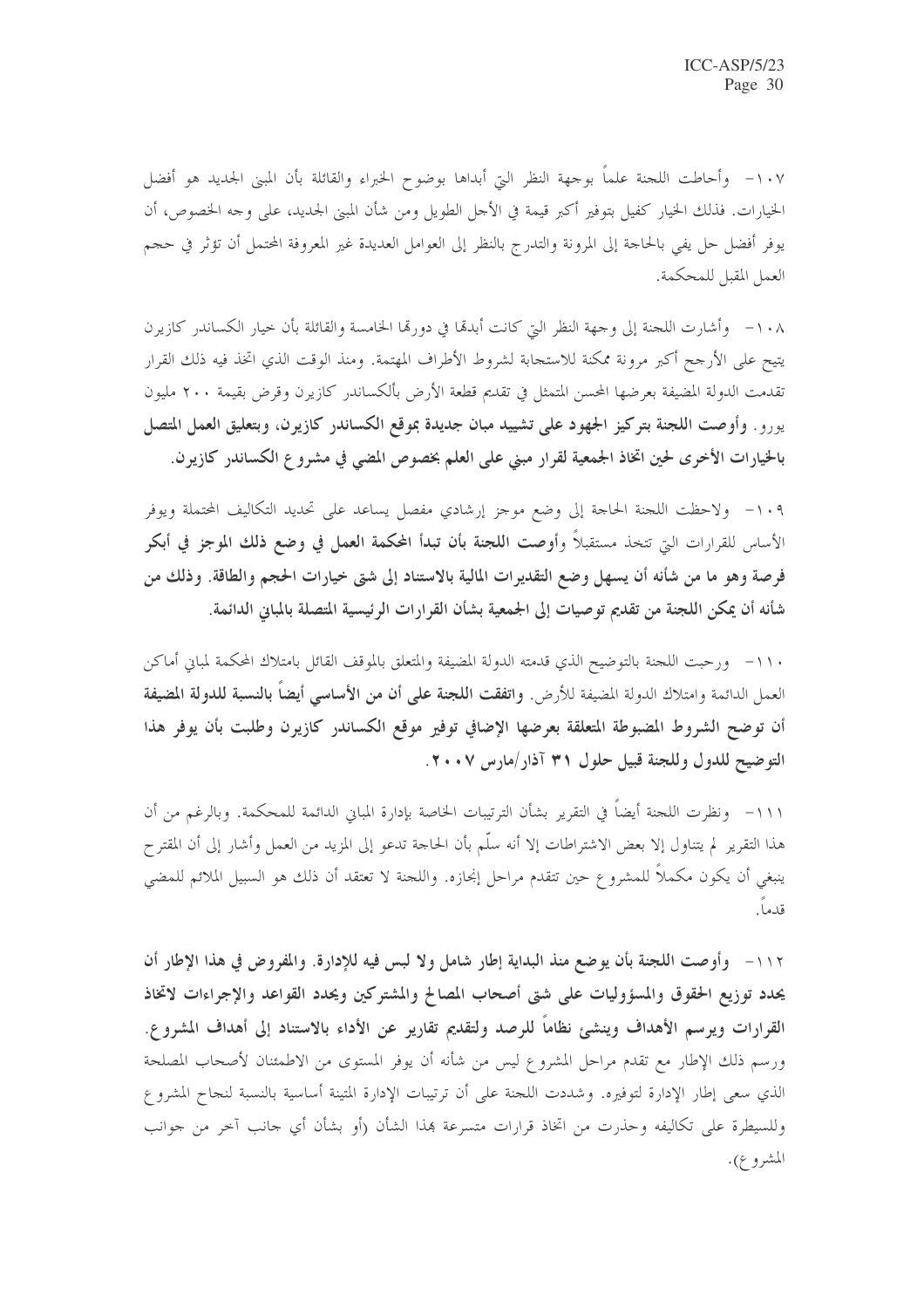١١٣- ولاحظت اللجنة أيضاً أن تسلسلا أفضل في مراحل المشروع آخذ في البروز وأوصت المحكمة بإعداد جدول زمني واضح للقرارات الواجب أن تتخذ لتقدم المشروع. ولاحظت، في هذا الصدد، أن القرار المتعلق بكيفية تمويل المشروع ليس بالضروري اتخاذه إلى أن يصبح المشروع جاهزاً للانطلاق. واتفقت على أن بحث الخيارات التمويلية ينبغي أن يجري على مدى السنتين التاليتين للتأكد من أن النظر في الخيار جرى على الوجه الصحيح ومن أن الجمعية هي في مركز يسمح لها بالبت في الوقت المناسب الواجب أن ينطلق فيه مشروع الكساندر كازيران. وكخطوة أولى، أوصت اللجنة بأن يتم، في مرحلة مبكرة، توفير كامل تفاصيل العرض المقدم من الدولة المضيفة والمتعلق بقرض بتكلفة متدنية. وتعتقد اللجنة أن الجمعية ستحتاج لمعرفة مدى المرونة المتاحة خاصة فيما يتعلق بالمبلغ المقترض وبشروط القرض بما في ذلك التفاصيل المتعلقة بكيفية السحب من القرض وكيفية سداده. وتوفير مثل هذه المعلومات من شأنه أن يساعد اللجنة والجمعية على المقارنة بين العرض المتعلق بقرض متدبى الكلفة وبين غيره من الخيارات التمويلية مثل الأنصبة المقررة للدول أو الاقتراض الخاص. وسيتعين إجراء تقييم لقيمة القرض المنخفض التكلفة المقدم للدول فضلاً عن التقدير الثابت لكلفة القرض بالنسبة للدولة المضيفة.

## ٢ – المباين المؤقتة

١١٤- أشار ممثل الدولة المضيفة إلى المناقشة المتعلقة بقضية المباين المؤقتة التي أجرها اللجنة في دورها السابقة والقرار الذي اتخذته والقاضي بتأييد توصية المكتب بانتقاء حيار من الخيارات التي تقترحها الدولة المضيفة إلا وهو خيار المباني المشيدة من مواد مصنوعة مقدماً باعتباره أنسب الحلول. ووجد، للأسف، عدد من المشاكل فيما يتصل بذلك الخيار وهي مشاكل تستعصي عملياً في الظرف الراهن على الحل. وفي الأثناء، علمت الدولة المضيفة أن واحداً من أصحاب المشاريع يعتزم تشييد مبني جديد مخصص لمكاتب على مقربة من المكان الذي يوجد فيه المقر المؤقت للمحكمة ("الآرك") ويتوقع الانتهاء من بنائه في أوائل عام ٢٠٠٨.

١١٥- وهذا المبني الجـــــديد أقرب إلى الآرك من الخيارات المتعلقة بالمباني المشيدة من مواد مصنوعة مقدماً وهو لا يثير أية مصاعب فيما يخص الترتيبات الأمنية. والعرض المالي المقدم من الدولة المضيفة والمتعلق بتوفير مأوى مؤقت للمحكمة ينطبق على الخيار الجديد هذا. والبديل التالي ممكن هو الآخر. المبنى الجديد المخصص للمكاتب يتميز بطاقة زائدة تمثل ضعف الطاقة التي تتطلبها المحكمة وأوروحست التي تشترك حالياً في مبنى الآرك مع المحكمة، أبلغت الدولة المضيفة بألها ستتطلب أماكن إضافية تؤويها اعتباراً من عام ٢٠٠٨. وبالنظر إلى هذا التطور اقترحت الدولة المضيفة على أوروجست استخدام المبنى الجديد بكامله كمبين مؤقت ويكون بوسع المحكمة عندها أن تستخـــــدم الجناح "ب" من مبني الآرك للحصول على المتطلبات الإضافية. وترى الدولة المضيفة أن مثل هذا الحل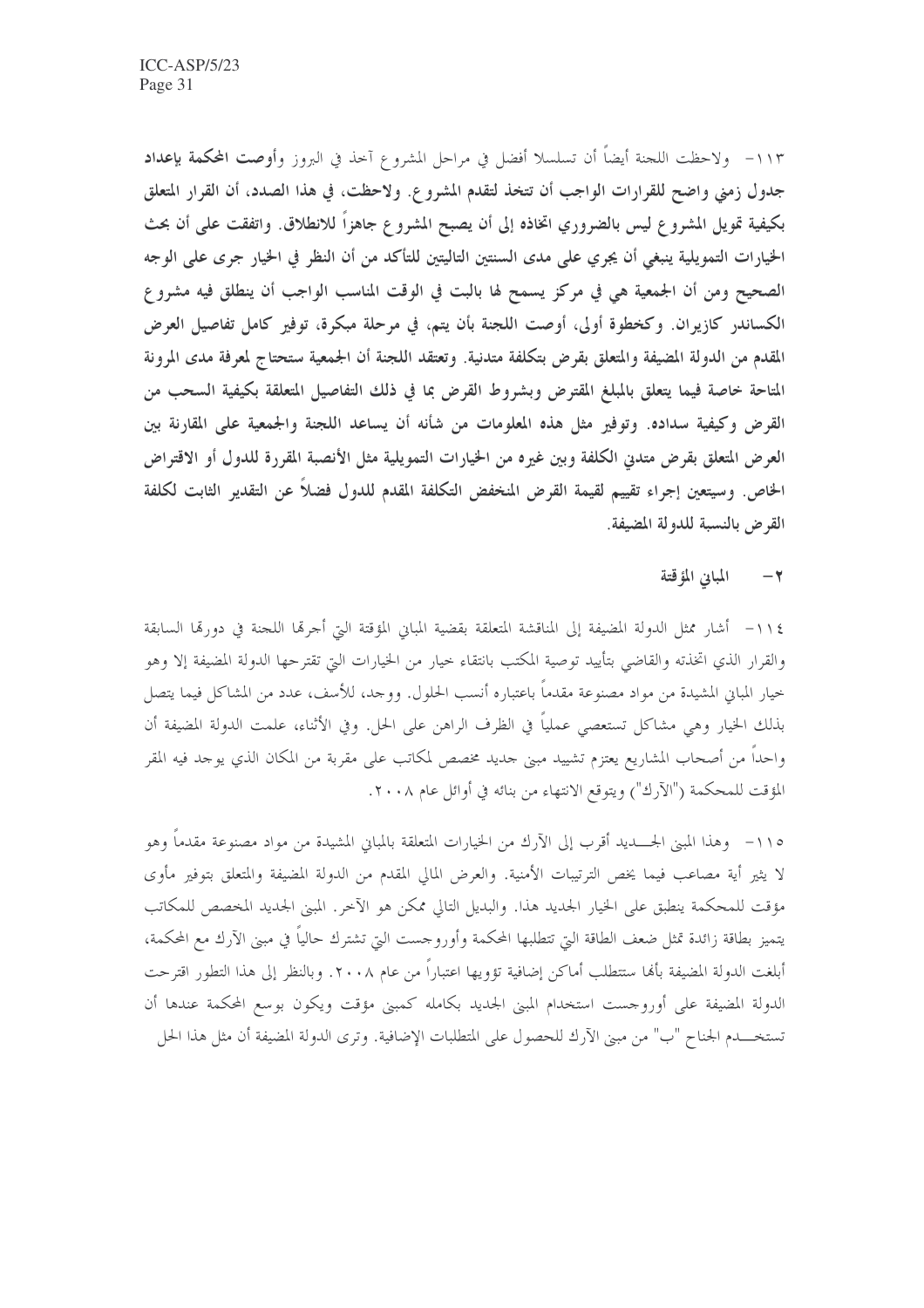يكون هو الأكثر اقتصاداً في الوفاء بمتطلبات إيواء كلتا المنظمتين من ناحية ويتمشى، من ناحية أخرى مع مبدأ "المحكمة الواحدة". بيد أنه ينبغي ملاحظة أن ذلك البديل مازال مرهونا بموقف أوروجست ودول الاتحاد الأوروبي الأعضاء على الرغم من أن الدولة المضيفة تحبذه.

١١٦- وأضافت الدولة المضيفة قولها إنه ريثما يتم الانتهاء من المباني المؤقته الإضافية للمحكمة، فهي قامت بتوفير حيز مكتبي مؤقت للمحكمة في طابقين اثنين بمبنى هوفتورين وطابق ثالث، بناء على طلب المحكمة، بطاقة تسع نحو ٤٠ محطة عمل سيكون جاهزا لكي تستخدمه المحكمة في عام ٢٠٠٧

١١٧- وشدَّد مسؤولو المحكمة على أنه حتى مع الخيار الجديد الذي تلوح به الدولة المضيفة، تدعو الحاجة إلى حيز إضافي للفترة الممتدة من الآن وحتى آذار/مارس ٢٠٠٨. وأشاروا إلى أن الطابقين الإضافيين المتاحين في مبنى هوفتورن (بالإضافة إلى الطوابق الثلاثة الممنوحة بالفعل) ربما يمثلان خطوة أولية ولكن ستدعو الحاحة إلى المزيد من الحيز في الأحل القصير مباشرة بعد ذلك. وأي حيز إضافي ينبغي تخصيصه في المبنى نفسه نظراً لأن ذلك من شأنه أن يحد بشكل جوهري من التكلفة المتكبدة جراء "المباين المؤقتة" وذلك بتفادي الحاجة إلى تكرار المرافق الأساسية اللازمة، في جملة أمور، للأمن وتكنولوجيا المعلومات. وقد اتفق كل من ممثل الدولة المضيفة ومسؤولي المحكمة على جدوى وقوع أمانة جمعية الدول الأطراف في المباني نفسها التي توجد فيها الأجهزة الرئيسية التابعة للمحكمة وذلك بوصف هذه الأمانة جزءاً لا يتجزأ من المحكمة. علاوة على ذلك، أوصت ا**للجنة بأن تبذل المحكمة والدولة** المضيفة مساعى لتأمين الحيز المكتبي لأفرقة الترجمة التابعة لأمانة الجمعية، الذين يوظفون أثناء الجزء الثاني من كل سنة لإعداد وثائق الجمعية واللجنة، "في المباين المؤقتة" التي تستخدمها بقية المحكمة وذلك للحد من تكاليف تكرار المرافق الأساسية الضرورية.

١١٨ – ورأى المسؤولون التابعون للمحكمة، فيما يتعلق بقضية الأمن، أن درجة الأمن التي تشترطها المحكمة يجب أن تكون نفسها بالنسبة لكافة الأجزاء المكوِّنة لها، بالنظر إلى كون خفض مستوى الأمن في مجال من مجالات المحكمة يمكن أن يجعل الغير يرى في ذلك المحال ما يمكن استهدافه بسهوله.

١١٩– وعبرت اللجنة عن دهشتها لبقاء قضية المباني المؤقتة دون حل وأبدت قلقها إزاء الأثر المترتب على ذلك في سير أعمال المحكمة على النحو الكفء واستمرار ضياع الوقت في العمل الإداري بسبب عدم التيقن الراهن والاضطراب الناشئ. ودعت اللجنة الدولة المضيفة إلى بذل قصارى جهودها من أجل الظفر بحل سريع لهذه القضية. وطلبت اللجنة أيضاً من المحكمة من أن تنظر نظرة موضوعية وبراغماتية تمكنها من كفالة تمشي مستوى الأمن الفعلى المنصوص عليه مع درجة الخطر المواجه.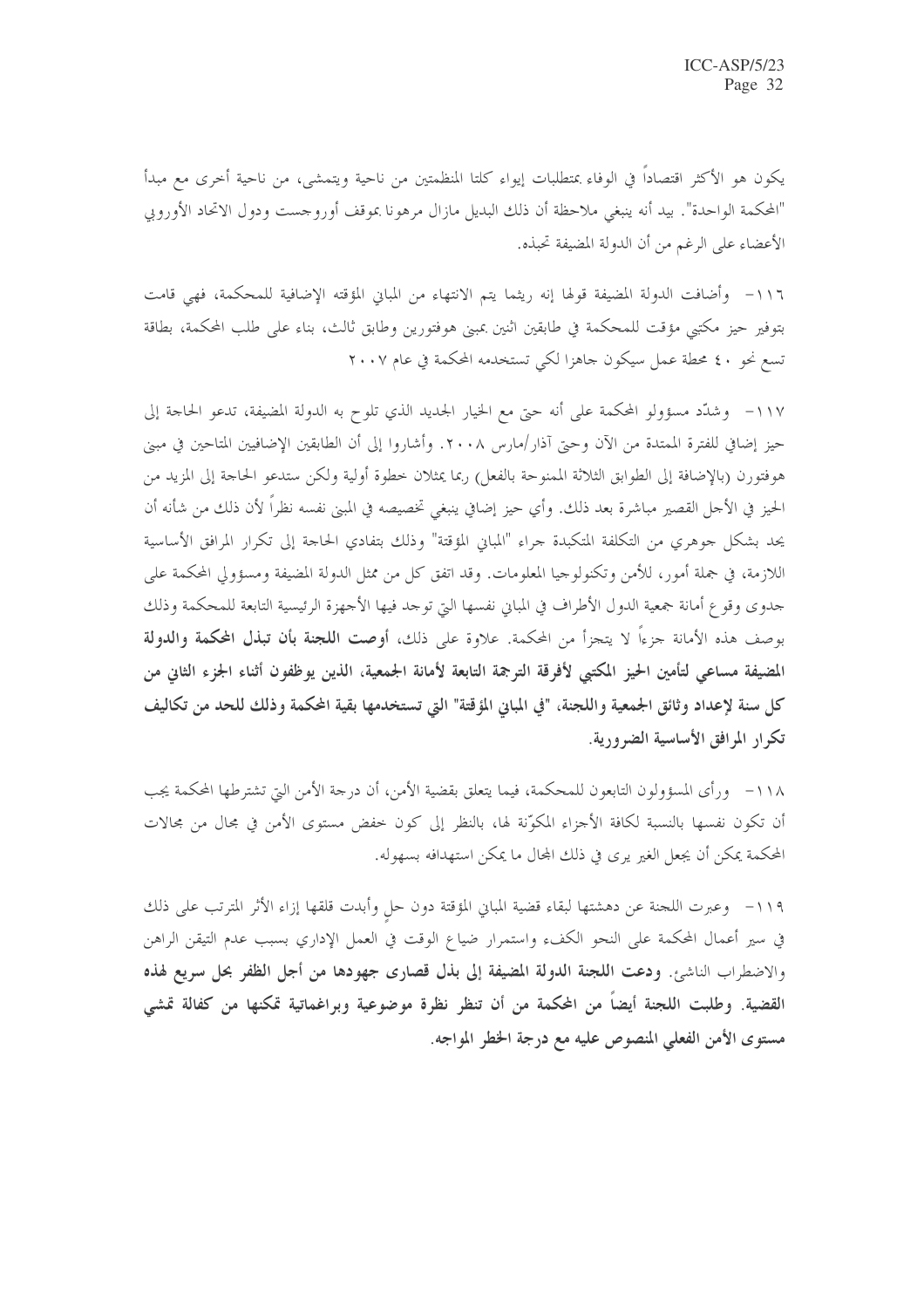واو – تقاریر أخری

معايير طلبات الوصول إلى الصندوق الإستئماني لتمكين أقل البلدان نمواً وبلدان نامية أخرى من  $-1$ الاشتراك في أعمال الجمعية

١٢٠- قررت الجمعية، في دورهّا الرابعة، "إدخال تغييرات مؤقتة على اختصاصات الصندوق الاستئماني المنشأ بموجب الفقرة ١ من القرار ICC-ASP/2/Res.6 لعام ٢٠٠٦ بما يسمح للبلدان النامية الأخرى بالسحب من الصندوق على النحو الذي يعزز إمكانية مشاركة هذه البلدان في أنشطة جمعية الدول الأطراف وفي اجتماعات تعقد في لاهاي، دون أن تقتصر على ذلك، وترجو من المكتب استعراض اختصاصات الصندوق الاستئماني وأن يقديم توصيات بشأن معايير طلبات الوصول إلى الصندوق إلى الدورة الخامسة لجمعية الدول الأطراف، من حلال لجنة الميزانية والمالية بغية تحقيق الحد الأقصى من فعاليته في نطاق الموارد المتاحة …"(٦) .

١٢١– وفي دورتما السابعة، لم تتلق اللجنة بعد التقرير الرسمي الصادر عن المكتب بمذا الشأن. ومع ذلك فإن من رأي اللجنة أن تعليقاته يمكن أن تقتصر على ملاحظة أن قرار الجمعية هو قرار سياسي الطابع وأن وجود صندوق بمفرده تسحب منه أقل البلدان نمواً وغيرها من البلدان النامية على السواء يمكن أن يكون له تأثيره في مستوى المساهمات المقدمة من الجهات المانحة الممكن أن توجه، في خلاف ذلك من الحالات، لدعم أقل البلدان نموا تحديداً.

### تعيين مراجع خارجي للحسابات  $-7$

١٢٢– فيمــــا يتعلق بتعيين مراجــــع خارجي للحســـــابات، رأت اللجنــــة أن التقرير الذي أعدته المحكمة (ICC-ASP/5/4)، والمتعلق بإعادة تعيين المراجع الخارجي للحسابات، عبر عن تقديرها للعمل المثالي الذي أداه المراجع الخارجي للحسابات ولذلك أوصت اللجنة بتعيين المكتب الوطني لمراجعة الحسابات في المملكة المتحدة لبريطانيا العظمى وأيرلندا الشمالية لمدة ثانية قوامها أربع سنوات (٢٠٠٧-٢٠١٠).

### الطابع التنظيمي للمحكمة  $-\tau$

١٢٣ – شددت اللجنة، فيما يخص الطابع التنظيمي للمحكمة، على ألها أبقت هذه المسألة قيد الاستعراض المنتظم اعتباراً لكون هذه المسألة تشكل جزءاً لا يتجزأ من مداولاتما في كل دورة.

الوثائق الرسمية لجمعية اللهول الأطراف في نظام روما الأساسي للمحكمة الجنائية اللهولية، اللهورة الرابعة،  $(7)$ لاهاي، ٢٨ تشرين الثاني/نوفمبر – ٣ كانون الأول/ديسمبر ٢٠٠٥ (منشور المحكمة الجنائية الدولية، ICC-ASP/4/32)، الجزء الثالث، القرار ICC-ASP/4/Res.4 الفقرة ٣٨.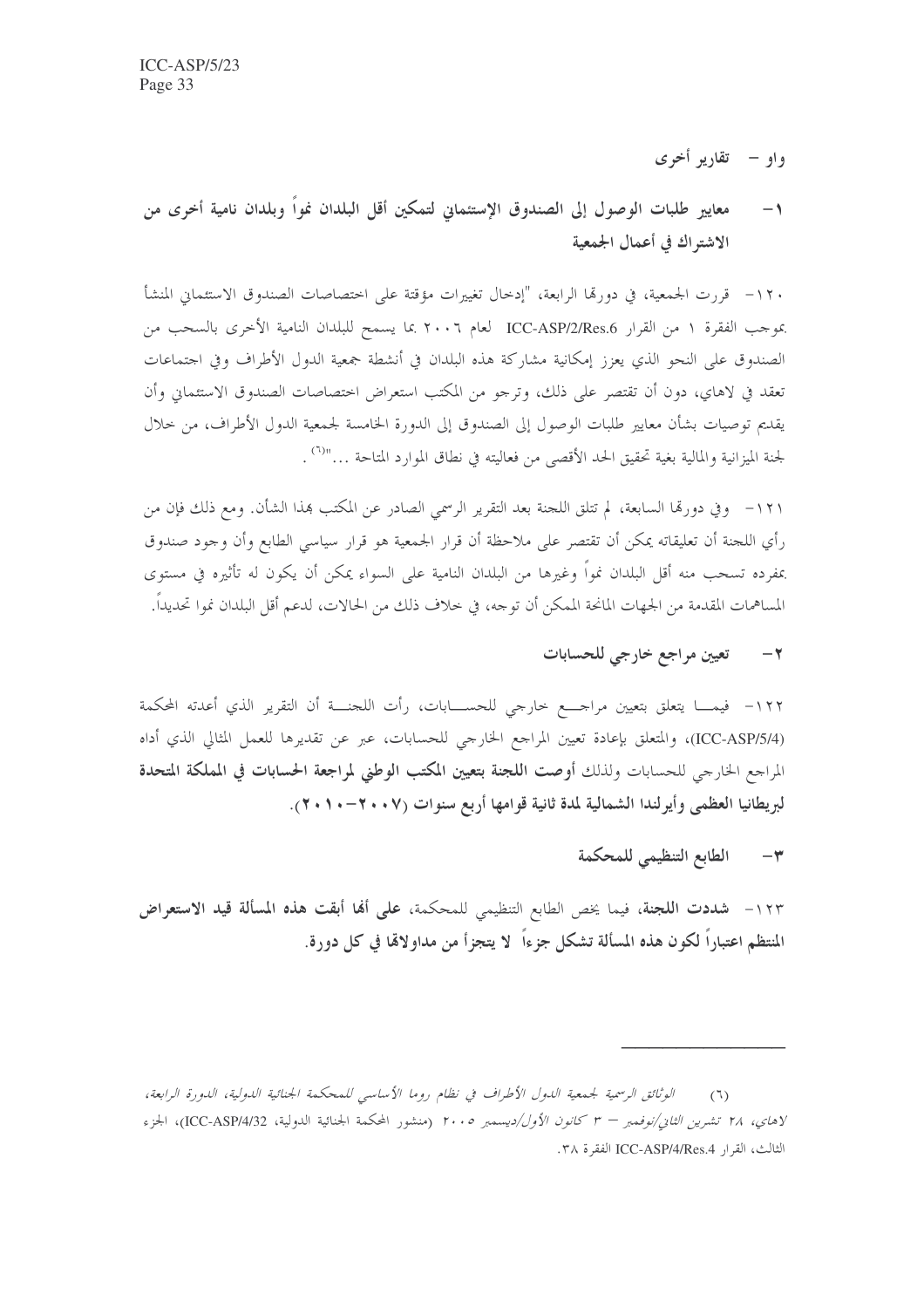زاي – مسائل أخرى

### العلاقة مع المحكمة الخاصة لسير اليون  $\rightarrow$

١٢٤ – دعت المحكمة اللجنة إلى النظر في الأوراق غير الرسمية المتصلة بالترتيبات المالية المتعلقة باستخدام المحكمة الخــــاصة لسيراليون لمــــرافق المحكمــــة الجنائية الدولية. وثمة قضية محددة تتصل بالأساس المعتمد في تحميل التكلفة. ولاحظت اللجنة أن الرسالة الموجهة من رئيس الجمعية إلى رئيس المحكمة المؤرخة ١٢ نيسان/ابريل ٢٠٠٦ تشير إلى طلب "أن يكون الاستخدام بلا تكلفة تتحملها المحكمة الجنائية الدولية". والمادة ٣ من مذكرة التفاهم المبرمة بين المحكمة الجنائية الدولية والمحكمة الحاصة أشارت إلى تسديد "ما يتعلق بجميع التكاليف المباشرة وغير المباشرة القابلة للتحديد الواضح. ..... وتنطوي هذه التكاليف على عنصر يخص أي انخفاض في القيمة يطرأ على أي معدات أو ملك تملكه المحكمة الجنائية الدولية …".

١٢٥– وترتبت على هذا الأمر مسألة ما إذا كانت التكاليف يجب أن تعكس في طرف منها التكاليف الإضافية القابلة للتحديد التي من شأن المحكمة أن تتحملها أو في الطرف المقابل القيمة الاقتصادية الكلية للمرافق التي توفر. ووجهة نظر اللجنة هي أن توخي النهج التجاري لا يتمشى مع ما يلزم التحلي به من روح للتعاون بين المنظمات الدولية. وتمثلت توصية اللجنة في القول بأن المصاريف ينبغي أن تعكس التكاليف المباشرة وغير المباشرة القابلة للتحديد الواضح والتي تكبدقا المحكمة، يضاف إليها رسم إدارة مقداره ١٣ في المائة يمثل التكلفة غير المقدرة كمياً المتصلة بالإدارة التي تتولاها المحكمة حين تتيح استخدام المرافق التابعة لها.

#### الاجتماعات المقبلة  $-\tau$

١٢٦- قررت اللجنة عقد دورقما الثامنة في لاهاي في الفترة من ٢٣ إلى ٢٦ نيسان/ابريل ٢٠٠٧ ودورقما التاسعة في موعد حدد مؤقتاً بالفترة من ٨ إلى ١٢ تشرين الأول/أكتوبر ٢٠٠٧ في لاهاي على أن يتم تأكيد هذين التاريخين في وقت لاحق أثناء دورة اللجنة لشهر نيسان/ابريل.

١٢٧ – لاحظت اللجنة أن عبء العمل الذي تتحمله قد تزايد بصورة ملحوظة منذ دورهّا الأولى لعام ٢٠٠٣. وقد أصبح من الصعوبة المتزايدة بمكان الاستجابة لتوقعات الجمعية، والأفرقة غير الرسمية العاملة التابعة للمكتب وللمحكمة، في الوقت الذي تضطلع فيه أيضاً بالمهام المنوطة بما.'`` علاوة على ذلك، ترتب على المناقشات المستفيضة التي تدور في نطاق الأفرقة العاملة والزيادة في الوقت الذي تستغرقه الجمعية تداول حكومي دولي متزايد بخصوص ميزانية المحكمة وإدارها ومبانيها. وأثَّر هذا الاتجاه أيضاً في دور اللجنة وعبء عملها. وشددت اللجنة على رغبتهـــا في مواصلـــة توفير مشورة عالية الجودة للجمعية بخصوص طائفة متنوعة من القضايا المندرجة في اختصاص

المرفق بالقرار ICC-ASP/1/Res.4.  $(V)$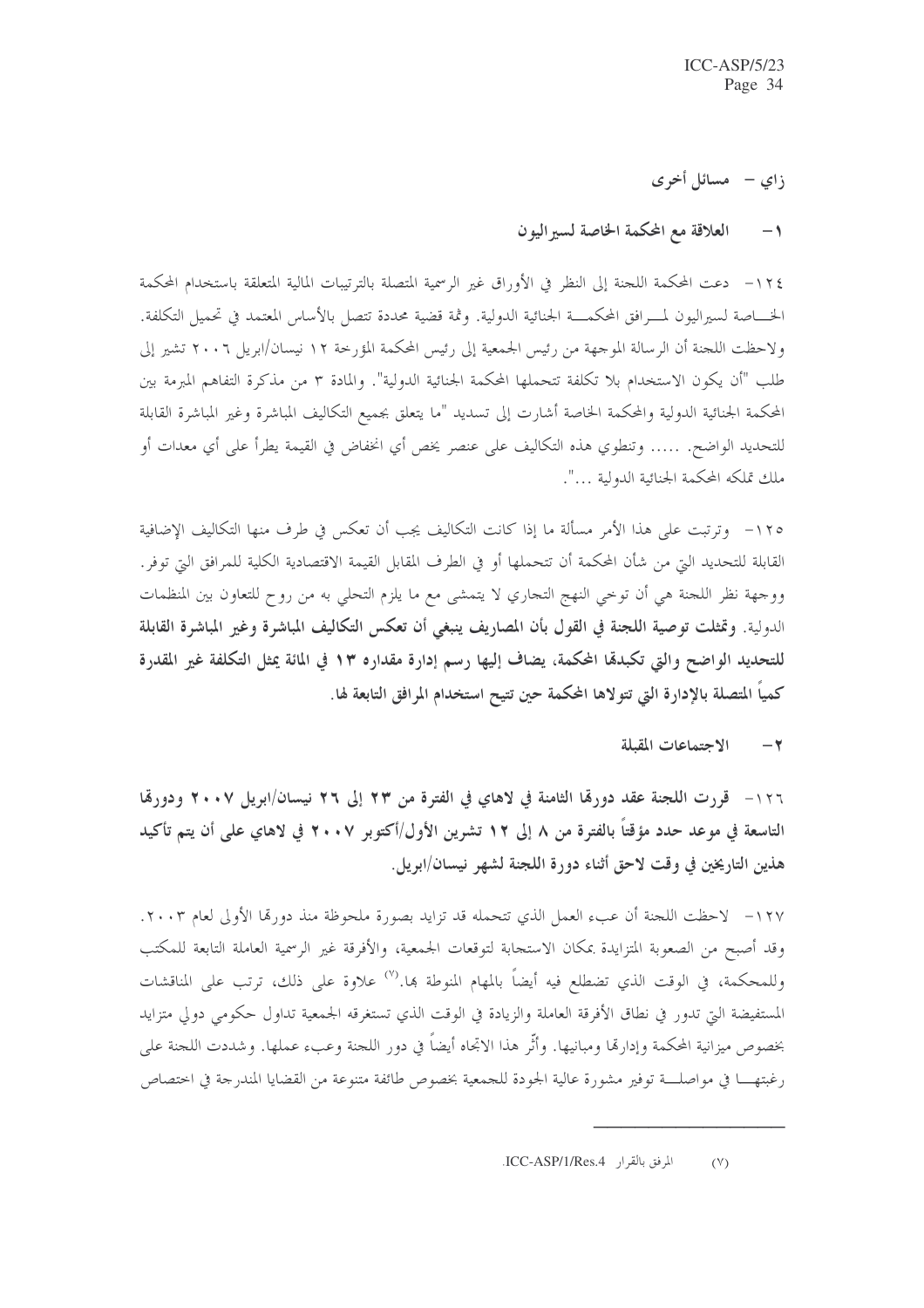اللجنة. واتفقت على القول بضرورة اتخاذ تدابير للحفاظ على قدرة اللجنة على توفير مثل هذه المشورة والاستجابة لتوقعات الجمعية.

١٢٨ - ولئن لم تكن اللجنــــة تعتقد أن التمديد بشكل كبير في الوقت المخصص لدوراقما له ما يبرره اتفقت على ضرورة الزيادة في دورتما لشهر نيسان/ابريل لتصبح أربعة أيام بدلاً من ثلاثة. وبالنظر إلى الوقت الذي تستغرقه الاجراءات الرسمية وإعداد التقرير واعتماده في كل دورة فإن الدورة التي تعقد في نيسان/ابريل توفر في الظرف الراهن أقل من يومين اثنين من الزمن لإجراء المناقشات الموضوعية. ومن شأن يوم رابع أن يزيد في الوقت الذي يتاح للمناقشات الموضوعية بتكلفة محدودة: ومن شأن الآثار في الميزانية البرنامجية المترتبة بالنسبة للبرنامج الرئيسي الرابع أن تصل إلى نحو ٨٠٠ ١١ يورو .

١٢٩ – لاحظت اللجنة وجود اتجاه نحو إدراج بعض القضايا في حدول أعمالها لكل دورة. ولئن كان هذا الاتجاه ضرورياً أو مستحباً في بعض الحالات إلا أن اللجنة بينت ألها تحبذ النظر في القضايا مرة واحدة كل سنة ما لم تكن هناك أسباب تحتم عمل غير ذلك. واللجنة تركز عموماً على الميزانية البرنامجية المقترحة والمسائل ذات الصلة بالميزانية في شهر تشرين الأول/أكتوبر من كل سنة، فيما تقوم بالنظر في قضايا متنوعة لها صلة بالسياسات العامة في دورتما لشهر نيسان/ابريل. واتفقت اللجنة على ضرورة أن يتشاور الرئيس بصورة غير رسمية مع كافة أعضاء اللجنة والأمانة والمحكمة عند تشكيل حدول أعمال كل دورة في وقت يسبق بكثير موعد انعقادها، تمشياً مع الولاية المنوطة باللجنة والتعليمات التي ترد من الجمعية.

١٣٠- وبينت اللجنة، بالنسبة لدورهّا القادمة، أَها ترغب في النظر في طريقة عرض الميزانية <sup>(٨)</sup> لتحسين نوعية عملية الموافقة عليها. وقررت اللجنة أيضا أن تنظر في دورقما المقبلة في التقدم الذي تحرزه المحكمة في محال تنفيذ النظم المتعلقة بالموارد البشرية ومدى ملاءمة النظام المشترك لاحتياحات المحكمة من الموارد البشرية. كما ألها ترغب في النظر في تنفيذ نظام تخطيط الموارد في المؤسسة SAP داخل المحكمة والتقدم المحرز في تشغيل نظام المساعدة القانونية منذ نظر اللجنة آخر مرة في هذه المسألة.

### حسن توقيت تقديم الو ثائق  $-1$

١٣١ – أبدت اللجنة قلقها من أن توصيتها المقدمة إلى المحكمة والواردة في الفقرة ٧٢ من التقرير المتعلق بأعمال دورقما السادسة لم تنفذ بوحه عام. وهي ترغب في أن تعبر مرة أخرى للمحكمة عن الأهمية التي توليها لتقديم تقارير المحكمة وغيرها من الوثائق بشكل حسن التوقيت ومتداخل ومنظم، وذلك لتأمين تعميمها على اللجنة في موعد لا يتجاوز ثلاثة أسابيع سابقة لانعقاد دورالها، فتتيح لأعضاء اللجنة، على هذا النحو، الوقت المعقول ليفحصوها بشكل دقيق ومفصل قبل وصولهم إلى الدورة.

انظر الفقرات ٤٨ إلى ٥٠ من هذا التقرير.  $(\wedge)$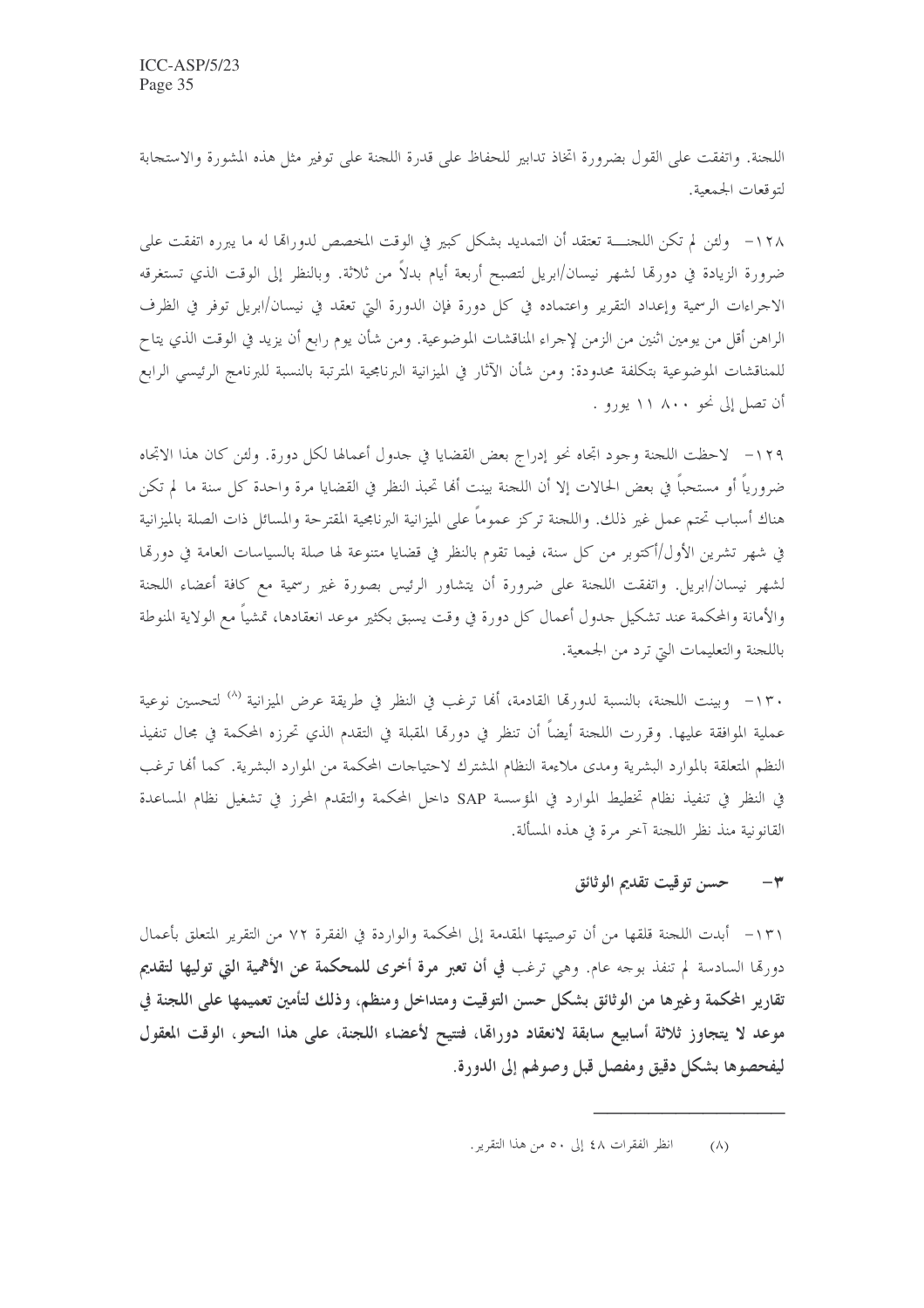## المرفق الأول

## قائمة الوثائق

| $ICC-ASP/5/1$                  | تقرير لجنة الميزانية والمالية عن أعمال دورقما السادسة                                                                                                    |
|--------------------------------|----------------------------------------------------------------------------------------------------------------------------------------------------------|
| $ICC-ASP/5/2$                  | البيانات المالية للمحكمة الجنائية الدولية للفترة من ١ كانون الثاني/يناير إلى<br>۳۱ كانون الأول/ديسمبر ۲۰۰۵                                               |
| ICC-ASP/5/2*Arabic only        | البيانات المالية للمحكمة الجنائية الدولية للفترة من ١ كانون الثاني/يناير إلى<br>۳۱ كانون الأول/ديسمبر ۲۰۰۵                                               |
| $ICC-ASP/5/3$                  | البيانات المالية للصندوق الاستئماني للضحايا للفترة من ١ كانون الثاني/يناير<br>إلى ٣١ كانون الأول/ديسمبر ٢٠٠٥                                             |
| $ICC-ASP/5/4$                  | تقرير عن تجديد تعيين مراجع الحسابات الخارجي                                                                                                              |
| $ICC-ASP/5/5$                  | تقرير مكتب المراجعة الداخلية                                                                                                                             |
| $ICC-ASP/5/6$                  | الخطة الاستراتيجية للمحكمة الجنائية الدولية                                                                                                              |
| $ICC-ASP/5/7$                  | تقرير عن استراتيجية المحكمة المتعلقة بتكنولوجيات المعلومات والاتصال                                                                                      |
| $ICC-ASP/5/8$                  | تقرير مقدم إلى جمعية الدول الأطراف عن أنشطة ومشاريع مجلس إدارة<br>الصندوق الاستئماني للضحايا خلال الفترة من ١٦ آب/أغسطس ٢٠٠٥ إلى<br>۳۰ حزیران/یونیه ۲۰۰٦ |
| ICC-ASP/5/8/Corr.1 French only | تقرير مقدم إلى جمعية الدول الأطراف عن أنشطة ومشاريع محلس إدارة<br>الصندوق الاستئماني للضحايا خلال الفترة من ١٦ آب/أغسطس ٢٠٠٥ إلى<br>۳۰ حزیران/یونیه ۲۰۰۶ |
| $ICC-ASP/5/9$                  | الميزانية البرنامجية المقترحة لعام ٢٠٠٧ للمحكمة الجنائية الدولية                                                                                         |
|                                | ICC-ASP/5/9/Corr.1* English only    الميزانية البرنامجية المقترحة لعام ٢٠٠٧ للمحكمة الجنائية الدولية– تصويب                                              |
| $ICC-ASP/5/9/Corr.2$           | الميزانية البرنامجية المقترحة لعام ٢٠٠٧ للمحكمة الجنائية الدولية– تصويب                                                                                  |
| $ICC-ASP/5/10$                 | تقرير بشأن نموذج طاقة للمحكمة                                                                                                                            |
| ICC-ASP/5/10* English only     | تقرير بشأن نموذج طاقة للمحكمة                                                                                                                            |
| $ICC-ASP/5/11$                 | جدول الأعمال المؤقت                                                                                                                                      |
| $ICC-ASP/5/12$                 | الخطة الإستراتيجية المتعلقة بالتوعية والخاصة بالمحكمة الجنائية الدولية*                                                                                  |
| $ICC-ASP/5/13$                 | تقرير عن أداء ميزانية المحكمة الجنائية الدولية حتى ٣١ آب/أغسطس ٢٠٠٦                                                                                      |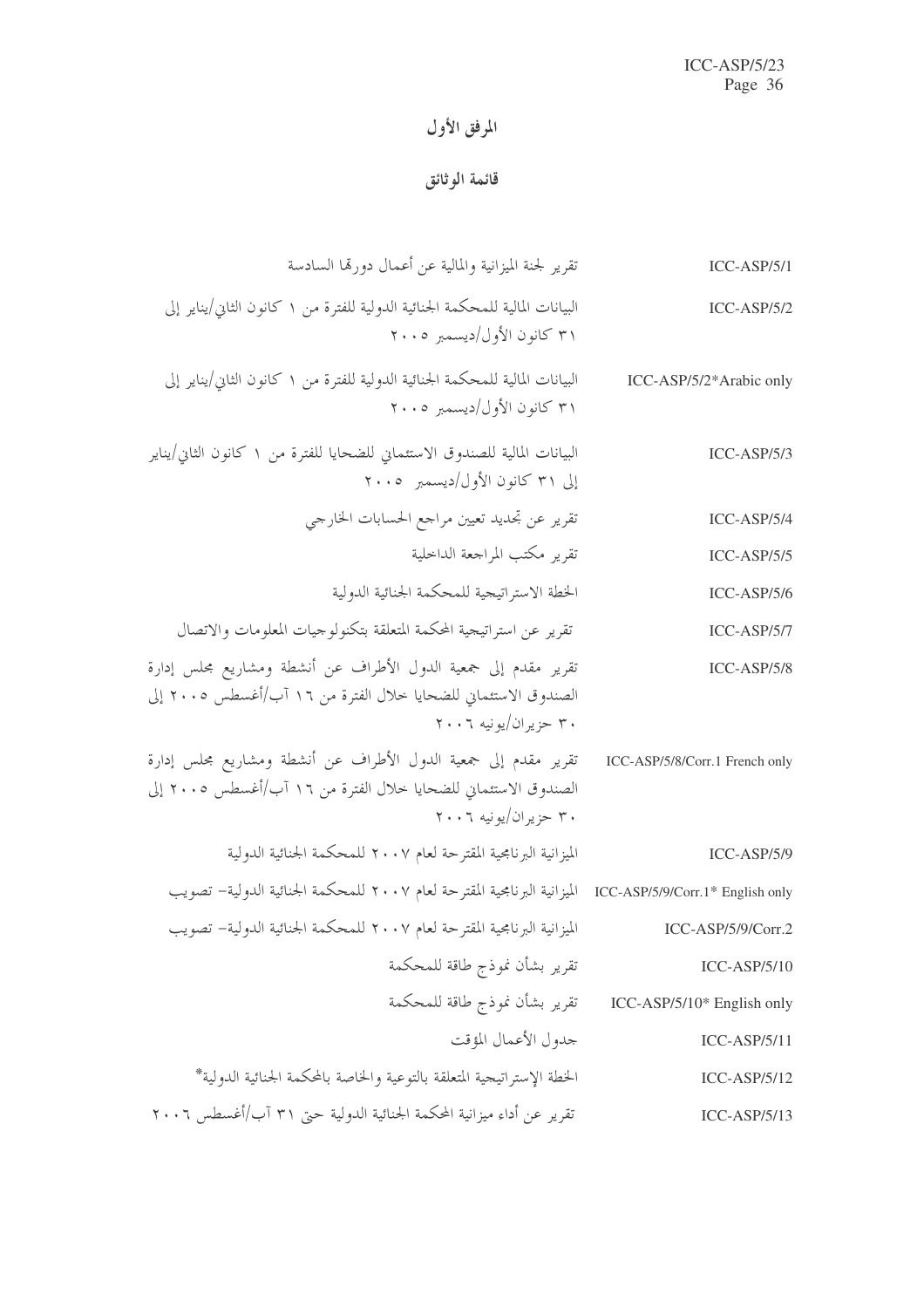| $ICC-ASP/5/14$            | تعديل شروط الخدمة والتعويض لقضاة المحكمة الجنائية الدولية– إعادة                                  |
|---------------------------|---------------------------------------------------------------------------------------------------|
|                           | التوطين بعد انتهاء الخدمة                                                                         |
| ICC-ASP/5/CBF.2/1         | تقرير المسجّل عن نظم المعاشـــات التقاعديـــة المطبّقة على القضاة في<br>المحاكسم الدوليسة الأخسري |
| ICC-ASP/5/CBF.2/2         | تقرير عن المباني الدائمة المقبلة للمحكمة الجنائية الدولية– تقرير مرحلي شامل                       |
| ICC-ASP/5/CBF.2/3         | تقرير عن ترتيبات الإدارة الخاصة بالمباني الدائمة للمحكمة الجنائية الدولية                         |
| ICC-ASP/5/CBF.2/4         | تقرير عن شروط حدمة وتعويض المدعي العام ونواب المدعي العام: تقدير                                  |
|                           | للتكاليف المالية بالنسبة للمعاشات التقاعدية                                                       |
| ICC-ASP/5/CBF.2/5         | تقرير عن طلب تقديم عطاءات تخص نظام المعاشات التقاعدية للقضاة                                      |
| ICC-ASP/5/CBF.2/L.1       | جدول الأعمال المؤقت                                                                               |
| ICC-ASP/5/CBF.2/L.2/Rev.1 | القائمة المشروحة للبنود المدرجة في جدول الأعمال المؤقت                                            |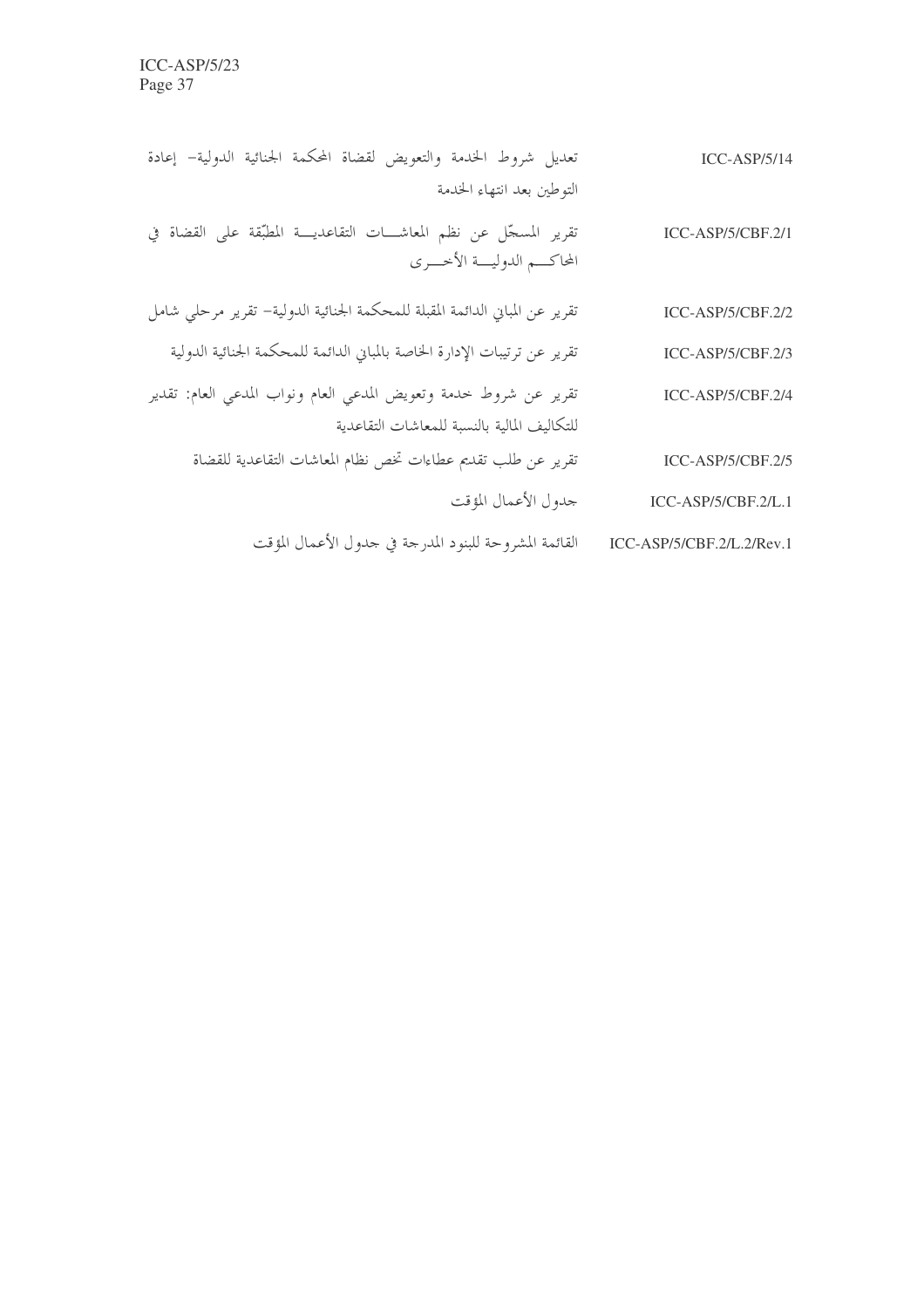## المرفق الثاني

| مجموع                                                  | الاشتراكات                                                    | متحصلات                                                                                                                                                                                                                                                                                                             | الاشتراكات                                                                                                                                                                                                                                                                                                          | الاشته اكات غير                                             | متحصلات                                                       | الاشتراكات                                                        |                             |                     |
|--------------------------------------------------------|---------------------------------------------------------------|---------------------------------------------------------------------------------------------------------------------------------------------------------------------------------------------------------------------------------------------------------------------------------------------------------------------|---------------------------------------------------------------------------------------------------------------------------------------------------------------------------------------------------------------------------------------------------------------------------------------------------------------------|-------------------------------------------------------------|---------------------------------------------------------------|-------------------------------------------------------------------|-----------------------------|---------------------|
| الاشتر اكات<br>غير المسددة                             | غير المسددة عن<br>عام ٦٠٠٦                                    | الاشتراكات عن<br>عام ۲۰۰٦                                                                                                                                                                                                                                                                                           | المقررة لعام<br>$7 + 17$                                                                                                                                                                                                                                                                                            | المسددة عن<br>السنوات السآبقة                               | السنوات السابقة                                               | المقررة للسنوات<br>السابقة                                        | الدول الأطراف               |                     |
| <b>Y AIA</b>                                           | <b>Y A \ A</b>                                                | ۳۸۱                                                                                                                                                                                                                                                                                                                 | T199                                                                                                                                                                                                                                                                                                                |                                                             | 0.777                                                         | 0.777                                                             | أفغانستان                   | ١                   |
| $V \cdot \xi \wedge$                                   | $V \cdot \xi \wedge$                                          | $95\lambda$                                                                                                                                                                                                                                                                                                         | $Y$ 997                                                                                                                                                                                                                                                                                                             |                                                             | 117.517                                                       | 17557                                                             | أليانيا                     | $\mathbf{r}$        |
|                                                        |                                                               | $Y$ 997                                                                                                                                                                                                                                                                                                             | $Y$ 997                                                                                                                                                                                                                                                                                                             |                                                             | IE AVT                                                        | IE AVT                                                            | أندورا                      | ٣                   |
|                                                        |                                                               | E V9A                                                                                                                                                                                                                                                                                                               | E V91                                                                                                                                                                                                                                                                                                               |                                                             | Y X X                                                         | Y X Y                                                             | أنتيغوا وبربودا             | ٤                   |
| $Y$ $70Y$ $5Y9$                                        | $\lambda$ or $\lambda$ $\lambda$ 9 $\tau$                     |                                                                                                                                                                                                                                                                                                                     | $\lambda$ or $\lambda$ $\lambda$ 9 $\tau$                                                                                                                                                                                                                                                                           | 1157011                                                     | $\lambda$ $\lambda$ $\lambda$ $\tau$ $\tau$ $\gamma$ $\tau$   | Y 999 9VA                                                         | الأرجنتين                   | $\circ$             |
|                                                        |                                                               | Y O 27.77                                                                                                                                                                                                                                                                                                           | $\Upsilon \circ \xi \Upsilon \cdot \Upsilon \Upsilon$                                                                                                                                                                                                                                                               |                                                             | 290090                                                        | 290090                                                            | أستر اليا                   | ٦                   |
|                                                        |                                                               | $\frac{1}{2}$ $\frac{1}{2}$ $\frac{1}{2}$ $\frac{1}{2}$ $\frac{1}{2}$ $\frac{1}{2}$ $\frac{1}{2}$ $\frac{1}{2}$ $\frac{1}{2}$ $\frac{1}{2}$ $\frac{1}{2}$ $\frac{1}{2}$ $\frac{1}{2}$ $\frac{1}{2}$ $\frac{1}{2}$ $\frac{1}{2}$ $\frac{1}{2}$ $\frac{1}{2}$ $\frac{1}{2}$ $\frac{1}{2}$ $\frac{1}{2}$ $\frac{1}{2}$ | $\frac{1}{2}$ $\frac{1}{2}$ $\frac{1}{2}$ $\frac{1}{2}$ $\frac{1}{2}$ $\frac{1}{2}$ $\frac{1}{2}$ $\frac{1}{2}$ $\frac{1}{2}$ $\frac{1}{2}$ $\frac{1}{2}$ $\frac{1}{2}$ $\frac{1}{2}$ $\frac{1}{2}$ $\frac{1}{2}$ $\frac{1}{2}$ $\frac{1}{2}$ $\frac{1}{2}$ $\frac{1}{2}$ $\frac{1}{2}$ $\frac{1}{2}$ $\frac{1}{2}$ |                                                             | Y VII VAV                                                     | Y YIT YAV                                                         | النمسا                      | $\vee$              |
|                                                        |                                                               | 10977                                                                                                                                                                                                                                                                                                               | 10997                                                                                                                                                                                                                                                                                                               |                                                             | <b>TA TEA</b>                                                 | <b>TA TEA</b>                                                     | بر بادو س                   | $\wedge$            |
|                                                        |                                                               | $1 \vee q \vee q$                                                                                                                                                                                                                                                                                                   | $1$ $V \cdot 9$ $7 \cdot 9$                                                                                                                                                                                                                                                                                         |                                                             | T T 0.519                                                     | T T 0.579                                                         | بلجيكا                      | ٩                   |
|                                                        |                                                               | 1099                                                                                                                                                                                                                                                                                                                | 1099                                                                                                                                                                                                                                                                                                                |                                                             | $r \cdot qq$                                                  | $r \cdot q q$                                                     | بليز                        | $\Delta$ +          |
| <b>Y AIA</b>                                           | <b>Y A \ A</b>                                                | ۳۸۱                                                                                                                                                                                                                                                                                                                 | T199                                                                                                                                                                                                                                                                                                                |                                                             | 7197                                                          | ۶ ۱ ۹ ۶                                                           | بنن                         | $\setminus$         |
| FT VSE                                                 | 12797                                                         |                                                                                                                                                                                                                                                                                                                     | 15797                                                                                                                                                                                                                                                                                                               | $\gamma\gamma\gamma o_1$                                    | 2912                                                          | YYY70                                                             | به لىفىا                    | $\wedge$ $\vee$     |
|                                                        |                                                               | E V9A                                                                                                                                                                                                                                                                                                               | E V91                                                                                                                                                                                                                                                                                                               |                                                             | 9.917                                                         | 9.917                                                             | البو سنة والهر سك           | $\gamma$            |
|                                                        |                                                               | $\begin{array}{c} \backslash \ \lhd \ \ \backslash \ \lhd \ \ \backslash \end{array}$                                                                                                                                                                                                                               | 19191                                                                                                                                                                                                                                                                                                               |                                                             | TO957                                                         | ro957                                                             | بو تسو انا                  | $\setminus$ 2       |
| $0$ $\land$ $\land$ $\land$ $\land$ $\land$            | $Y$ $570$ $757$                                               |                                                                                                                                                                                                                                                                                                                     | T ETO TVT                                                                                                                                                                                                                                                                                                           | $T$ $207$ $957$                                             | $1 \text{ Vol}$                                               | 0.7.4                                                             | البرازيل                    | $\setminus$ 0       |
|                                                        |                                                               | <b>YV IAV</b>                                                                                                                                                                                                                                                                                                       | <b>TV 1AV</b>                                                                                                                                                                                                                                                                                                       |                                                             | 0.19V                                                         | 0.19V                                                             | بلغاريا                     | $\Delta$            |
| J AVT                                                  | ۳۱۹۹                                                          |                                                                                                                                                                                                                                                                                                                     | T199                                                                                                                                                                                                                                                                                                                | $T V \xi$                                                   | ۱۸۹                                                           | $T \wedge T$                                                      | بوركينا فاسو                | $\wedge$            |
| <b>Y</b> 917                                           | 1099                                                          |                                                                                                                                                                                                                                                                                                                     | 1099                                                                                                                                                                                                                                                                                                                | $\gamma$ $\tau \wedge \tau$                                 | 9)                                                            | 15V5                                                              | بو رو ندي                   | ヽ                   |
| $\Lambda$ ۳                                            | $\Lambda$ ۳                                                   | $\mathsf{r} \cdot \mathsf{17}$                                                                                                                                                                                                                                                                                      | T199                                                                                                                                                                                                                                                                                                                | L.                                                          | 7197                                                          | ۶۹۶ تا                                                            | كمبو ديا                    | $\setminus$ ٩       |
|                                                        | $\equiv$                                                      | $229A$ $Y19$                                                                                                                                                                                                                                                                                                        | 229XY9                                                                                                                                                                                                                                                                                                              | $\overline{\phantom{0}}$                                    | $\wedge$ $\circ$ $\overline{\wedge}$ $\wedge$ $\circ$ $\circ$ | $\wedge$ 07. $\wedge$ 90                                          | كندا                        | $\mathbf{r}$ .      |
| <b>Y</b> 917                                           | 1099<br>$\equiv$                                              |                                                                                                                                                                                                                                                                                                                     | 1099                                                                                                                                                                                                                                                                                                                | $\gamma$ $\tau$ $\wedge$ $\tau$<br>$\overline{\phantom{0}}$ | 1 Y17                                                         | $r \cdot q q$                                                     | جمهورية أفريقيا الوسطى      | $\uparrow \uparrow$ |
|                                                        |                                                               | YEV AAO                                                                                                                                                                                                                                                                                                             | TEV AAO                                                                                                                                                                                                                                                                                                             |                                                             | 29.772<br>$\equiv$                                            | 29.575                                                            | كولومبيا<br>الكونغو         | $\Upsilon$          |
| $T$ $2T9$<br><b>VV TOT</b>                             | 1099                                                          |                                                                                                                                                                                                                                                                                                                     | 1099                                                                                                                                                                                                                                                                                                                | 1 12.                                                       | $oY \le 91$                                                   | $\Lambda$ $\Lambda$ $\epsilon$                                    | كوستاريكا <sup>_</sup>      | $\tau$              |
|                                                        | EV 9VA                                                        | 09.1Yr                                                                                                                                                                                                                                                                                                              | EV 9VA<br>09.1YT                                                                                                                                                                                                                                                                                                    | Y9 YV0                                                      | $110$ $\lambda$ $7$                                           | $\lambda$ ٦ $\lambda$ 7 7<br>$110$ $\lambda$ $7$ $\vee$           | كرواتيا                     | ۲٤<br>50            |
|                                                        | $\equiv$                                                      | 77791                                                                                                                                                                                                                                                                                                               | 77791                                                                                                                                                                                                                                                                                                               |                                                             | 17.71.                                                        | 11.71.                                                            | قبرص                        | 77                  |
| 11120                                                  | E V91                                                         |                                                                                                                                                                                                                                                                                                                     | E V91                                                                                                                                                                                                                                                                                                               | <b>Y TAY</b>                                                | $Y \circ Y \circ$                                             | 9.917                                                             | جمهورية الكونغو الديمقراطية | $\mathbf{Y}$        |
|                                                        | $\equiv$                                                      | 112177                                                                                                                                                                                                                                                                                                              | 112177                                                                                                                                                                                                                                                                                                              |                                                             | $Y Y \xi \xi$ $\phi \Lambda Y$                                | T TEE OAT                                                         | الدانمر ك                   | $\mathbf{Y} \wedge$ |
| $\left  \right $ { $\left  \right $ .                  | $\left  \right $ { $\left  \right $ .                         | $\Lambda$ ۹                                                                                                                                                                                                                                                                                                         | 1099                                                                                                                                                                                                                                                                                                                |                                                             | $Y$ ٩٠٢                                                       | 59.5                                                              | جيبوتي                      | ۲۹                  |
| 1072                                                   | 1072                                                          | $\vee$                                                                                                                                                                                                                                                                                                              | 1099                                                                                                                                                                                                                                                                                                                |                                                             | $r \cdot qq$                                                  | $r \cdot q q$                                                     | دو مینیکا                   | $\mathsf{r}$ .      |
| Y7 Y79                                                 | 009Vt                                                         |                                                                                                                                                                                                                                                                                                                     | 009Vt                                                                                                                                                                                                                                                                                                               | 7.170                                                       | $\overline{a}$                                                | $Y - 170$                                                         | الجمهورية الدومينيكية       | $\uparrow$          |
| 202.1                                                  | $r \cdot r \wedge r$                                          |                                                                                                                                                                                                                                                                                                                     | $T \cdot T \wedge T$                                                                                                                                                                                                                                                                                                | 10.77                                                       | $2V$ 00.                                                      | 77 OVY                                                            | إكوادور                     | $\tau \tau$         |
|                                                        | $\equiv$                                                      | 19191                                                                                                                                                                                                                                                                                                               | $\begin{array}{c} \uparrow \, 9 \, \rhd \, 1 \, 9 \, \rhd \end{array}$                                                                                                                                                                                                                                              |                                                             | $T^{\circ}$ 927                                               | TO957                                                             | إستو نيا                    | $\tau\tau$          |
| 0.70V                                                  | 0.70V                                                         | $v \xi$ .                                                                                                                                                                                                                                                                                                           | 7 T9V                                                                                                                                                                                                                                                                                                               |                                                             | 17797                                                         | 17797                                                             | فيجي                        | $\tau$ {            |
| $\equiv$                                               | $\equiv$                                                      | $\Lambda$ or $\epsilon$ . $\tau$                                                                                                                                                                                                                                                                                    | $A \circ Y \leq \cdot T$                                                                                                                                                                                                                                                                                            | $\overline{\phantom{m}}$                                    | 1720107                                                       | 1720107                                                           | فنلندا                      | $r \circ$           |
|                                                        |                                                               | 9757079                                                                                                                                                                                                                                                                                                             | 9757079                                                                                                                                                                                                                                                                                                             |                                                             | $11.909$ $7.1$                                                | $11.909$ $7.1$                                                    | فر نسا                      | ٣٦                  |
| 14.107                                                 | ۱٤ ۳۹۳                                                        |                                                                                                                                                                                                                                                                                                                     | 12.797                                                                                                                                                                                                                                                                                                              | 4009                                                        | YV Y                                                          | r.9V                                                              | غابون                       | ٣V                  |
| $\left\{ \begin{array}{c} 2 \\ 1 \end{array} \right\}$ | $\left\{ \begin{array}{c} 2 \\ 1 \end{array} \right\}$        | ۱۸۹                                                                                                                                                                                                                                                                                                                 | 1099                                                                                                                                                                                                                                                                                                                |                                                             | $r \cdot qq$                                                  | $r \cdot q q$                                                     | غامسا                       | ۳۸                  |
| E TAY                                                  | 2 YAV                                                         | $\circ$ \ \                                                                                                                                                                                                                                                                                                         | E V9A                                                                                                                                                                                                                                                                                                               |                                                             | $V$ ٦٣٢                                                       | $V$ ٦٣٢                                                           | جور جيا                     | ۳۹                  |
|                                                        |                                                               | 17007191                                                                                                                                                                                                                                                                                                            | 17 A07 Y97                                                                                                                                                                                                                                                                                                          |                                                             | $\gamma$ or $\gamma$ $\gamma$                                 | $\gamma \gamma$ or $\gamma$ $\gamma \gamma$                       | ألمانيا                     | $\epsilon$ .        |
|                                                        |                                                               | 7 T9V                                                                                                                                                                                                                                                                                                               | 779V                                                                                                                                                                                                                                                                                                                |                                                             | 15.1.                                                         | 15.1.                                                             | غانا                        | ٤١                  |
|                                                        | $\overline{\phantom{a}}$                                      | $\lambda$ ٤٧ ٦٠٨                                                                                                                                                                                                                                                                                                    | $\lambda$ ٤٧ ٦٠٨                                                                                                                                                                                                                                                                                                    | $\qquad \qquad -$                                           | 1.721719                                                      | 1721719                                                           | اليو نان                    | ٤٢                  |
| 17 YAY                                                 | E V9A                                                         |                                                                                                                                                                                                                                                                                                                     | E V9 A                                                                                                                                                                                                                                                                                                              | $\wedge \cdot \wedge \cdot$                                 | 0.9                                                           | $\Lambda$ o $\Lambda$ 9                                           | غىنىا                       | ٤٣                  |
| 1571                                                   | 151                                                           | ۱۳۸                                                                                                                                                                                                                                                                                                                 | 1099                                                                                                                                                                                                                                                                                                                |                                                             | $\sqrt{2}$                                                    | $\sqrt{2}$                                                        | غىانا                       | ٤٤                  |
| 1777                                                   | $V$ ٩٩٦                                                       |                                                                                                                                                                                                                                                                                                                     | $V$ ٩٩٦                                                                                                                                                                                                                                                                                                             | ۲۳۲ ه                                                       | $9 \vee \cdot \wedge$                                         | 10777                                                             | هندو ر اس                   | ξo                  |
|                                                        |                                                               | $Y \cdot Y$ $\circ \cdot Y$                                                                                                                                                                                                                                                                                         | $Y \cdot Y \circ Y$                                                                                                                                                                                                                                                                                                 |                                                             | ۳۸۶ ۸۱۹                                                       | $\uparrow$ $\uparrow$ $\uparrow$ $\uparrow$ $\uparrow$ $\uparrow$ | هنغار يا                    | ٤٦                  |
|                                                        |                                                               | $025$ TVO                                                                                                                                                                                                                                                                                                           | $05$ TVO                                                                                                                                                                                                                                                                                                            |                                                             | 1.2 V19                                                       | 1.2 V19                                                           | آبسلندا                     | ٤V                  |
|                                                        |                                                               | 009 V E                                                                                                                                                                                                                                                                                                             | 009 V E                                                                                                                                                                                                                                                                                                             |                                                             | $\sqrt{0.25}$                                                 | $\big\backslash$ . $\circ$ . $\uparrow \uparrow \uparrow$         | آير لندا                    | ٤٨                  |
| $\Lambda$ oro $771$                                    | $V$ $\wedge$ $\wedge$ $\Upsilon$ $\Upsilon$ $\wedge$ $\wedge$ |                                                                                                                                                                                                                                                                                                                     | $V$ $\wedge$ $\wedge$ $\Upsilon$ $\Upsilon$ $\wedge$ $\wedge$                                                                                                                                                                                                                                                       | $V \setminus V$ $V \setminus V$                             | 1207A0. V                                                     | ۱ <i>۵ ۲ ۵ ۱ ۷</i> ۸ ۲                                            | إبطاليا                     | ६ १                 |
|                                                        |                                                               | 110097                                                                                                                                                                                                                                                                                                              | $1Y$ 097                                                                                                                                                                                                                                                                                                            |                                                             | ۳۲ ۲۲۷                                                        | ۳۲ ۲۲۷                                                            | الأر دن                     | $\circ\cdot$        |

## حالة تسديد الاشتراكات حتى ١٣ تشرين الأول/أكتوبر ٢٠٠٦